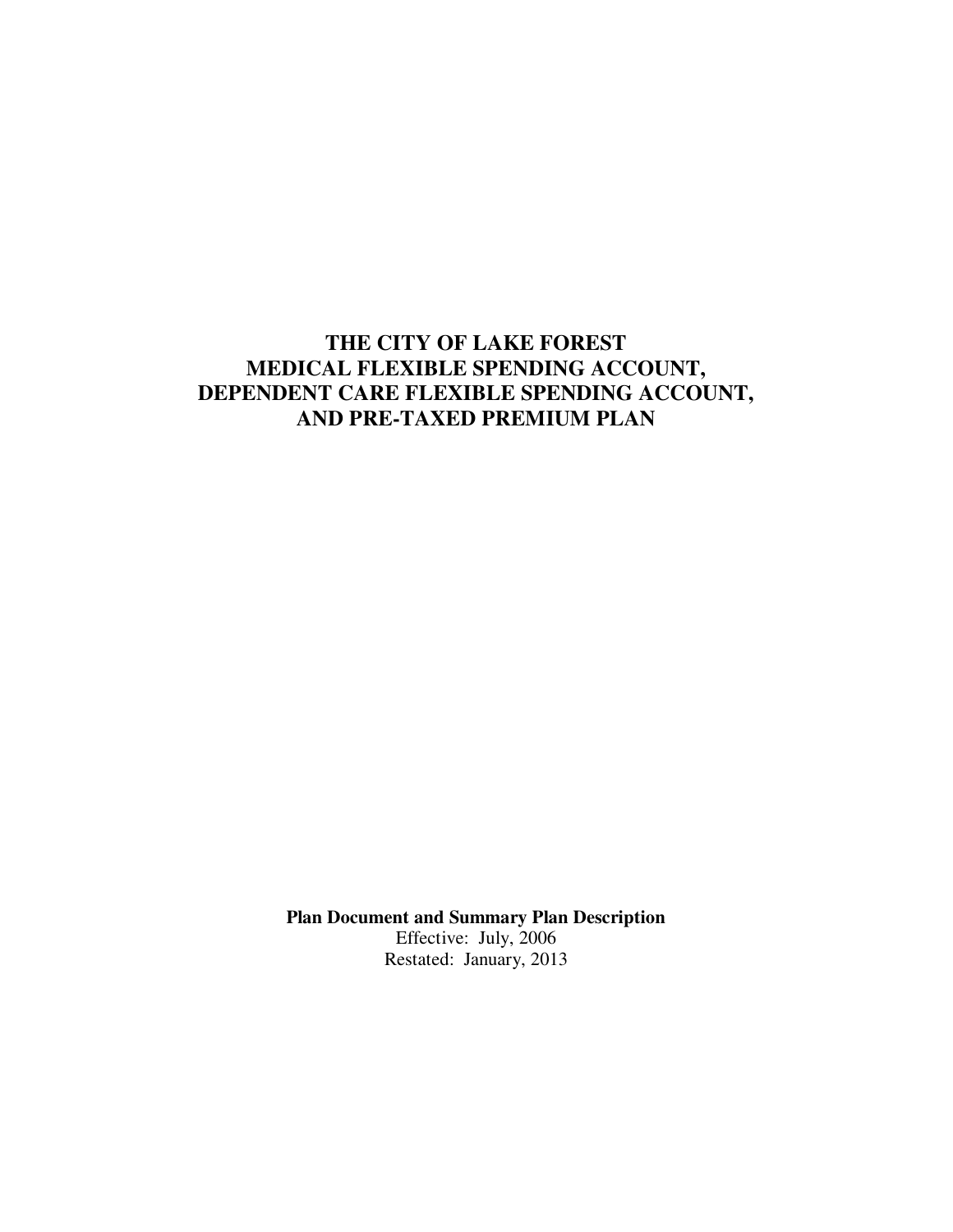# **TABLE OF CONTENTS**

| Is this Plan Document/Summary Plan Description a contract between the employer and participants? 29 |  |
|-----------------------------------------------------------------------------------------------------|--|
|                                                                                                     |  |
|                                                                                                     |  |
|                                                                                                     |  |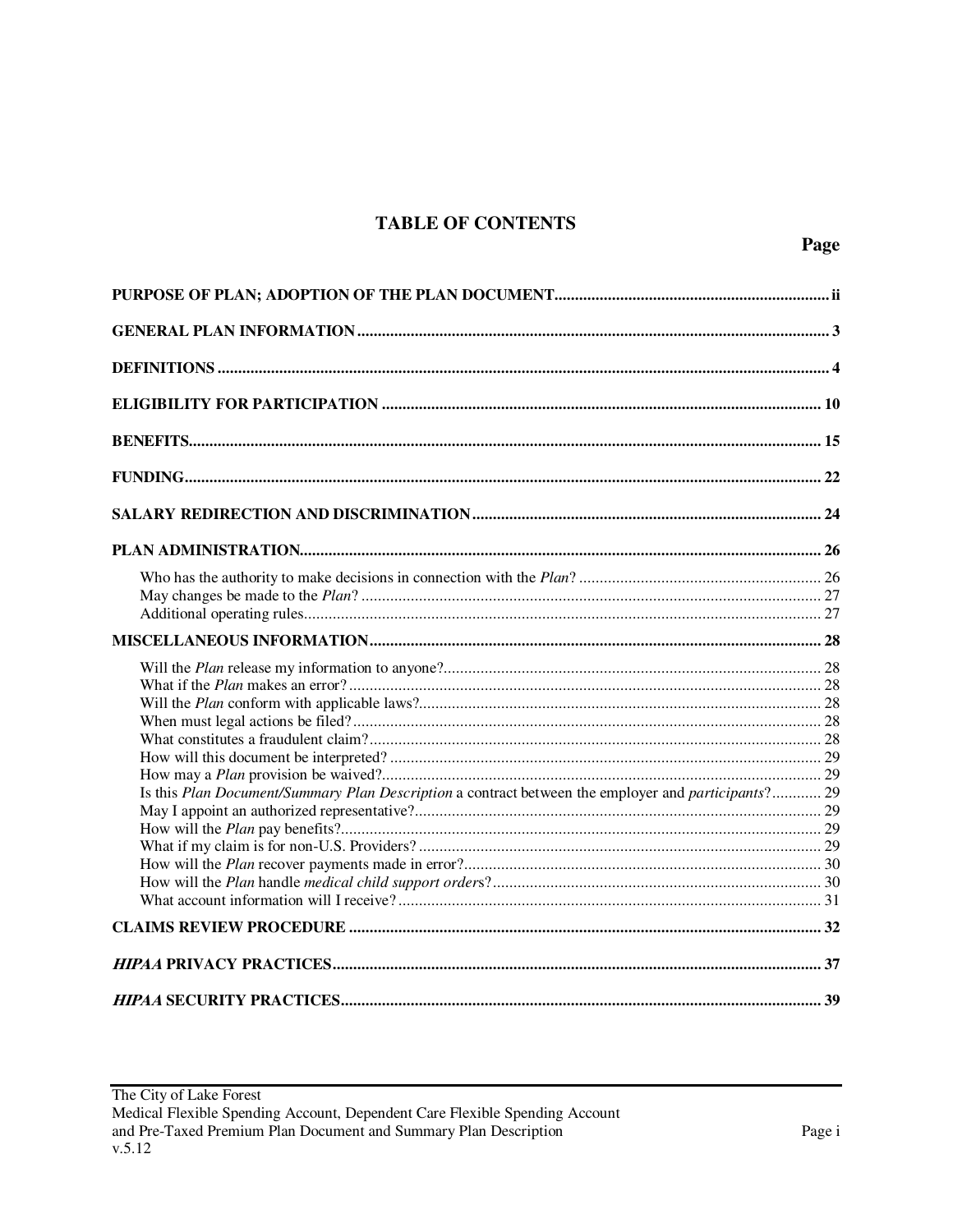## **PURPOSE OF PLAN; ADOPTION OF THE PLAN DOCUMENT**

#### **What is the purpose of the** *Plan***?**

The City of Lake Forest (the "*Plan Sponsor*") has adopted this Medical Flexible Spending Account, Dependent Care Flexible Spending Account and Pre-Taxed Premium Plan (the "*Plan*") as set forth herein and as amended from time to time for the exclusive benefit of eligible *employees*. The purpose of this *Plan* is to allow eligible *employees* to pay eligible *qualified medical flexible spending expenses, qualified dependent care flexible spending expenses,* and their share of premiums under the *benefit plan* ("*benefit costs*") using pre-tax dollars.

The intention of the *Plan Sponsor* is that the *Plan* qualifies as a "cafeteria plan" within the meaning of *Code* § 125 and the *Plan* shall be construed in a manner consistent with that Section. The tax implications of this *Plan*, however, are subject to rulings, regulations, and the application of the tax laws of the state and federal government. Although it may anticipate certain tax consequences as being likely, the *Plan Sponsor* does not represent or warrant to any *participant* that any particular tax consequence will result from participation in this *Plan*. By participating in this *Plan*, each *participant* understands and agrees that, in the event the Internal Revenue Service or any state or political subdivision thereof should ever assess or impose any taxes, charges and/or penalties upon any benefits received under the *Plan*, the recipient of the benefit will be responsible for those amounts, without redirection from the *Plan Sponsor.*

This *Plan* is intended not to discriminate as to eligibility or benefits in favor of the prohibited group(s) under *Code* §§ 105 and 125.

### *Effective date*

This *Plan Document*/S*ummary Plan Description* is effective as of July, 2006 and each amendment is effective as of the date set forth therein (the "*effective date*").

#### **Adoption of the** *Plan Document/Summary Plan Description*

The *Plan Sponsor*, as the settlor of the *Plan*, hereby adopts this *Plan Document/Summary Plan Description* as the written description of the *Plan*. This *Plan Document/Summary Plan Description* amends and replaces any prior statement of the benefits contained in the *Plan* or any predecessor to the *Plan*.

IN WITNESS WHEREOF, the *Plan Sponsor* has caused this Plan Document to be executed.

**The City of Lake Forest** 

|                | Digitally signed by DeSha D. Kalmar<br>DN: cn=DeSha D. Kalmar, o=The City of Lake<br>DeSha D. Kalmar<br>Forest, ou=Human Resources,<br>email=kalmard@cityoflakeforest.com, c=US<br>Date: 2013.08.05 16:53:59 -05'00'<br>By: |
|----------------|-----------------------------------------------------------------------------------------------------------------------------------------------------------------------------------------------------------------------------|
|                | DeSha D. Kalmar<br>Name:                                                                                                                                                                                                    |
| August 5, 2013 | Director of Human Resources<br>Title:                                                                                                                                                                                       |

Date: August 5, 2013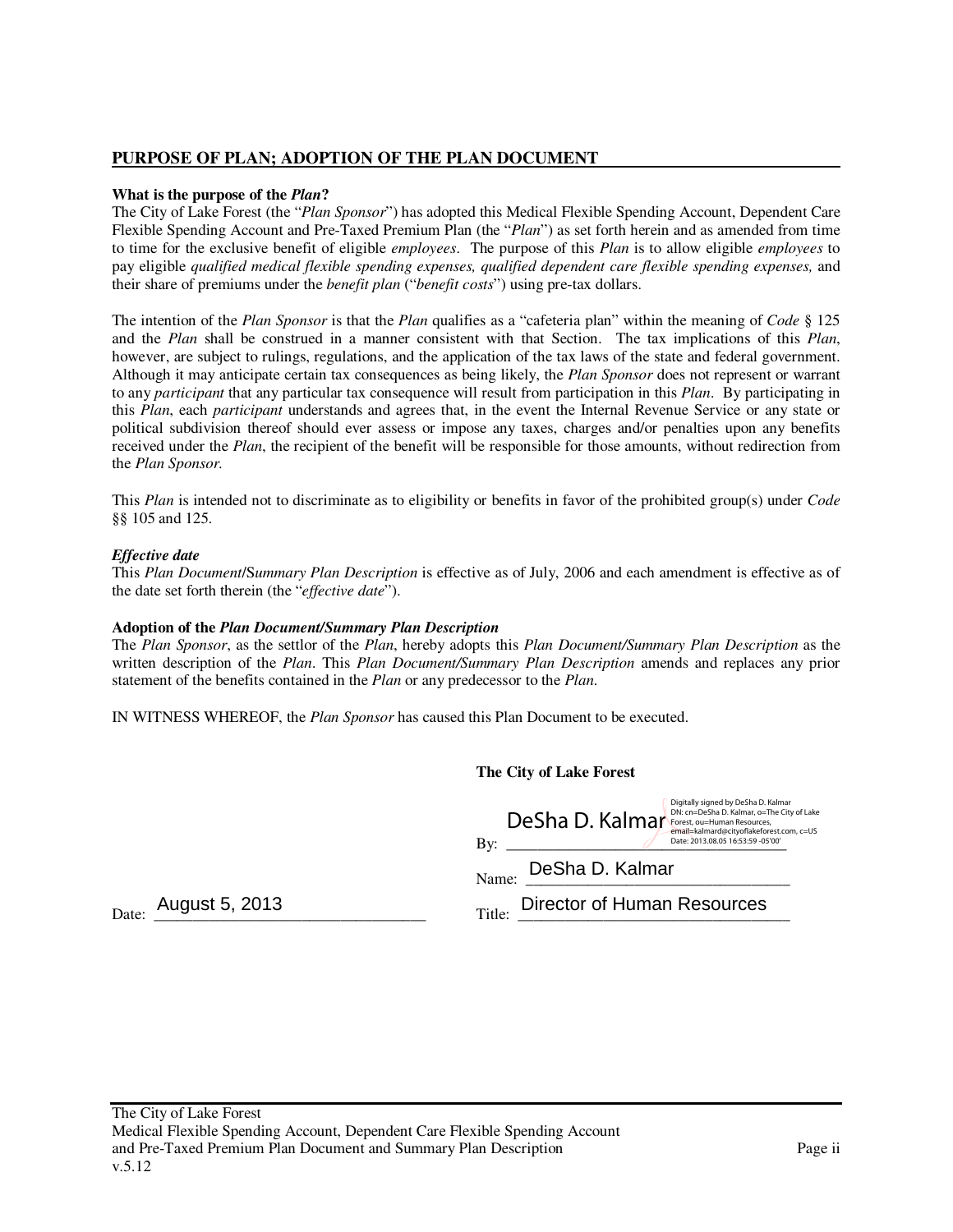## **GENERAL PLAN INFORMATION**

| Name of <i>Plan</i> :                           | The City of Lake Forest Medical Flexible Spending Account,<br><b>Dependent Care Flexible Spending Account and Pre-Taxed</b><br><b>Premium Plan</b>   |
|-------------------------------------------------|------------------------------------------------------------------------------------------------------------------------------------------------------|
| <b>Plan Sponsor:</b>                            | The City of Lake Forest<br>800 N. Field Dr.<br>Lake Forest, IL 60045<br>847-810-3530                                                                 |
| <b>Plan Administrator:</b><br>(Named Fiduciary) | The City of Lake Forest<br>800 N. Field Dr.<br>Lake Forest, IL 60045<br>847-810-3530                                                                 |
| <i>Plan Sponsor ID No. (EIN):</i>               | 36-6005960                                                                                                                                           |
| <b>Plan year:</b>                               | <b>January 1 through December 31</b>                                                                                                                 |
| <i>Plan</i> Type:                               | <b>Medical Flexible Spending Account, Dependent Care Flexible</b><br>Spending Account, and Pre-Taxed Premium Plan under Code §§<br>106, 125, and 129 |
| Third party administrator:                      | Professional Benefit Administrators, Inc.<br>900 Jorie Blvd. Suite 250<br>Oak Brook, IL 60523<br>$(630) 655 - 3755$                                  |
| <i>Participating employer(s):</i>               | The City of Lake Forest                                                                                                                              |
| <b>Agent for Service of Process:</b>            | The City of Lake Forest<br><b>Plan Administrator</b><br>800 N. Field Dr.<br>Lake Forest, IL 60045<br>847-810-3530                                    |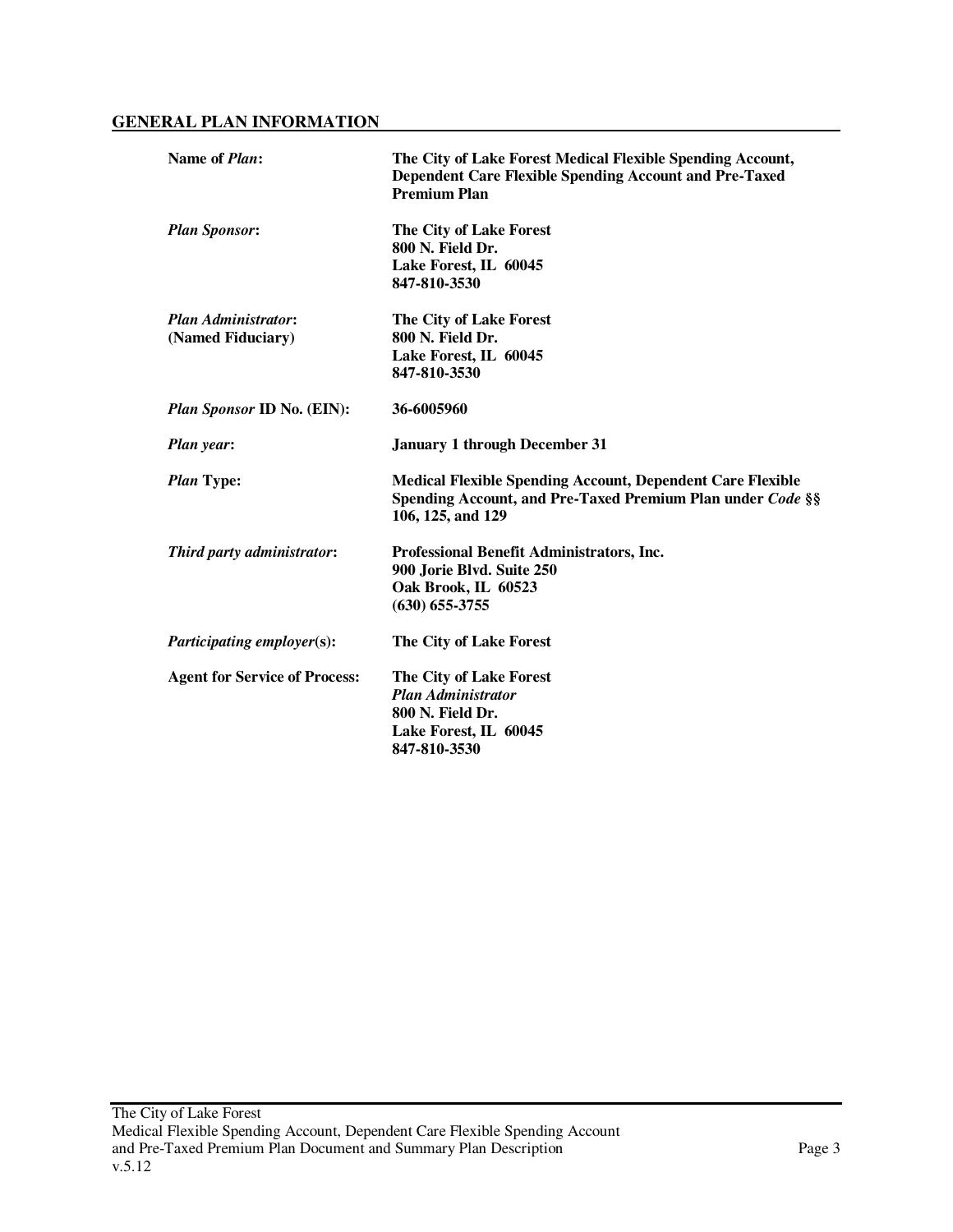### **DEFINITIONS**

In this section, you will find the definitions for the italicized words found throughout this *Plan Document/Summary Plan Description*. There may be additional words or terms that have a meaning that pertains to a specific section, and those definitions will be found in that section. **These definitions should not be interpreted as indications that charges for particular care, supplies or services are eligible for payment under the** *Plan***; please refer to the appropriate sections of this** *Plan Document/Summary Plan Description* **for that information.** 

"*Actively at work*" **or** "*active employment*" means performance by the *employee* of all the regular duties of his occupation at an established business location of the *participating employer*, or at another location to which he may be required to travel to perform the duties of his employment. An *employee* will be deemed *actively at work* if the *employee* is absent from work due to a health factor.

"*Alternate recipient*" means any child of a *participant* who is recognized under a *medical child support order* as having a right to benefits under this *Plan* as a *participant's dependent*. For purposes of the benefits provided under this *Plan*, an *alternate recipient* shall be treated as a *dependent*.

"*Annual enrollment period*" means the period from November 1 through November 30 each year when eligible *employees* may enroll for participation and make elections under the *Plan* for the following *plan year.*

"*Benefit cost*" means the cost of premiums for medical, dental, vision, hearing and prescription drug coverage for a *participant*, his spouse and dependent children under the *benefit plan* which a *participant* is required, as a condition of coverage, to defray.

"*Benefit plan*" means the medical, dental, vision, hearing and prescription drug coverage benefits provided under a group health plan established and maintained by the *Plan Sponsor*, or any successor thereto.

"*COBRA*" means the Consolidated Omnibus Budget Reconciliation Act of 1985, as amended.

"*Code*" means the Internal Revenue Code of 1986, as amended.

"*Cosmetic surgery*" means any procedure that is directed at improving the person's appearance and does not meaningfully promote the proper function of the body or prevent or treat illness or disease.

"*Debit card*" means a banking card enhanced with POS (point-of-sale) features, issued by the *Plan Sponsor* to a *participant* that can be used to pay for *qualified medical flexible spending expenses* electronically.

"*Dependent*" means any of the following individuals:

- Children of the *participant*;
- Stepchildren of the *participant*;

"*Dependent care center*" means any facility which:

- Complies with all applicable laws and regulations of the state and unit of local government in which it is located;
- Provides care for more than six individuals (other than individuals who reside at the center); and
- Receives a fee, payment or grant for providing services for any of such individuals (regardless of whether such facility is operated for profit).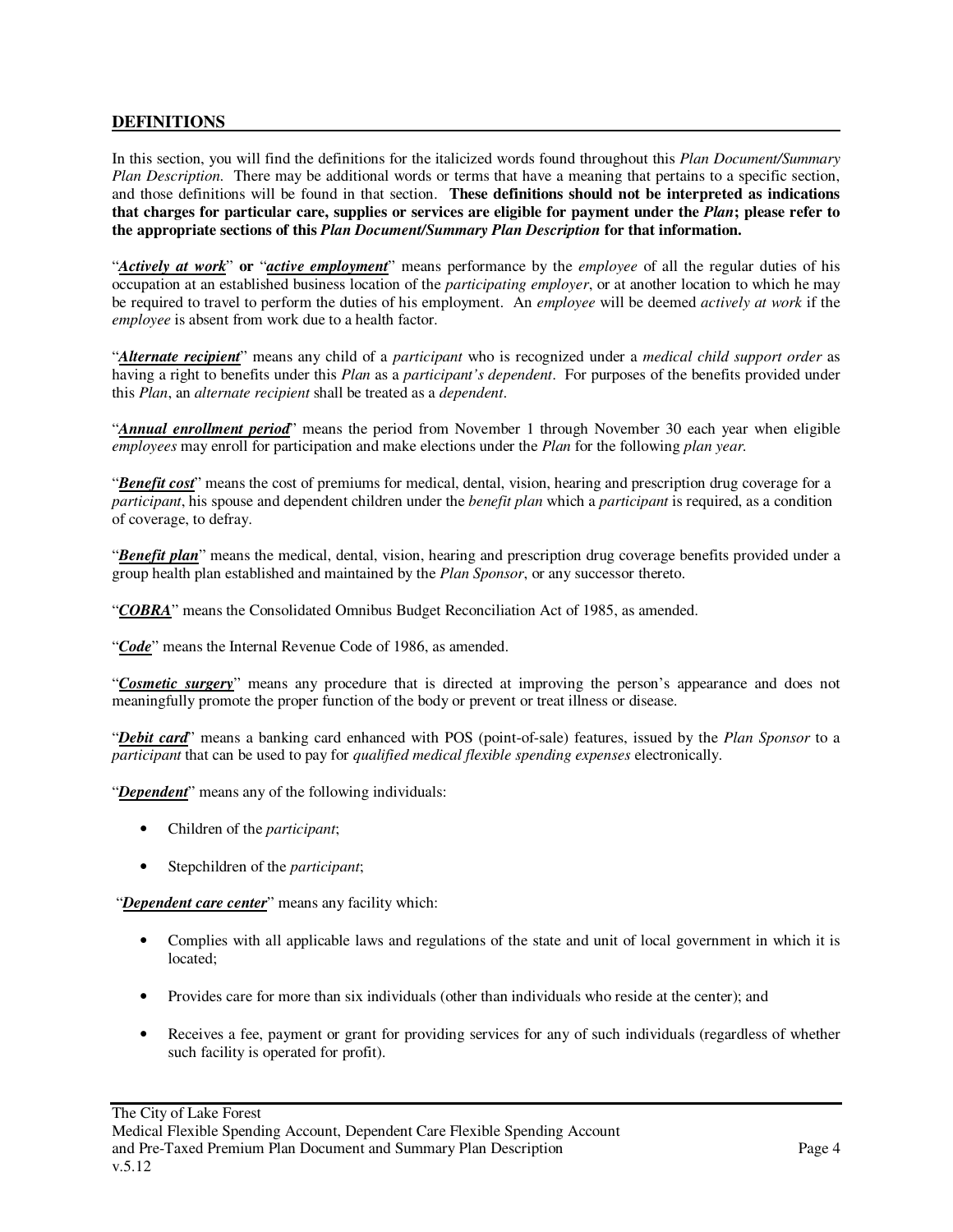"*Earned income*" means the sum of the amounts set forth in the first section below, but shall exclude the amounts set forth in the second section below:

- *Earned income* includes the following:
	- Wages, salaries, tips and other employee compensation, but only if such amounts are includable as gross income for the taxable year; and
	- The amount of an *employee's* net earnings from self-employment for the taxable year (within the meaning of *Code* § 1402(a)). Such net earnings shall be determined with regard to the deductions allowed to the *employee* under *Code* § 164(f).
- *Earned income* excludes the following:
	- Amounts received under this *Plan* or any other dependent care assistance plan under *Code* § 129;
	- Amounts received as a pension or annuity (within the meaning of *Code* § 32(c)(2));
	- Amounts to which *Code* § 871(a) applies;
	- Amounts attributed to an individual pursuant to community property laws (within the meaning of *Code*  $$32(c)(2))$ ;
	- Amounts attributable to wages or salary which were reduced pursuant to a written *salary redirection agreement*; and
	- Amounts received for services provided by the *participant* while the *participant* is incarcerated in a penal institution.

"*Employee*" means a person who is an employee of the *participating employer*, regularly scheduled to work for the *participating employer* in an employer-employee relationship. The term *employee* does not include any temporary worker, independent contractor, or sole proprietor, partner in a partnership or more than 2% shareholder in a subchapter S corporation. Please refer to the section, "Eligibility for Participation," for information concerning which *employees* are eligible to participate in the *Plan*.

"*FMLA*" means the Family Medical Leave Act of 1993, as amended.

"*FMLA leave*" means a leave of absence which the *participating employer* is required to extend an *employee* under the provisions of *FMLA*.

"*Health care expense*" means an expense *incurred* for the diagnosis, cure, mitigation, treatment or prevention of disease, or for the purpose of affecting any structure or function of the body. A *health care expense* is not one that is merely beneficial to the general health of an individual.

"*HIPAA*" means the Health Insurance Portability and Accountability Act of 1996, as amended.

**"***Incurred*" means the date the service is rendered or the supply is obtained. With respect to a course of treatment or procedure that includes several steps or phases of treatment, expenses are *incurred* for the various steps or phases as the services related to each step are rendered and not when services relating to the initial step or phase are rendered. More specifically, *qualified medical flexible spending expenses* for the entire procedure or course of treatment are not *incurred* upon commencement of the first stage of the procedure or course of treatment.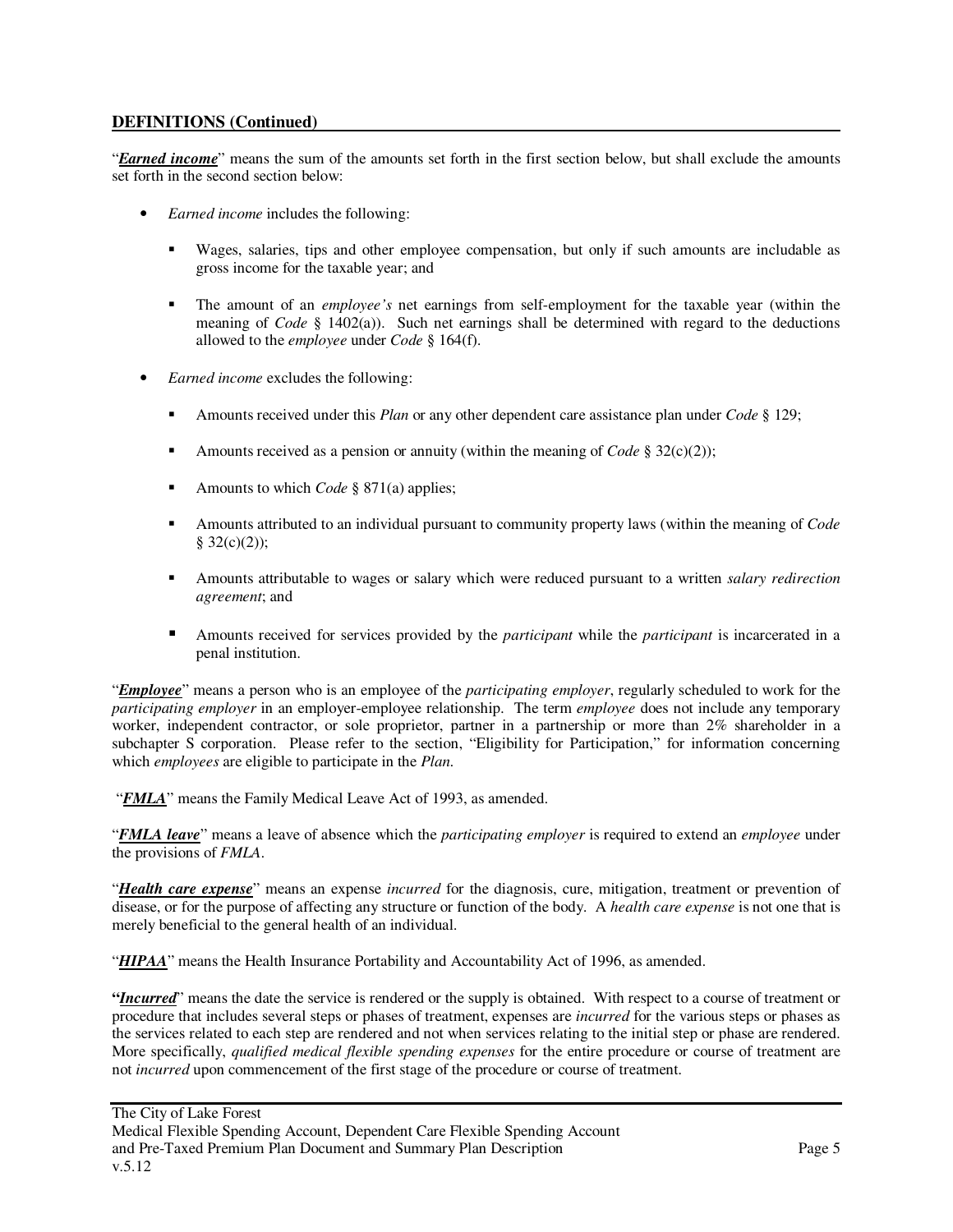"*Medical child support order*" **or** "*MCSO*" means any judgment, decree, or order (including approval of a property settlement agreement) issued by a court of competent jurisdiction that:

- Provides for child support with respect to a *participant's* child or directs a *participant* to provide coverage under a health *benefit plan* pursuant to a state domestic relations law (including community property law); or
- Enforces a law relating to medical child support described in Section 13822 of the Omnibus Budget Reconciliation Act of 1993 with respect to a group health plan.

"*National medical support notice*" **or** "*NMSN*" means a notice that contains the following information:

- The name of an issuing state agency;
- The name and mailing address (if any) of an *employee* who is a *participant* in the *Plan*;
- The name and mailing address of one or more *alternate recipients* or the name and address of a substituted official or agency that has been substituted for the mailing address of the *alternate recipient(s)*; and
- The identity of an underlying child support order.

"*Participant*" means an eligible *employee* who is participating in the *Plan*.

"*Participating employer(s)*" means The City of Lake Forest.

"*Plan*" means the The City of Lake Forest Medical Flexible Spending Account, Dependent Care Flexible Spending Account and Pre-Taxed Premium Plan.

"*Plan Administrator*" means The City of Lake Forest.

"*Plan Document/Summary Plan Description*" means this Plan Document and Summary Plan Description. This *summary plan description* represents both the Plan Document and the Summary Plan Description.

"*Plan Sponsor*" means The City of Lake Forest.

"*Plan year*" means the period from January 1 through December 31 each year.

"*Prescription*" means a written or electronic order for a medicine or drug that meets the legal requirements of a prescription in the state in which the health care expense is incurred and that is issued by an individual who is legally authorized to issue a prescription in that state.

 "*Pre-Taxed Premium Plan*" means the vehicle through which a *participant* may elect to pay his share of *benefit costs* by reducing his salary and using pre-tax dollars. If the *participant* elects not to have his salary reduced to pay *benefit costs* as provided under "May I Elect Not to Participate", the *participant's* redirection will be after-tax.

"*Privacy standards*" means the final rule implementing HIPAA's Standards for Privacy of Individually Identifiable Health Information, as amended.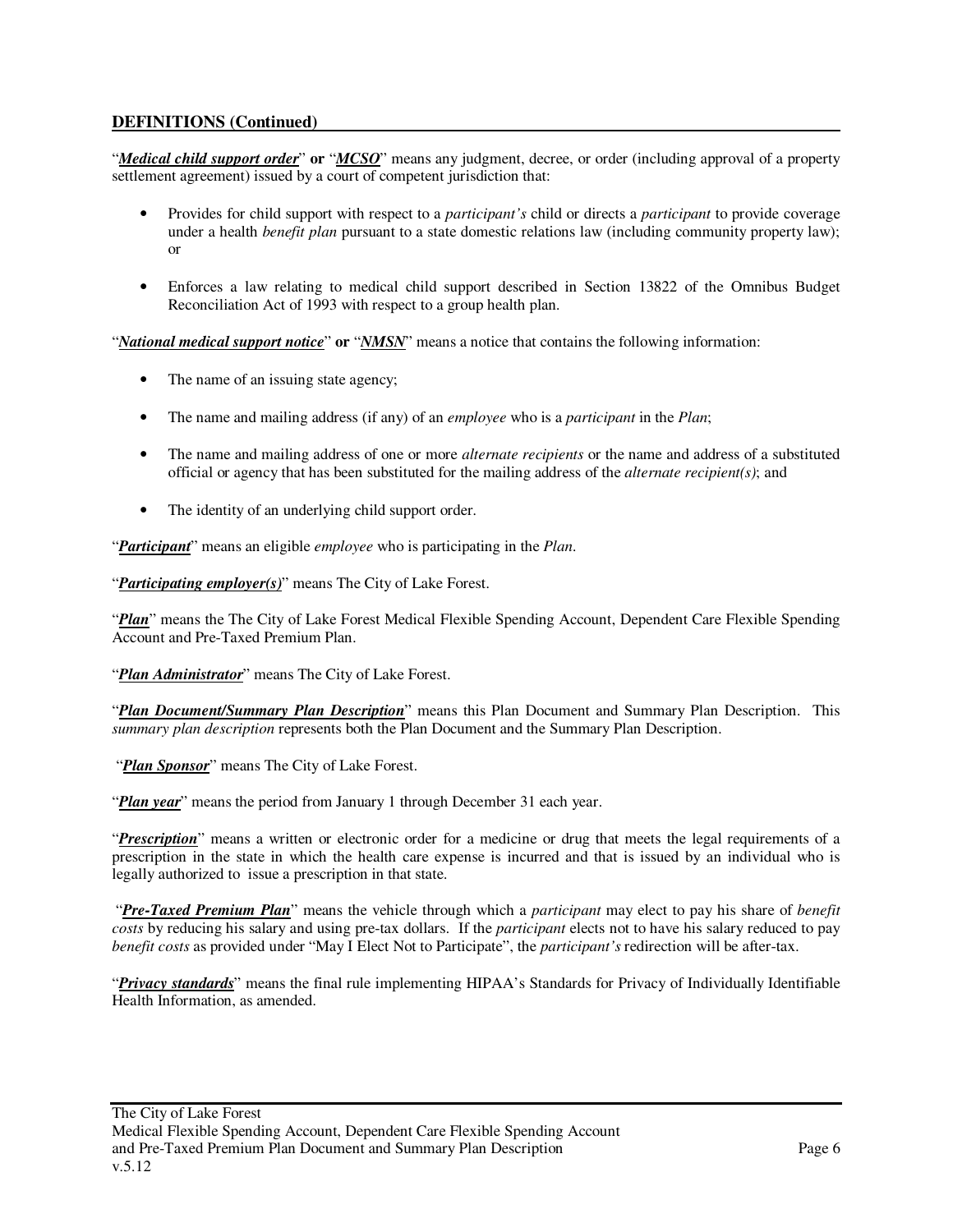### "*Qualified beneficiary*" means**:**

- An individual who, on the day before a *qualifying event*, is a *spouse* or *dependent* child receiving health benefits under the *plan;* or
- In the case of a *qualifying event* resulting in termination of coverage due to termination of employment or reduction in hours, an individual who, on the day before such *qualifying event*, is a *participant*.

A newborn child of, an adopted child of, or a child placed for adoption with, a *qualified beneficiary* (as defined in the first bullet above) will be entitled to the same continuation coverage period available to the *qualified beneficiary*; however, such child shall not become a *qualified beneficiary*.

A newborn child or child placed for adoption with a *qualified beneficiary* (as defined in the second bullet above) shall become a *qualified beneficiary* in his own right and shall be entitled to benefits as a *qualified beneficiary*.

A *qualified beneficiary* must notify the *Plan Administrator* within 30 days of the child's birth, adoption or placement for adoption in order to add the child to the continuation coverage.

"*Qualified dependent care flexible spending account*" means the account established by the *Plan Administrator* on behalf of a *participant* who elects to have amounts withheld from his salary in order to pay *qualified dependent care flexible spending expenses*.

"*Qualified dependent care flexible spending expenses*" means employment-related dependent care expenses which are eligible for reimbursement under the *Plan* as determined under *Code* §§ 129(e)(1) and 21(b). Such expenses include amounts paid for household services and for the care of *qualifying individuals* enabling the *participant* to be gainfully employed.

 "*Qualified medical child support order*" **or** "*QMCSO*" means a *medical child support order* that creates or recognizes the existence of an *alternate recipient*'s right to, or assigns to an *alternate recipient* the right to, receive health benefits for which a *participant* or eligible *dependent* is entitled under this *Plan*. In order for such order to be a *qualified medical child support order*, it must clearly specify the following:

- The name and last known mailing address (if any) of a *participant* and the name and mailing address of each such *alternate recipient* covered by the order;
- A reasonable description of the type of coverage to be provided by the *Plan* to each *alternate recipient*, or the manner in which such type of coverage is to be determined;
- The period of coverage to which the order pertains; and
- The name of this *Plan*.

In addition, a *national medical support notice* shall be deemed a *qualified medical child support order* if it:

- Contains the information set forth above in the definition of *national medical support notice*;
- Identifies either the specific type of coverage or all available group health coverage. If the *participating employer* receives a *national medical support notice* that does not designate either specific types of coverage or all available coverage, the *participating employer* and the *Plan Administrator* will assume that all are designated;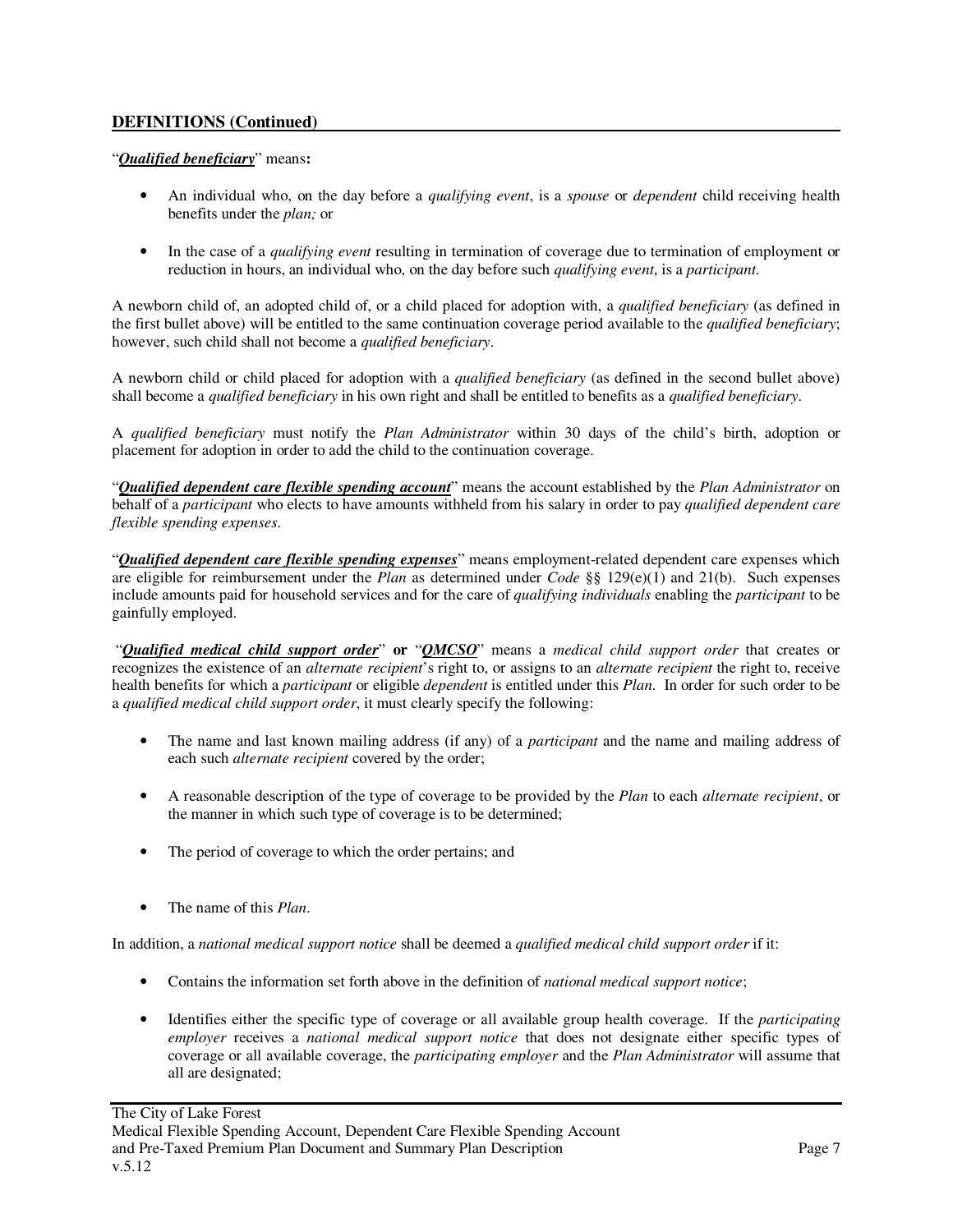- Informs the *Plan Administrator* that, if a group health plan has multiple options and a p*articipant* is not enrolled, the issuing agency will make a selection after the *national medical support notice* is qualified; and
- Specifies that the period of coverage may end for the *alternate recipient*(s) only when similarly situated *dependents* are no longer eligible for coverage under the terms of the *Plan* or upon the occurrence of certain specified events.

However, such an order need not be recognized as "qualified" if it requires the *Plan* to provide any type or form of benefit, or any option, not otherwise provided to a *participant* and eligible *dependents*, except to the extent necessary to meet the requirements of a state law relating to *medical child support orders*, as described in Social Security Act § 1908 (as added by the Omnibus Budget Reconciliation Act of 1993 § 13822).

"*Qualified medical flexible spending account*" means the account established by the Plan Administrator on behalf of the participant through which the participant may elect to reduce his salary in order to pay qualified medical flexible spending expenses.

"*Qualified medical flexible spending expenses*" means a *health care expense* which is excludable as income according to *Code* § 105(b). *Qualified medical flexible spending expenses* are not otherwise reimbursable under the *benefit plan* or other plan or by any other entity and may not be claimed as a tax deduction by the *participant*. *Qualified medical flexible spending expenses* do not include the cost of insurance premiums.

*"Qualified reservist distribution"* means, any distribution to an individual of all or a portion of the balance in the *participant's qualified medical flexible spending account* if:

- Such individual was (by reason of being a member of a reserve component (as defined in section 101 of title 37, United States Code) ordered or called to active duty for a period in excess of 179 days or for an indefinite period; and
- Such distribution is made during the period beginning on the date of such order or call and ending on the last date that reimbursements could otherwise be made under such arrangements for the *plan year* which includes the date of such order or call.

## "*Qualifying individual*" means:

- A *dependent* of a *participant* who is under the age of 13;
- A *dependent* of a *participant*, regardless of age, who is physically or mentally incapable of caring for himself or herself; or
- The *spouse* of a *participant* who is physically or mentally incapable of caring for himself or herself.

"*Qualifying event*" means any of the following with respect to participation in the *Plan*:

- The termination of coverage due to the death of a *participant*;
- The termination of coverage due to the voluntary or involuntary termination of employment (other than by reason of gross misconduct) or reduction in hours of a *participant*;
- The divorce or legal separation of a *participant* from his *spouse*;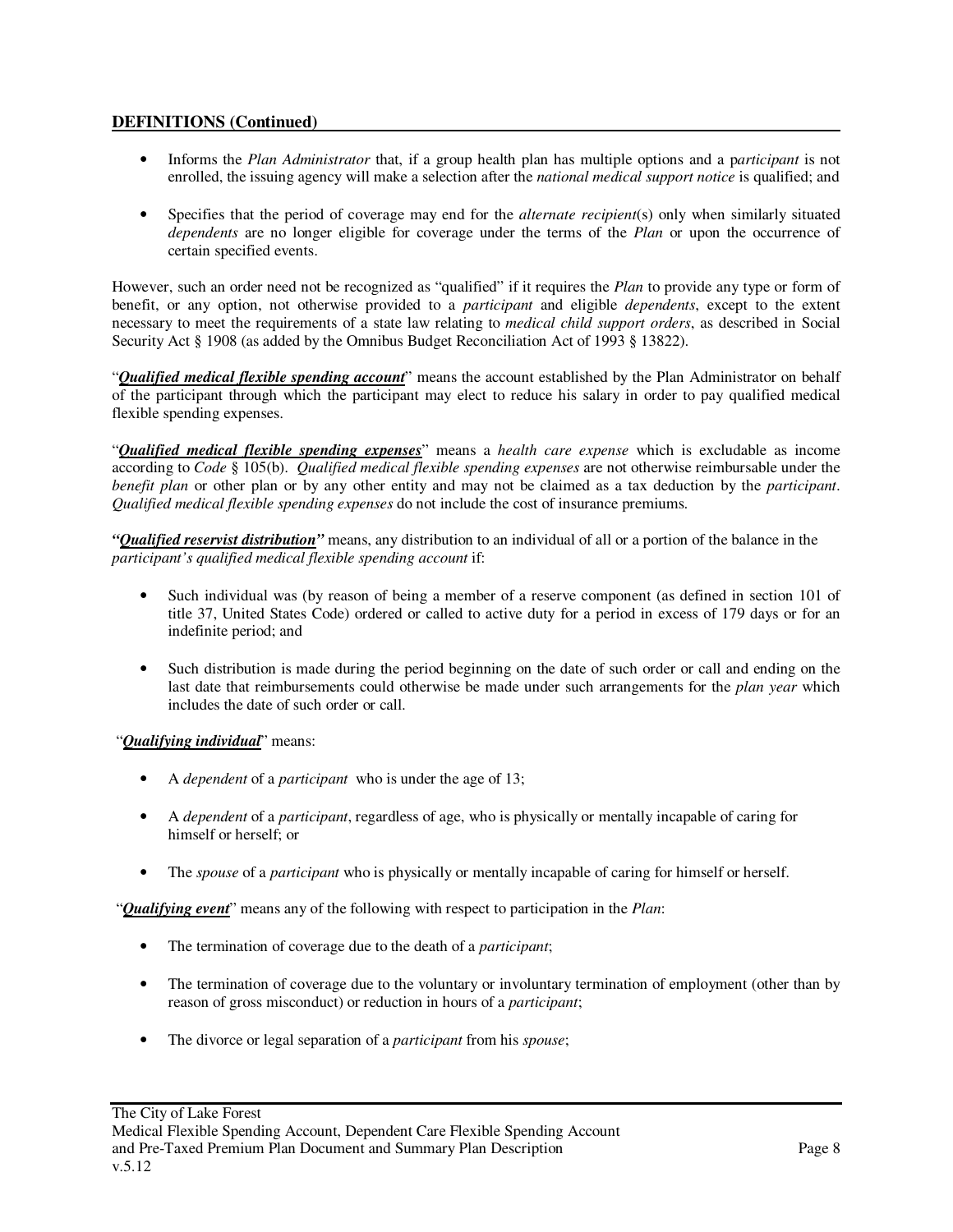- A *participant's* entitlement to Medicare coverage; or
- A *dependent* child ceasing to be a *dependent* child.

"*Salary redirection agreement*" means a written agreement by a *participant* to reduce his salary or wage in order to fund a *qualified medical flexible spending account*, a *qualified dependent care flexible spending account*, or to pay *benefit costs.* 

*"Security standards*" mean the final rule implementing *HIPAA's* Security Standards for the Protection of *Electronic PHI,* as amended*.*

"*Spouse*" means an individual who is legally married to a *participant*, but shall not include an individual legally separated from a *participant* under a decree of legal separation. For purposes of this section, "marriage or married" means a legal union between one man and one woman as husband and wife.

"*Summary health information*" means individually identifiable health information and it summarizes the claims history, claims expenses or the type of claims experienced by individuals in the *Plan*, but it excludes all identifiers that must be removed for the information to be de-identified, except that it may contain geographic information to the extent that it is aggregated by five-digit zip code.

"*Third party administrator*" means Professional Benefit Administrators, Inc.

"*Uniformed services*" means the Armed Forces, the Army National Guard and the Air National Guard, when engaged in active duty for training, inactive duty training, or full-time National Guard duty, the commissioned corps of the Public Health Service, and any other category of persons designated by the President of the United States in time of war or emergency.

"*USERRA*" means the Uniformed Services Employment and Re-employment Rights Act of 1994, as amended.

"*Waiting period*" means an interval of time during which the eligible *employee* is in the continuous, *active employment* of his *participating employer* before he becomes eligible to participate in the *Plan*.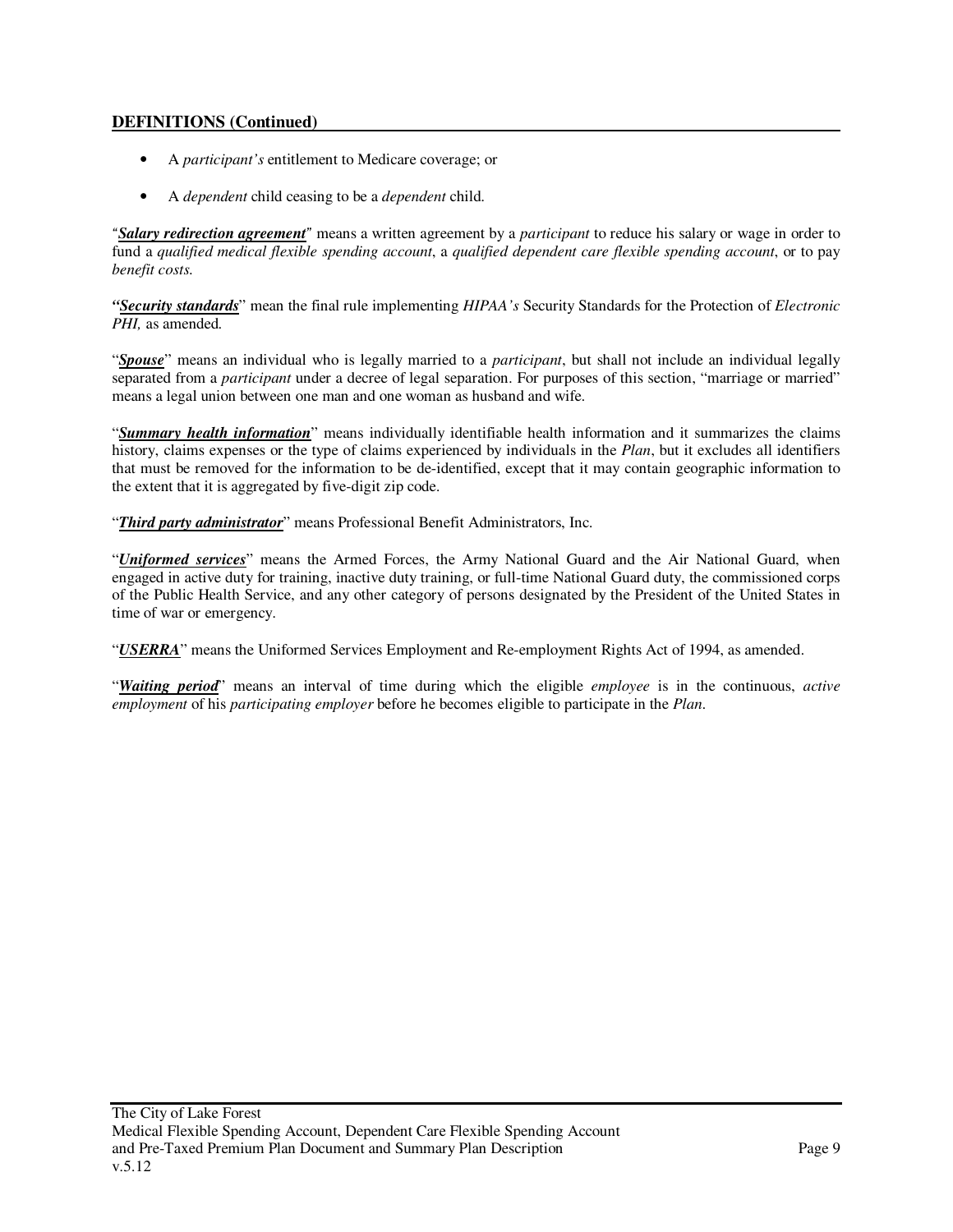## **ELIGIBILITY FOR PARTICIPATION**

#### **Am I eligible to participate in the** *Plan***?**

If you are an active, full-time *employee* regularly scheduled to work at least 30 hours per week or in positions considered full time as approved by the City Council, or otherwise eligible for the City medical plan, and you have completed a *waiting period* of continuous *active employment* from your date of hire.

If you are absent from work due to illness or a medical condition, you will be considered to be *actively at work* during that time period for the purposes of eligibility under this *Plan*.

#### **When will my participation begin?**

If you are a new *employee*, your entry date for the *Plan* is contingent upon completion of the eligibility requirements outlined above. If you are a new *employee* who is eligible to participate, your entry date is the first day of the month following your eligibility date or if hired on  $1<sup>st</sup>$  of month, then as of that day, provided that you have completed a *salary redirection agreement*. You must complete a proper *salary redirection agreement w*ithin 30 days from your original eligibility date in order to participate in this *Plan* for the *plan year*.

If you are enrolling during an *annual enrollment period*, your entry date will be the first day of the *plan year* following the *annual enrollment period,* provided that you have completed a *salary redirection agreement.*

By completing the *salary redirection agreement* you will be enrolling in this *Plan.* If you participate in the *benefit plan,* you may elect to reduce your salary so that your share of the premiums for the *benefit plan* redirections are paid using pre-tax dollars. Additionally, you may elect to contribute to a *qualified medical flexible spending account* and/or a *qualified dependent care flexible spending account*. Eligible *employees* who do not participate in this *Plan* may not pay any required redirections to the *benefit plan* with pre-tax dollars, nor may they pay *qualified medical flexible spending expenses* and/or *qualified dependent care flexible spending expenses* using pre-tax dollars.

Unless you experience a change in circumstances, as described below, your *salary redirection agreement* will continue in force for that *plan year,* and you will be required to complete a new *salary redirection agreement* for each subsequent *plan year* for which you decide to participate in this *Plan*. However, once you elect to contribute to a *Pre-Taxed Premium Plan that* election will continue to remain in effect from *plan year* to *plan year*, unless you affirmatively elect to cease your participation by so indicating on a new *salary redirection agreement.*

If you do not submit the *salary redirection agreement* to the *Plan Administrator* within 30 days of becoming eligible, or during the *annual enrollment period*, it will be assumed that you have decided not to participate in the *Plan*, and you will not have the opportunity to enroll until the next *annual enrollment period.* 

#### **May I elect not to participate in the** *benefit plan***?**

You may elect not to participate in the *benefit plan* by completing and filing an appropriate election/declination form with the *Plan Sponsor* within 30 days of your original eligibility period or an *annual enrollment period*.

#### **May I make mid-year changes in my** *Plan* **elections?**

Generally, you cannot change your election to participate in the *Plan* or decrease or increase the amount you have elected to contribute to your account(s) once the *plan year* begins. However, you may make a mid-year election change if you experience a change in status event listed below, if that change in status event affects the eligibility for benefits of you, your *spouse*, or your *dependent*, and the election change you make is consistent with the change in status event. Change in status events include but not limited to:

- Marriage.
- Divorce, legal separation, or annulment.
- Birth, adoption, or placement for adoption of a child.
- Death of a *spouse* or *dependent*.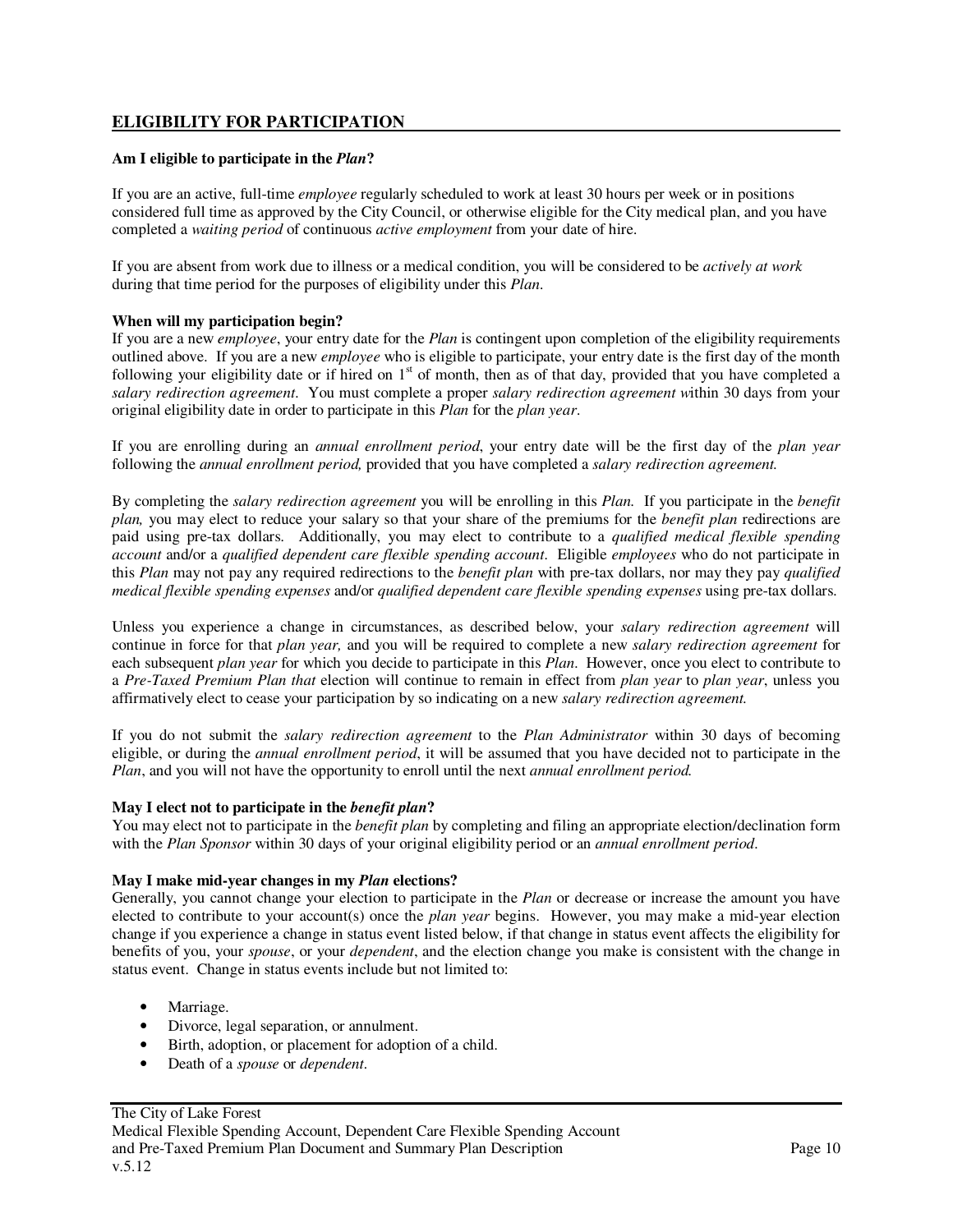- Termination or commencement of employment by you, your *spouse*, or your *dependent*.
- Reduction or increase in hours of employment by you, your *spouse*, or your *dependent* which results in a change in eligibility under the *Plan* (including a switch from part-time to full-time employment status or vice versa, a strike, or a lockout).
- Place of residence change by you, your *spouse*, or your *dependent*, which results in a change in eligibility.
- Your dependent satisfies or ceases to satisfy the requirements for coverage due to attainment of age or any similar circumstance that would make the dependent ineligible.
- Commencement or return from an unpaid leave of absence by you, your spouse, or your dependent.
- A change in worksite of you, your spouse, or your dependent.
- The entitlement to Medicare or Medicaid or the loss of coverage under Medicare or Medicaid by you, your *spouse*, or your *dependent*.
- If you, your *spouse,* or your *dependent* becomes eligible for COBRA continuation coverage under the *benefit plan,* you may elect to increase your redirection to the *Pre-Taxed Premium Plan* or the *qualified medical flexible spending account.*

If you experience such a change in status and wish to change your level of coverage, you must submit written notification to the *Plan Administrator* within 30 days of your change in status, as well as a new *salary redirection agreement* reflecting your new redirection elections. The *Plan Administrator* reserves the right to require you to submit proof of any change in status at your expense. The change in coverage becomes effective with the first pay period following the date the written notification is received by the *Plan Administrator,* except that coverage for birth, adoption, or placement for adoption becomes effective the date of the event. Any such change will remain in effect for the remainder of the *plan year.* 

### **Must the election change be consistent with the change in status?**

You will be permitted to change an election during the *plan year* and make a new election for the remainder of the *plan year* only if the change you make is consistent with the event. For example, you can only change your election to contribute to the *Pre-Taxed Premium Plan* or the *qualified medical flexible spending account if:* 

- The change in status results in you or your spouse or dependent child, gaining or losing eligibility for health coverage under the *benefit plan* or another health plan of your spouse's or dependent child's employer; and
- The election change corresponds with that gain or loss of coverage.

#### **What if there is a change in the cost of coverage during the** *plan year***?**

If the *benefit costs* increase or decrease during a *plan year*, the *Plan* may, on a reasonable and consistent basis, automatically make a prospective increase or decrease in the affected *participant's* elective redirections for the *Pre-Taxed Premium Plan.* 

If the *benefit costs* significantly increase or decrease (as determined by the *Plan Sponsor*), you may make a corresponding change in your election to participate in the *Pre-Taxed Premium Plan.* 

#### **May I continue participation during** *FMLA leave***?**

If the leave of absence is qualified under *FMLA* you have the option to terminate your participation or continue your participation in the *Plan* and make payments in a manner determined by the *Plan Administrator*, in its sole discretion. If your leave is unpaid, the Plan Administrator may provide the following options:

• Pre-Payment: You may prepay the contributions that will become due during your *FMLA leave*. Under this option, you may take contributions on a pre-tax basis from any available compensation.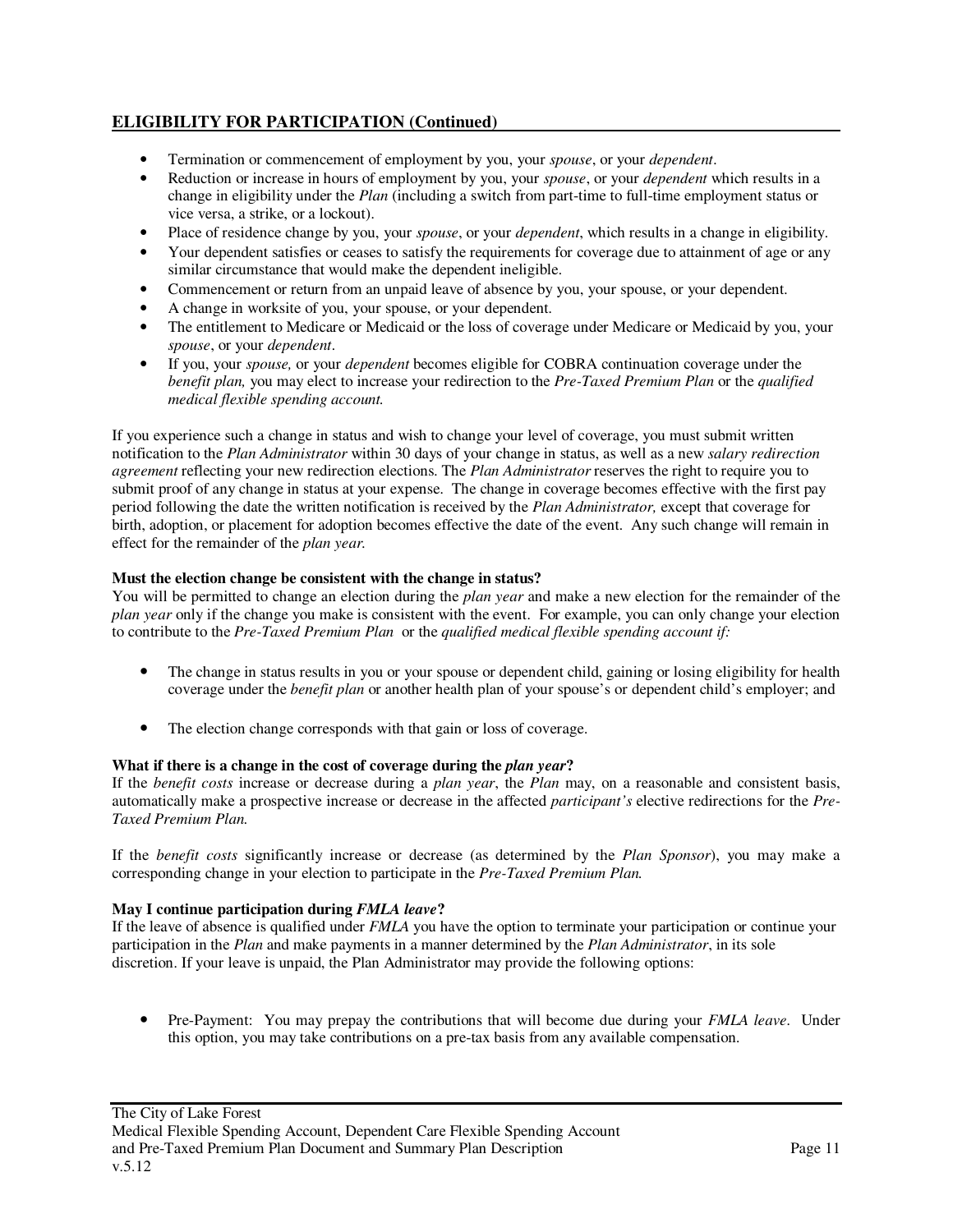- Pay-As-You-Go: You may pay the contributions that become due during your *FMLA leave* on the same schedule as they would otherwise be taken from your pay, on the schedule for *COBRA* payments, under the *participating employer's* existing rules for payment, or on any other schedule agreed upon by you and the *Plan Administrator*.
- Catch-Up: The *Plan Sponsor* may advance the contributions on your behalf, and may recoup the contributions upon your return from *FMLA leave*.

The Pre-Payment and the Catch-Up option may not be offered without also offering the Pay-As-You-Go option.

*FMLA leave* is treated as a change in status. Therefore, when beginning and/or returning from a qualified leave, you may complete a change in status form.

#### **May I continue participation while I am absent under** *USERRA***?**

If you are absent from employment because you are in the *uniformed service*, you may elect to continue your coverage under this *Plan* for up to 24 months. If you elected to continue coverage under *USERRA* before December 10, 2004, the maximum period for continuing coverage is 18 months. To continue your coverage, you must comply with the terms of the *Plan*, including election during the *Plan's annual enrollment period*, and pay your contributions in accordance with the options outlined above for a *participant* who goes on *FMLA leave*.

#### **When does my participation end?**

If you terminate employment with the *participating employer*, your participation in this *Plan* will terminate on the last day you are *actively at work* unless you elect to continue your participation in accordance with the guidelines provided in the "*COBRA* continuation coverage" section. Any *qualified medical flexible spending expenses* or *qualified dependent care flexible spending expenses incurred* during the *plan year* prior to the date of termination will be reimbursed by the *Plan* in accordance with the guidelines in the section, "Benefits." Your participation in this *Plan* will also terminate if the *participating employer* decides to terminate this *Plan*, or if you voluntarily decide not to participate under the terms of this *Plan*.

If your participation in this *Plan* terminates because you are no longer eligible to participate, you may either revoke your election to participate and terminate your participation in the *Plan* for the remainder of the *plan year* or continue your participation in accordance with the "*COBRA* continuation of coverage" section. If you do not make payments as required under *COBRA*, it will be assumed that you elected to revoke your participation in this *Plan*.

If you elect not to continue your participation in the *qualified medical flexible spending account* as provided under *COBRA*, and you return to eligible employment with your *participating employer* within the same *plan year*, you will not be permitted to rejoin the *qualified medical flexible spending account* for the remainder of the *plan year*.

If you do not complete and file a *salary redirection agreement* during the *annual enrollment period*, your participation will end at the end of the *plan year*.

#### *COBRA* **continuation of coverage for contributions to a** *qualified medical flexible spending account*

If you are a *participant* in the *Plan*, you, your *spouse* or your *dependents* may be eligible for continued coverage under *COBRA* for contributions made to a *qualified medical flexible spending account*. *COBRA* may give you the right to continue your benefits under a *qualified medical flexible spending account* beyond the date that they might otherwise terminate. The entire cost (plus a reasonable administration fee) must be paid by you. Coverage will end in certain instances, including if you fail to make timely payment of premiums. Generally, *COBRA* applies to employers with 20 or more employees. You should check with your *participating employer* to see if *COBRA* applies to you.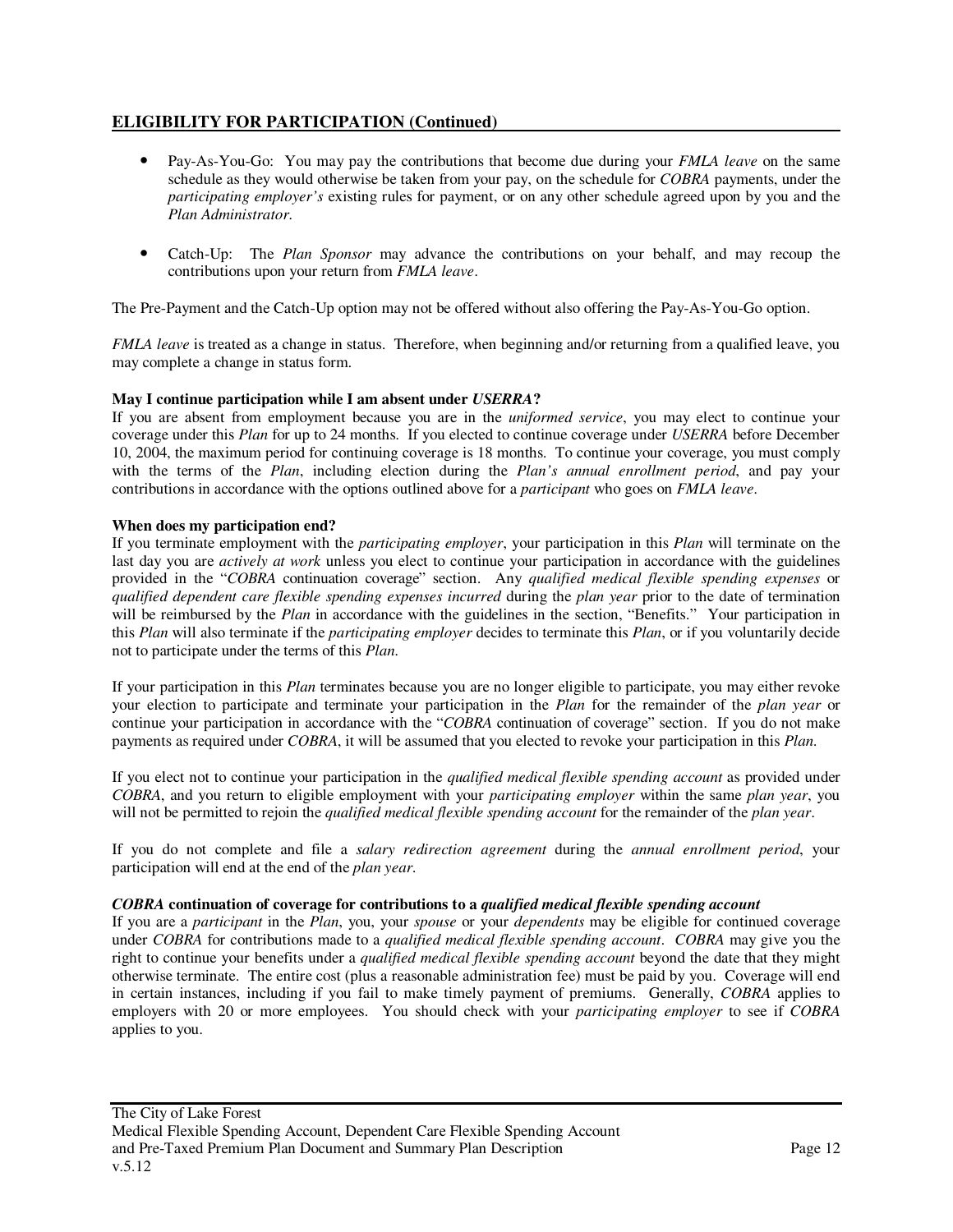### **When am I eligible for** *COBRA***?**

You may elect *COBRA* coverage if a *qualifying event* occurs and results in a loss of participation in the *Plan*, such as:

- The death of the *participant*.
- The termination of the *participant's* employment (other than by reason of the *participant's* gross misconduct) or reduction in the *participant's* hours of employment.
- The divorce or legal separation of the *participant* from his *spouse*.
- A *dependent* child ceases to be a *dependent* under the terms of the *Plan*.
- The *participant* becomes entitled to *Medicare* benefits.

In the event that the Flex contribution under *COBRA* for the remainder of the *plan year* exceeds the maximum benefit still available under the *qualified medical flexible spending account* as of the date of the *qualifying event*, the *Plan Administrator* will not offer *COBRA* continuation coverage for the remainder of the *plan year*.

#### **Who may elect** *COBRA* **coverage?**

The following people are known as *qualified beneficiaries* and may elect *COBRA* coverage that will include the benefits to which they were entitled to under the *Plan* on the day before one of the above *qualifying events*:

- The *spouse* or any *dependent* child of the *participant* under the *Plan*.
- The *participant*, if the *qualifying event* is the termination of coverage due to termination of employment or reduction in hours.

If a *dependent* under the *Plan* who is also a *qualified beneficiary* has a newborn child, adopts a child, or a child is placed for adoption with that *dependent*, that child will be entitled to the same *COBRA* coverage period, but will not become a *qualified beneficiary* in his own right.

If you have a newborn child, adopt a child, or a child is placed for adoption with you, that child will become a *qualified beneficiary* in his right.

#### **Who must be notified when a** *qualifying event* **occurs?**

For *qualifying event*s such as divorce, legal separation or change in *dependent* status, you must inform the *Plan Administrator* of the event within 60 days of the event. For *qualifying events* such as death, termination or reduction in hours, entitlement to *Medicare*, bankruptcy or failure to return from leave under the *FMLA*, the *participating employer* has 30 days from the date of the *qualifying event*, or the date that you will lose coverage due to the *qualifying event,* in which to notify the *Plan Administrator*. The *Plan Administrator* has the obligation to furnish you, your *spouse* and your *dependents*, if they are eligible to receive benefits under this *Plan*, with separate, written options to continue coverage within 14 days of receiving notice of the *qualifying event*.

You must notify the *Plan Administrator* within 30 days of a child's birth, adoption, or placement for adoption in order to add the child to the continuation coverage.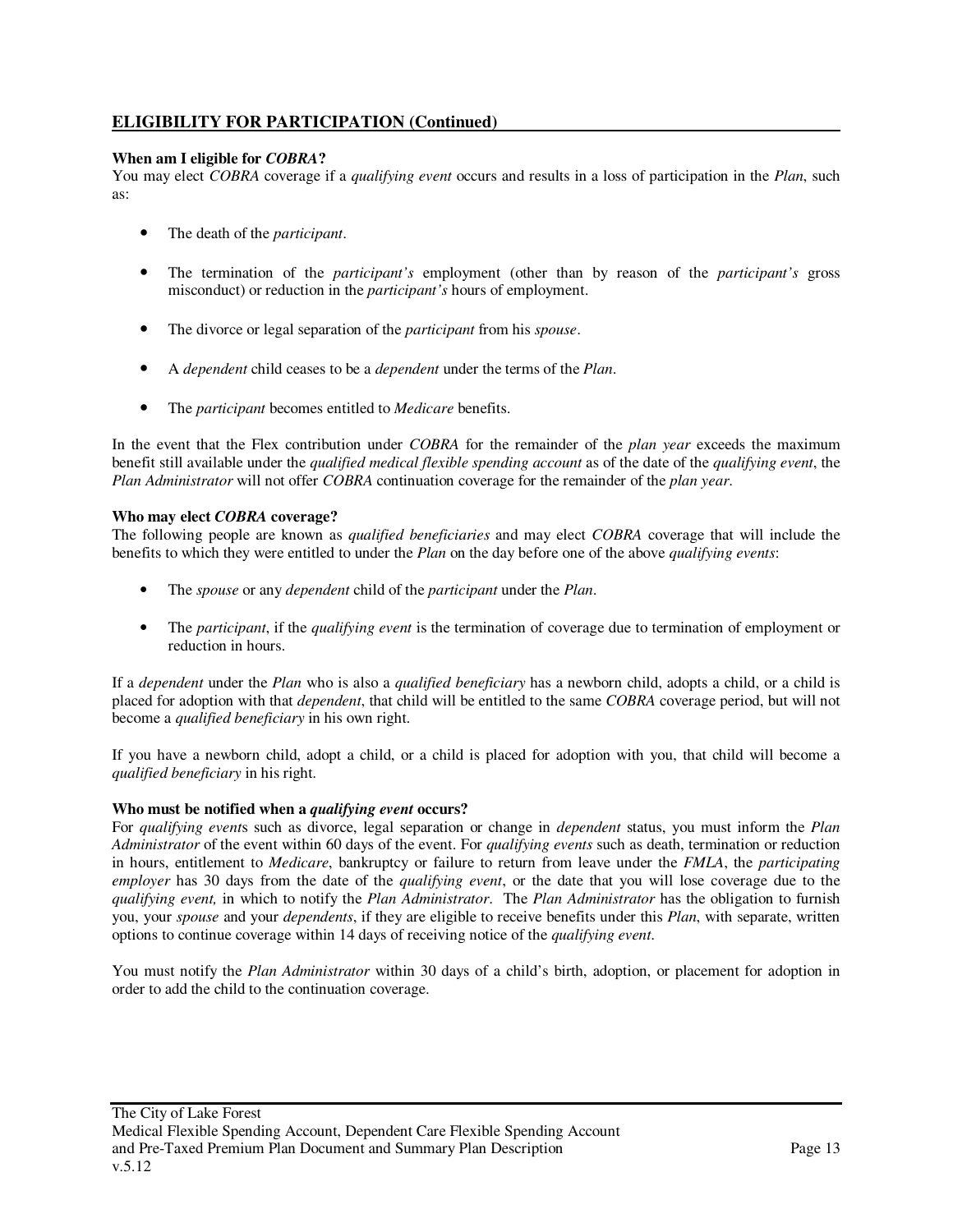### **What is the cost of** *COBRA* **coverage?**

If you are eligible for and choose to continue coverage, you will be required to pay 102% of your normal redirection, and 102% of the *employer contribution*. This redirection will be on an after-tax basis.

### **How long may coverage be continued?**

If you have experienced a *qualifying event* and have a positive balance in your *qualified medical flexible spending account* at the time of the event (taking into account all claims submitted before the date of the event), you may be eligible to continue participation in this *Plan* under *COBRA*. Your *COBRA* coverage period ends on the last day of the *plan year* in which the *qualifying event* occurs.

#### **What is the effect of the Trade Act?**

Two provisions under the Trade Act of 2002 (the "Trade Act") affect the benefits that you may receive under *COBRA*. First, if you lose your job due to international trade agreements you may receive a 65% tax credit for premiums paid for certain types of health insurance, including *COBRA* premiums. Also, if you lose your job due to international trade agreements, you may be allowed an additional 60-day period to elect *COBRA* continuation coverage. If you elect continuation during this second election period, the coverage period will run from the beginning date of the second election period. You should consult the *Plan Administrator* if you believe the *Trade Act* applies to you.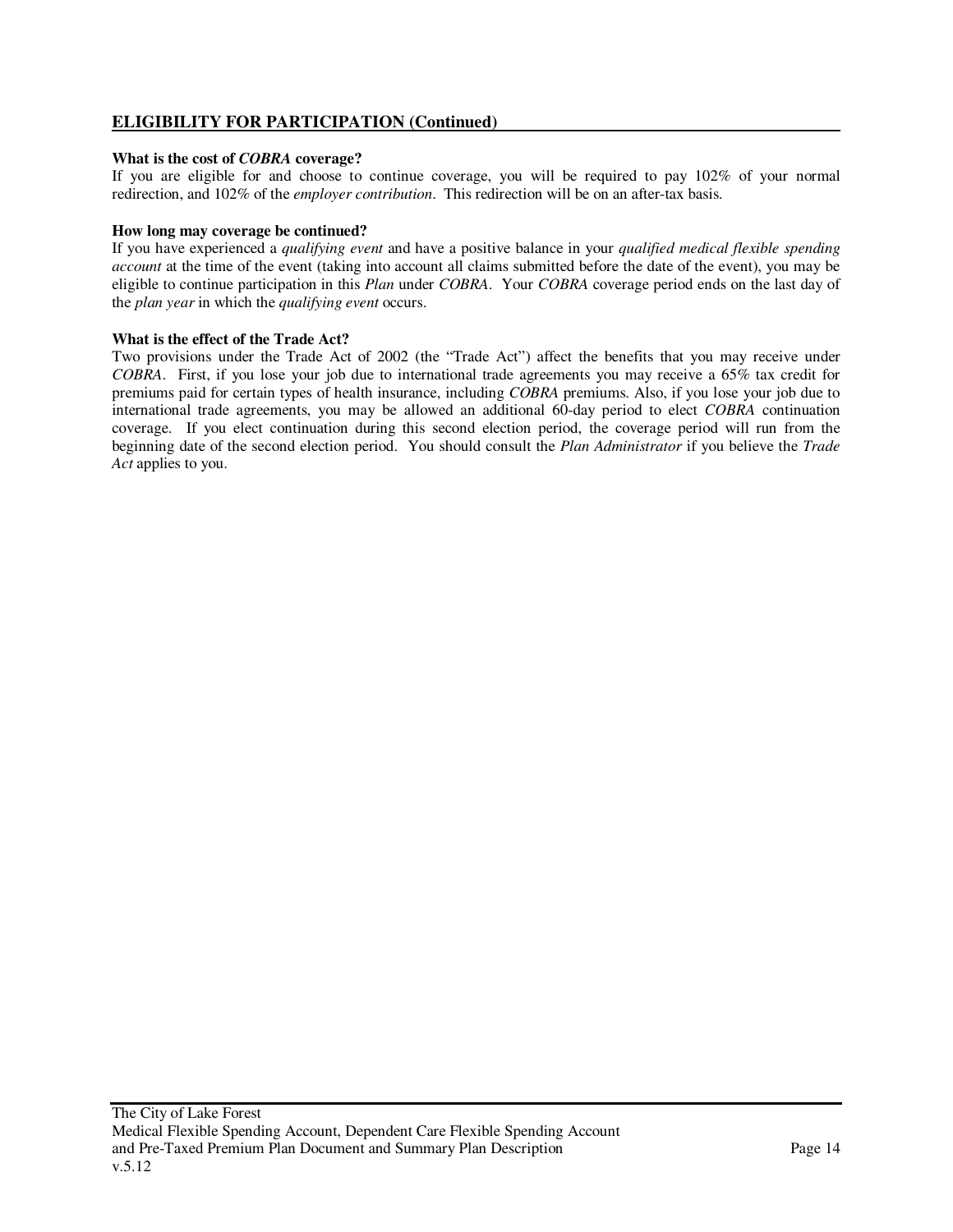### **BENEFITS**

#### *Qualified medical flexible spending expenses*

If you elect to contribute to a *medical flexible spending account*, the *Plan* will reimburse you for *qualified medical flexible spending expenses* which are *incurred* by you, your *spouse*, or your *dependent* during the *plan year*. Expenses incurred prior to the effective date are not eligible for reimbursement.

Reimbursement for *qualified medical flexible spending expenses* is limited to the annualized amount you elected under your *salary redirection agreement* for the *plan year* to contribute to your *qualified medical flexible spending account*. It is important to keep in mind that you cannot use amounts contributed to a *qualified dependent care flexible spending account* to pay *qualified medical flexible spending expenses.* 

If you also participate in a health reimbursement arrangement account under *Code* §§ 105 and 106 offered by the *Plan Sponsor*, the reimbursement of *qualified medical flexible spending expenses* under this *Plan* is not available for *qualified medical flexible spending expenses* that are covered by the health reimbursement account until the amount available from the health reimbursement account covering those same *qualified medical flexible spending expenses* has been exhausted.

#### **What are** *qualified medical flexible spending expenses***?**

*Qualified medical flexible spending expenses* are *health care expenses* which are excludable as income according to *Code* § 105(b). *Qualified medical flexible spending expenses* may not be otherwise reimbursable under the *benefit plan* or other plan or by any other entity, and they may not be claimed as a tax deduction by the *participant*. *Qualified medical flexible spending expenses* do not include the cost of insurance premiums.

#### **What are examples of qualified and non-***qualified medical flexible spending expenses***?**

The examples listed in this section are intended only to give you a convenient reference to the types of expenses that may be eligible for reimbursement. Determination of *qualified medical flexible spending expenses* will be in accordance with those expenses *incurred* for medical care, as defined in *Code* § 213(d) of the Internal Revenue Code as stated at the time the expense is *incurred*.

Examples of *qualified medical flexible spending expenses* include, but not limited to:

- Acupuncture
- Alcoholism treatment
- Allergy tests and shots
- Ambulance services
- Artificial limbs
- Automobile modifications required by medical conditions
- Birth control pills
- Birth prevention surgery
- Braille materials (books and magazines)
- Chiropractic services
- Christian Science practitioner fees
- Co-payments
- Contact lenses and supplies
- Crutches
- Deductibles on your and your *spouse*'s group plan
- Dental services (not cosmetic)
- Dentures
- Eyeglasses, including examination fees
- Healing services
- Hearing aids and batteries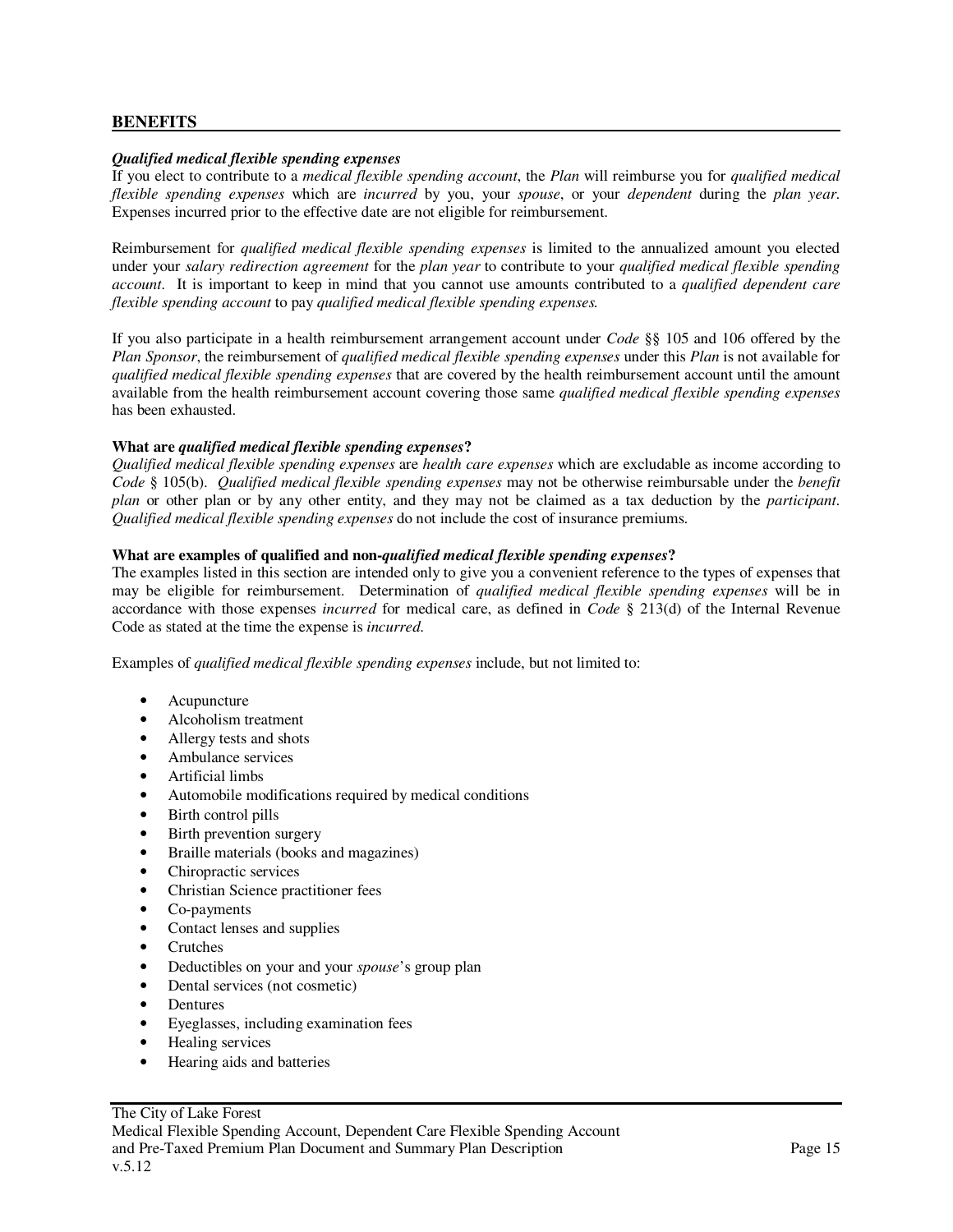- Hospital costs not covered by a group health plan
- Insulin
- Laboratory fees
- Laetrile by prescription
- Mental health care and fees
- Nurses' fees
- Obstetrical expenses
- Orthodontic services, if medically necessary
- Orthopedic shoes prescribed by a physician
- Osteopaths' fees
- Over-the-counter drugs and medicines with a *prescription* from a physician that are *health care expenses*
- Oxygen
- Physicians' fees not covered by medical plan
- Podiatrists' fees
- Prescription drugs
- Radial keratotomy
- Ramps required by medical conditions
- Rental of medical equipment
- Routine physical examinations
- Seeing eye dogs and their upkeep
- Smoking cessation programs, only if monitored by a licensed practitioner
- Special communications equipment for the deaf
- Therapeutic care for substance abuse (drug or alcohol)
- Weight loss programs prescribed by physicians for specific health problems
- Wheelchairs

#### Examples of **non-***qualified medical flexible spending expenses* include:

- *Cosmetic surgery*, except those procedures necessary to improve a deformity arising from, or directly related to, a congenital abnormality, a personal injury resulting from an accident or trauma, or a disfiguring disease
- Funeral expenses
- Health insurance premiums
- Massage therapy
- Maternity clothes
- Nursing home expenses
- Over-the-counter drugs and medicines without a prescription
- Weight loss programs prescribed by physicians for general health improvement

This list should not be considered all-inclusive, and determination of non-qualified expenses will be in accordance with Internal Revenue *Code* §§ 105(b) and 213(d) as stated at the time the expense is *incurred*.

#### *Qualified dependent care flexible spending expense***s**

If you have elected to contribute to a *dependent care flexible spending account,* the *Plan* will reimburse you for *qualified dependent care flexible spending expenses* which are *incurred* by you during the *plan year*.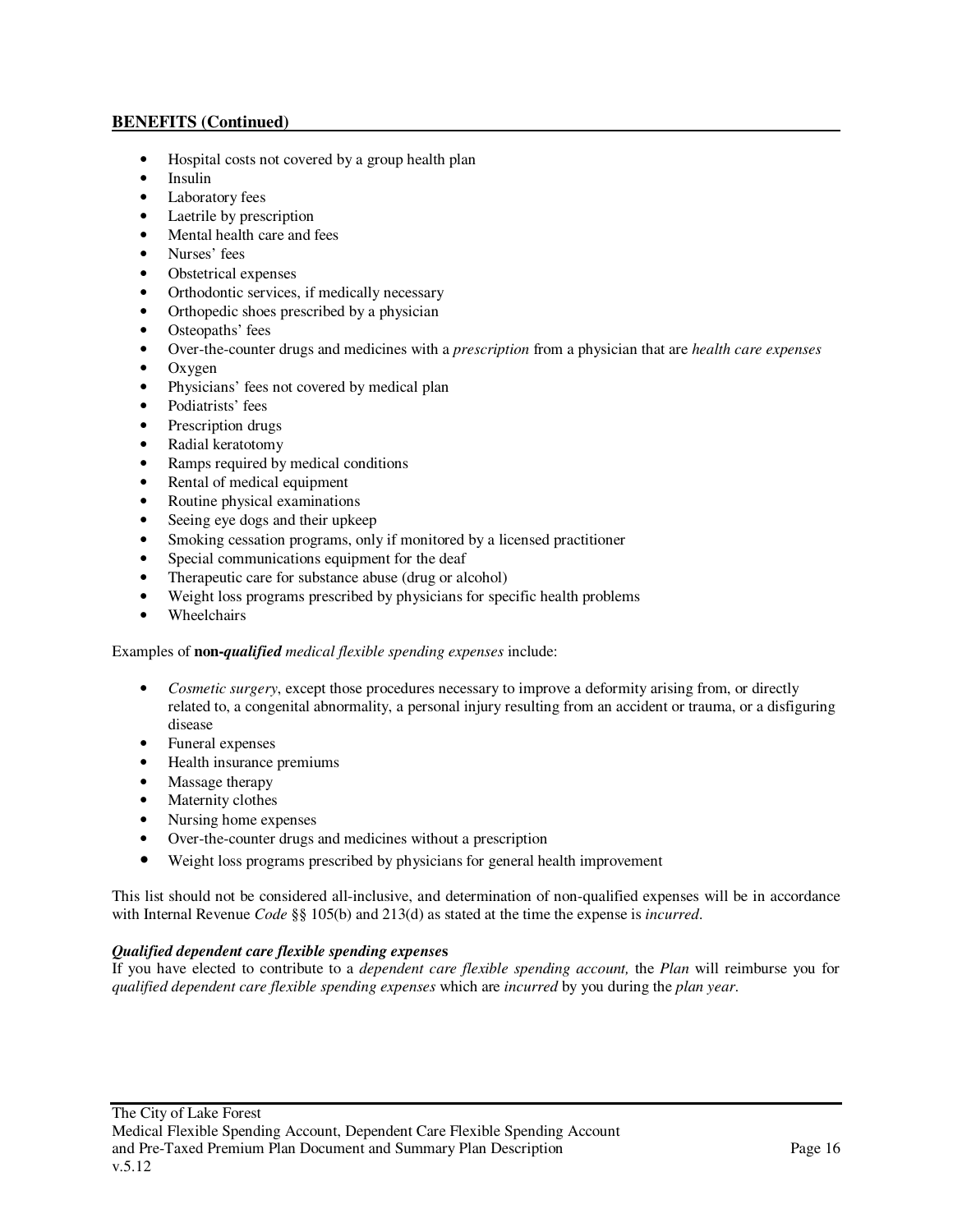Reimbursement for *qualified dependent care flexible spending expenses* is limited to the annualized amount you elected under your *salary redirection agreement* to contribute to a *qualified dependent care flexible spending account* for the *plan year.* It is important to keep in mind that you cannot use amounts contributed to a *qualified medical flexible spending account* to pay *qualified dependent care flexible spending expenses.* 

#### **What are** *qualified dependent care flexible spending expense***s?**

*Qualified dependent care flexible spending expenses* are employment-related *dependent* care expenses eligible for reimbursement under the *Plan* as determined under *Code* §§ 129(e) (1) and 21(b). Such expenses include amounts paid for daycare and other household services and for the care of *qualifying individuals* enabling you to be gainfully employed.

#### **What are examples of qualified and non-***qualified dependent care flexible spending expense***s?**

The examples listed in this section are intended only to give you a convenient reference to the types of expenses that may be eligible for reimbursement. Determination of eligible expenses will be in accordance with *Code* §§ 21 and 129, as stated at the time the expense is *incurred*.

Examples of *qualified dependent care flexible spending expense*s include:

- Fees of a licensed *dependent care center* that cares for your *dependent* child.
- After-school care expenses.
- Wages of individuals who provide care inside or outside your home for your *dependent* child under age 13 or a *qualifying individual* over age 13 who is incapable of self-support.
- Federal and state employment taxes you pay for an individual you employ to provide *dependent* care.
- Day camps.
- Pre-school or nursery school tuition.

Examples of non-*qualified dependent care flexible spending expense*s include:

- Educational expenses for a child in first grade or above.
- Transportation, entertainment, food or clothing unless such items are incidental and cannot be separated from the cost of the care provided.
- Household expenses that are not attributable at least in part to the care of the *qualifying individual*.
- Expenses for a camp where a *qualifying individual* spends the night.

#### **This list should not be considered all-inclusive, and determination of non-qualified expenses will be in accordance with** *Code* **§§ 21 and 129, as stated at the time the expense is** *incurred***.**

#### *Benefit costs*

By electing to participate in the *Pre-Taxed Premium Plan*, your portion of the *benefit costs* will be taken out of your salary and paid using pre-tax dollars.

#### *Debit card feature*

*Qualified medical flexible spending expenses* may be purchased directly from the merchant or provider of services through the use of a *debit card*. This is a very convenient way to access the benefits of the *Plan*. Here is how the *debit card* feature works:

When you enroll in the *Plan* each year, you must certify that the *debit card* will only be used for *qualified medical flexible spending expenses*, as defined in *Code* § 213(d). You must also certify that you will not pay any expense with the *debit card* that has been reimbursed and that you will not seek reimbursement for the expense under any other plan covering health benefit. The certification will be printed on your *debit card*, and by using the card, you will reaffirm the certification each time you use the *debit card*.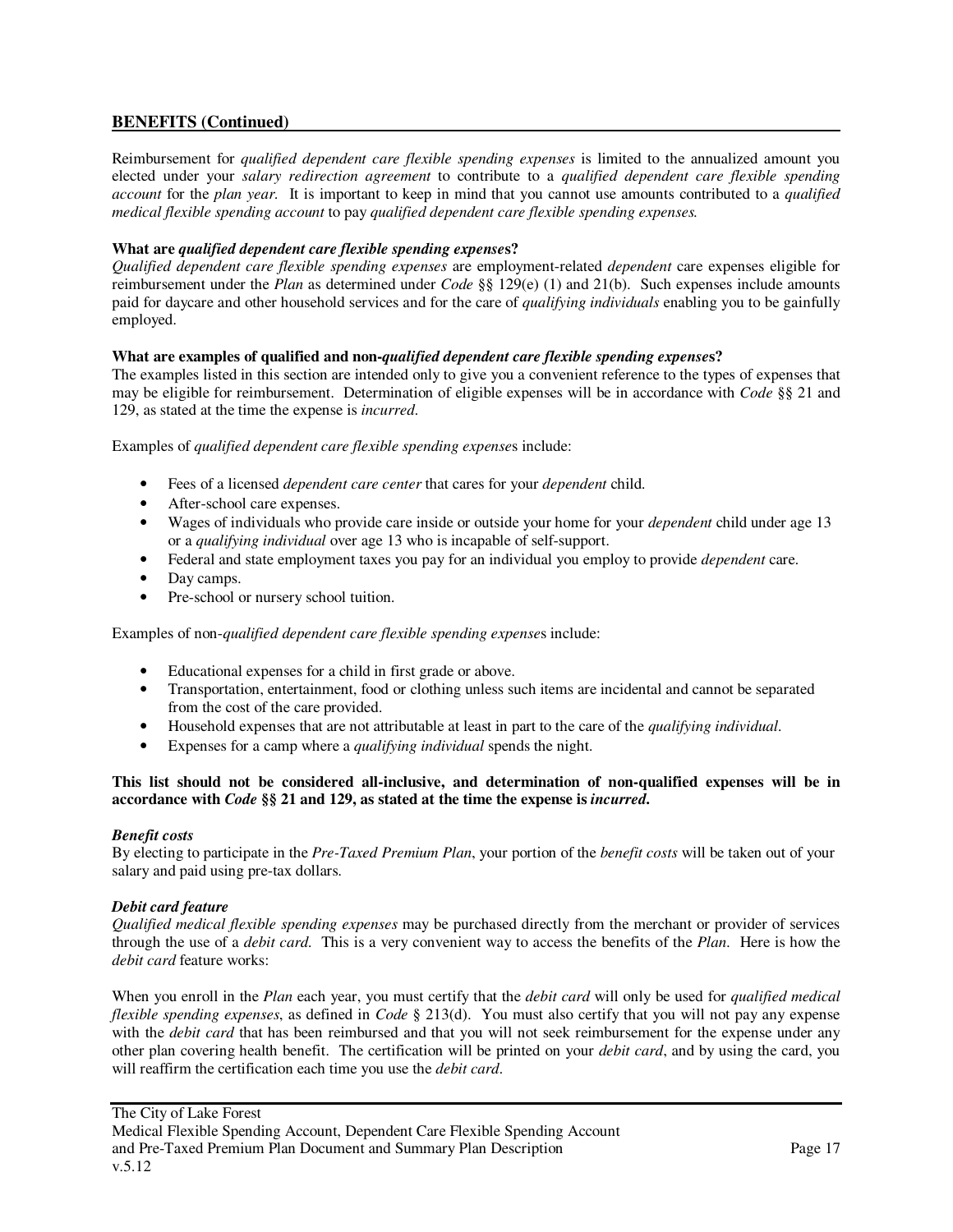When you use the *debit card* at the point-of-sale, the merchant or provider of service is paid the full amount of the *qualified medical flexible spending expense* and your maximum available coverage remaining is reduced by that amount. Your use of the *debit card* is limited to the maximum dollar amount of coverage available in your *qualified medical flexible spending account.* 

Your *debit card* will only work at merchants and providers of service authorized by the *Plan*, so that the use of the card at other merchants or service providers will be rejected. The *Plan* limits the *debit card's* use to specified Merchant Codes relating to covered health care. Thus, the *debit card's* use is limited to physicians, pharmacies, dentists, vision care offices, hospitals and other medical care providers of service.

You must agree to acquire and retain sufficient documentation for any expense paid with the *debit card*, including invoices and receipts where appropriate. All charges to the *debit card* are treated as conditional pending confirmation of the eligibility of the charge through your documentation. When you use your *debit card*, you must upon *Administrator* request, submit an invoice or receipt from the merchant or provider of service, including the information required under "How do I file a claim for *qualified medical flexible spending expenses*".

Substantiation of *qualified medical flexible spending expenses* will be satisfied without additional documentation when:

- The dollar amount of the transaction at a health care provider exactly equals the dollar amount of the copayment under the *benefit plan* for that service;
- The expense is a recurring expense that exactly matches a previously approved *qualified medical flexible spending expense* at this provider for the same time period;
- Verification is provided to the *Plan* through "real-time substantiation" that the expense is a *qualified medical flexible spending expense* by the provider of service, merchant or independent third party (e.g., Pharmacy Benefit Manager).

If the *Plan Administrator* finds that any claims have been paid that are not for *qualified medical flexible spending expenses*, you are required to refund any amount so identified to the appropriate account. If you fail to promptly refund the overpayment to the *Plan*, the amount may be withheld from your wages or other compensation to the extent permitted by law. In addition, the *Plan* reserves the right to suspend your use of the *debit card* and/or credit the overpayment against other *qualified medical flexible spending expenses*, that you may submit until the overpayment refund is satisfied. Amounts overpaid for *qualified medical flexible spending expenses* will not be credited against *qualified dependent care flexible spending expenses* and vice versa.

Your *debit card* will automatically be cancelled if your employment terminates or if your participation in the *plan* otherwise terminates.

#### **Must I file a claim for benefits under the** *Pre-Taxed Premium Plan***?**

No, it is not necessary to file a claim for benefits under a *Pre-Taxed Premium Plan.* Amounts taken out of your pay pursuant to a *salary redirection agreement* will automatically be used to pay your *benefit costs.*

#### **How do I file a claim for benefits under a** *qualified medical flexible spending account* **if it is not a self-substantiating debit charge?**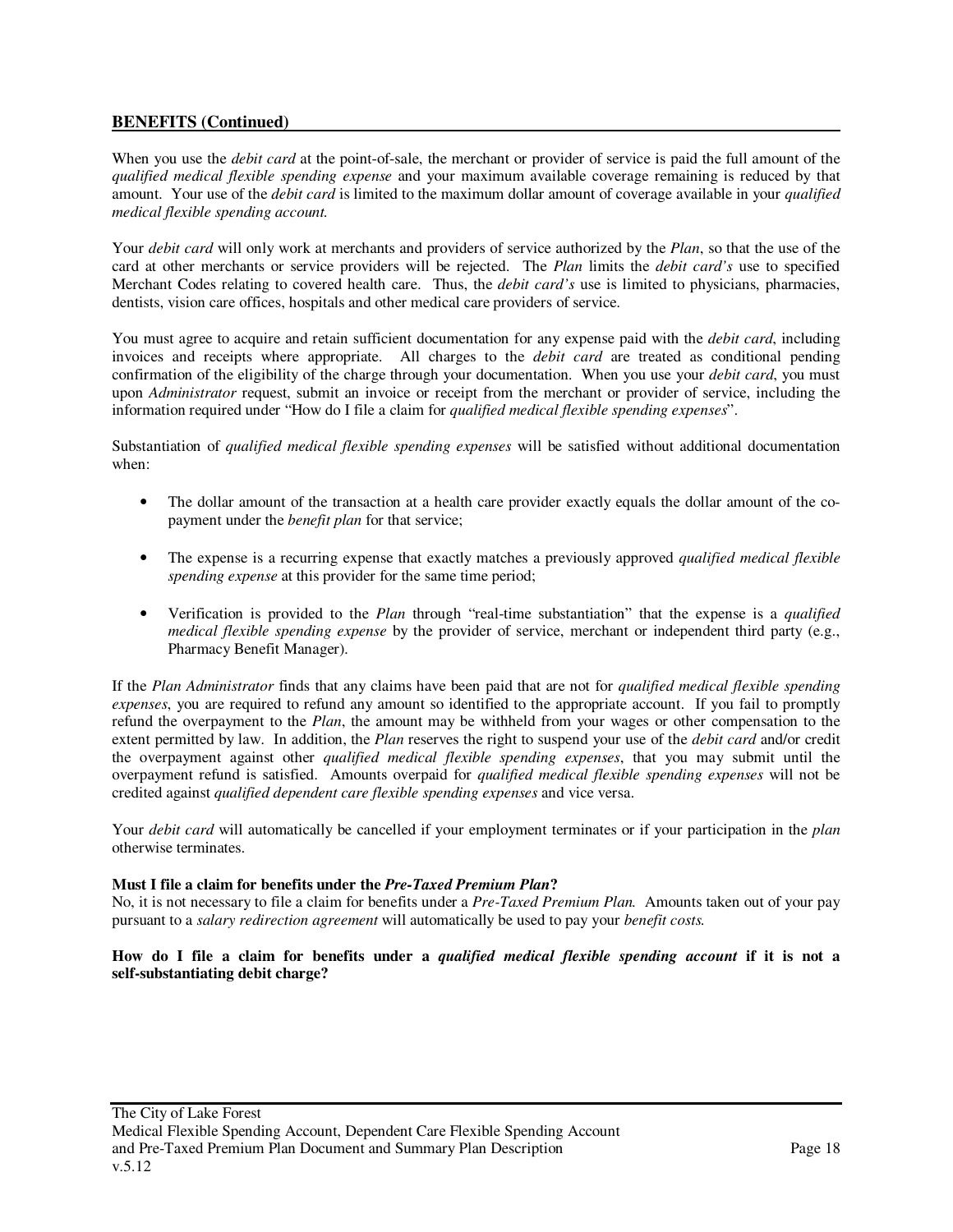#### You must submit a properly completed and documented claim to: Professional Benefit Administrators *(Third Party Administrator)*  900 Jorie Blvd., Suite 250 Oak Brook, IL 60523 630-655-3755

It must include the following information:

- The name of the person or persons on whose behalf the expenses have been *incurred*.
- The nature of the expenses *incurred* (that is, a description of the services or supplies being claimed).
- The date the expenses were *incurred*.
- Evidence that such expenses have not otherwise been paid, or are otherwise payable, through any coverage (insured or self-insured) or fee-for-service arrangement, or from any other source.

The claim must include written evidence from an independent third party documenting the above information. If the expenses are not reimbursable under any *benefit plan*, include a copy of the provider's statement that shows the date(s) of service, an explanation of services, and the name of the provider, along with a copy of the Explanation of Benefits or denial letter(s) from the *benefit plan*(s). Canceled checks or balance due statements are not acceptable.

You must also submit a signed statement in a form furnished and approved by the *Plan Administrator* certifying that the expenses for which you are seeking reimbursement are expenses which you believe in good faith are eligible for reimbursement under the *Plan*.

The *Plan Administrator*, in its sole discretion, reserves the right to verify to its satisfaction the eligibility of all claimed expenses prior to reimbursement and to refuse to reimburse any amounts that it determines are not eligible for reimbursement under this *Plan*.

The *Plan* will pay properly submitted claims for reimbursement at such intervals as the *Plan Administrator* may consider appropriate.

#### **How do I file a claim for benefits under a** *qualified dependent care flexible spending account***?**

You must submit a properly completed and documented claim to:

#### Professional Benefit Administrators *(Third Party Administrator)*  900 Jorie Blvd., Suite 250 Oak Brook, IL 60523 630-655-3755

It must include the following information:

- A list of names of the eligible *qualifying individual* for whom the expenses were *incurred*, the ages of such *qualifying individual*, and the *qualifying individual's* relationship to you.
- If any of the services were performed outside of your home for a *qualifying individual* incapable of caring for himself, a statement as to whether the *qualifying individual* regularly spends at least eight hours a day in the your home.
- If any of the services are performed for a *qualifying individual* who is physically or mentally incapable of caring for himself, a statement to that effect.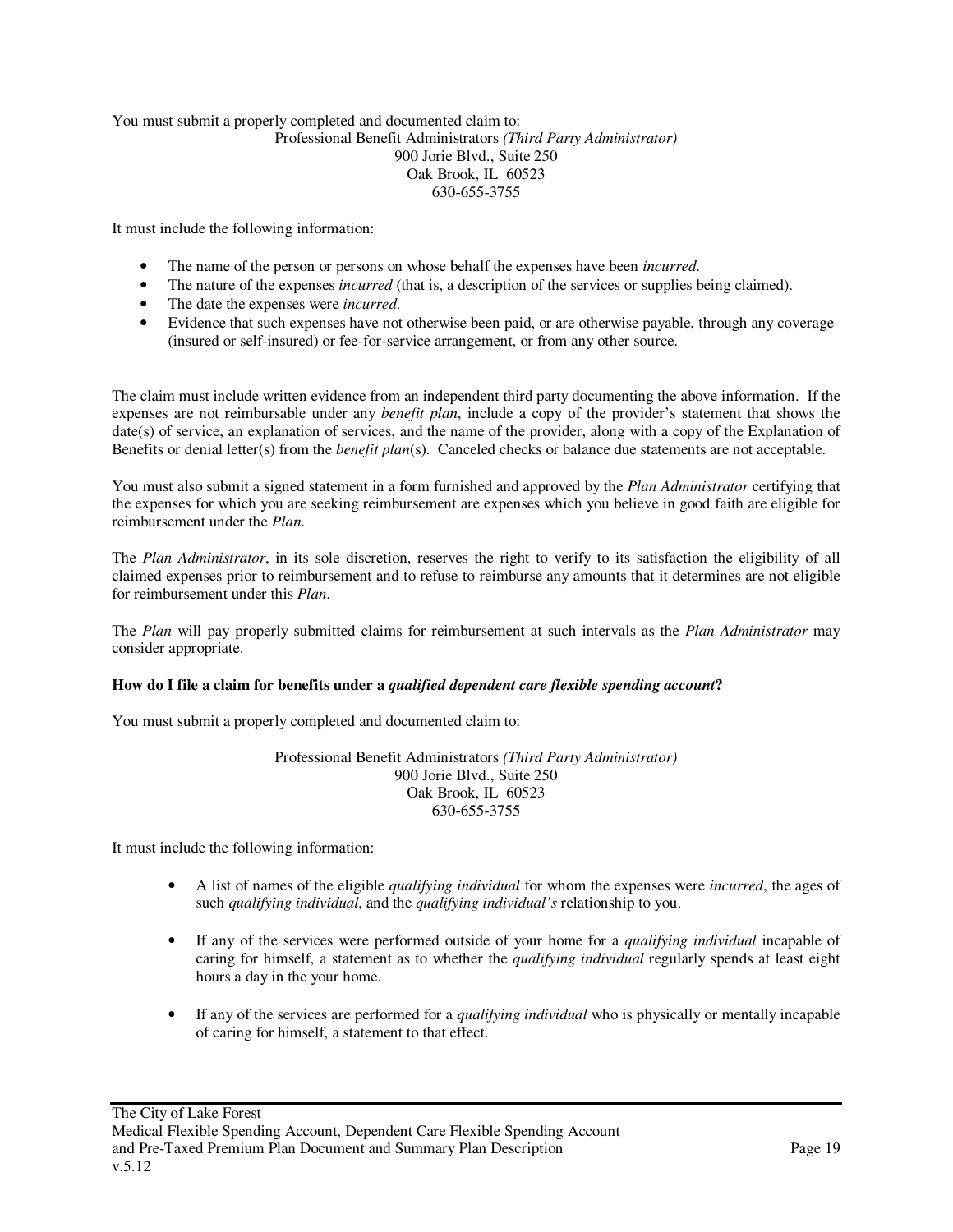- A description of the nature and dates of performance of the qualifying services for which cost you wish to be reimbursed.
- A description of the relationship, if any, to you of the person or persons who performed the services.
- A statement indicating that you will include on your federal income tax return the name, address, and (except in the case of a tax-exempt *dependent care facility*) the taxpayer identification number of the provider of the services.
- If you are married, a statement as to whether you plan to file a separate federal income tax return from your *spouse*.
- If you are married, and your *spouse* is employed, a statement of your *spouse's* compensation.
- If you are married and your *spouse* is not employed, a statement that your *spouse* is incapacitated, or that your *spouse* is a *student*, and indicating the months of the year during which the *spouse* attends an educational institution on a full-time basis.
- A statement as to the amount, if any, of tax-exempt *dependent* care assistance benefits received from any other employer for you or your *spouse* during the *plan year*.
- Evidence of indebtedness or payment by you to the third party who performed the services.
- Written evidence, signed by an independent third party stating that the expenses have been *incurred*, the amount of such expenses, the date of services, and such other information as the *Plan Administrator* in its sole discretion may request.
- A statement as to where the services were performed.
- A statement indicating whether the services are necessary to enable you to be gainfully employed.
- A statement that the expenses have not been reimbursed and are not reimbursable under any other plan or by any other entity.
- A statement, signed by you and in such form as determined by the *Plan Administrator*, certifying that the expenses for which reimbursement is sought are expenses that you believe in good faith are eligible for reimbursement.

You must also attach a paid receipt from your day care provider or from the individual who provides the care. The social security number or the federal tax identification number of the provider **must** appear on the claim form or receipt. The individual who provides the care cannot be your *spouse* or a *dependent* under the age of 19.

The *Plan Administrator*, in its sole discretion, reserves the right to verify to its satisfaction the eligibility of all claimed expenses prior to reimbursement and to refuse to reimburse any amounts that it determines are not eligible for reimbursement under this *Plan*.

The *Plan* will pay properly submitted claims for reimbursement at such intervals as the *Plan Administrator* may consider appropriate.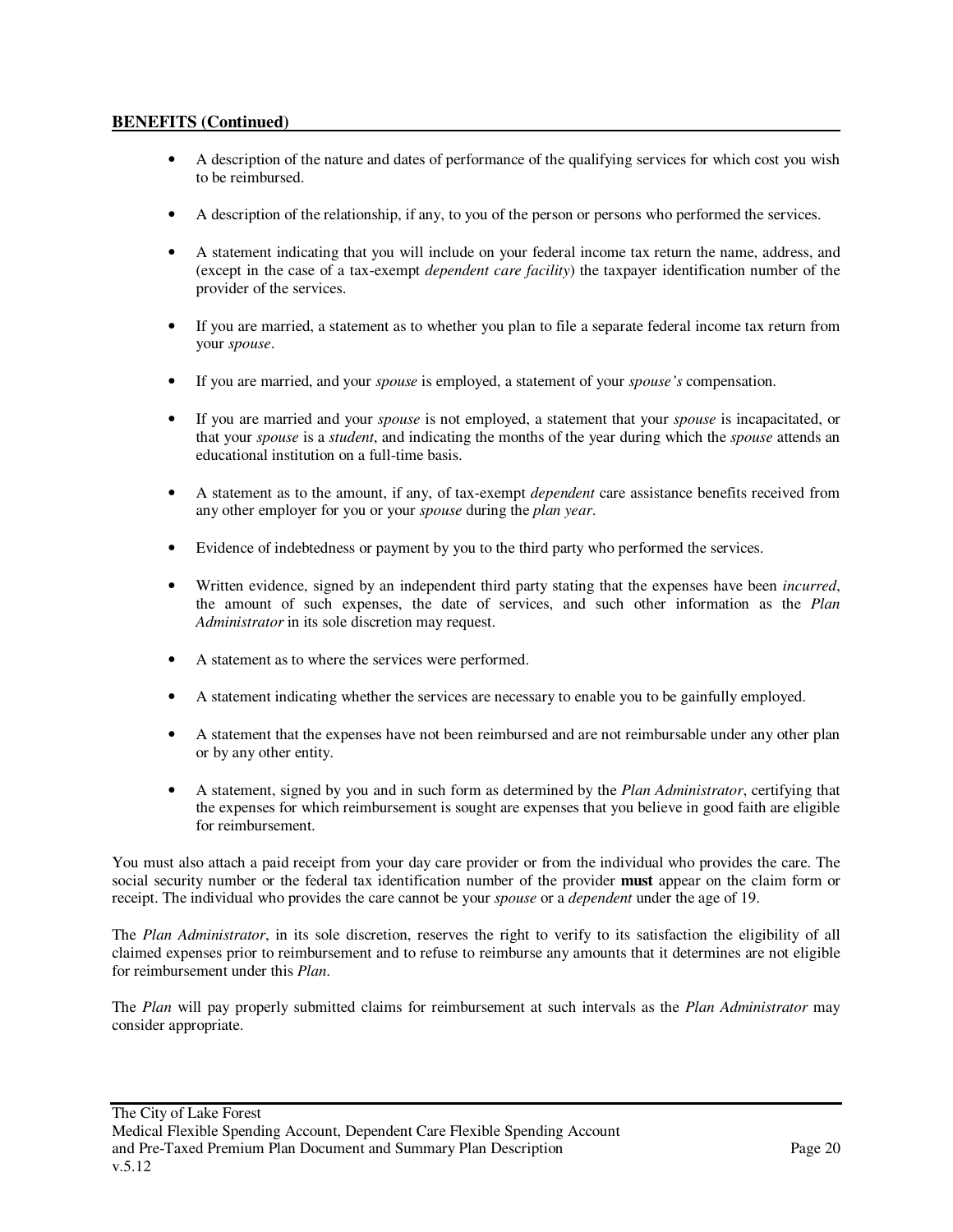#### **Is there a time limit for filing claims?**

Claims for reimbursement under either a *qualified medical flexible spending account* or a *qualified dependent care flexible spending account* should be submitted within 90 days following the end of the *plan year.* Terminated employees should submit all eligible claims within 60 days of termination for processing.

#### **What if my** *qualified medical flexible spending account* **balance or my** *qualified dependent care flexible spending account* **balance is less than my claim?**

Reimbursement for *qualified medical flexible spending expenses* is limited to the annualized amount that you have elected to reduce your salary or wages and contribute to the *qualified medical flexible spending account* for the *plan year* under a valid *salary redirection agreement*. Reimbursement for *qualified dependent care flexible spending expenses* is limited to the amount that you have elected to reduce your salary or wages to contribute to the *qualified dependent care flexible spending account* for the *plan year* under a valid *salary redirection agreement* for that *plan year*.

To the extent that it is not used to pay claims, the amount of redirection to your *qualified medical flexible spending account* will accumulate throughout the *plan year*. If you submit an eligible claim during the *plan year* in an amount that exceeds your current *qualified medical flexible spending account* balance, the *Plan* will reimburse your claim expense up to the annualized amount of your redirection, less any amounts already used to pay claims. Your salary redirection election amount will continue to be taken for the remainder of the *plan year*.

To the extent that it is not used to pay claims, the amount of redirection to your *qualified dependent care flexible spending account* will also accumulate throughout the *plan year*. If you submit an eligible claim during the *plan year* in an amount that exceeds your current *qualified dependent care flexible spending account* balance, the *Plan* will reimburse your claim expense up to the total amount of redirection in your *qualified dependent care flexible spending account*, less any amounts already used to pay claims. As redirection amounts become available in your *qualified dependent care flexible spending account,* they may be used to reimburse any unpaid balance from a previously submitted *qualified dependent care flexible spending expense.* At no time during the *plan year* will the amount paid for claims exceed the amount of redirection made to the *qualified dependent care flexible spending account*.

In no instance can amounts contributed to a *qualified medical flexible spending account* be used to reimburse *qualified dependent care flexible spending expenses*, or vice versa.

#### **May I withdraw any or all of the balance of** *qualified medical flexible spending account* **for expenses other than** *qualified medical expenses?*

No. The only exception to this rule is for *qualified reservist distributions.* In the event of a QRD the Employer will reimburse the Employee the amount of redirections to date, minus any previous reimbursements. The amount of the distribution will be included in the Employee's gross income and wages and is subject to all applicable taxes and will be reported on the employee's Form W-2 for the year in which the ORD is paid.

#### **What if I do not use all of the money in my** *qualified medical flexible spending account* **or my** *qualified dependent care flexible spending account***?**

You have 90 days after the end of the *plan year* to file any *qualified medical flexible spending expenses* and *qualified dependent care flexible spending expenses incurred* for that year. Terminated employees should submit all eligible claims within 60 days of termination for processing.

If you fail to file for reimbursement within this time limit, or if you did not incur enough *qualified medical flexible spending expenses* or *qualified dependent care flexible spending expenses* to meet your annual salary redirection amount to each respective account, you forfeit any unused funds in your account.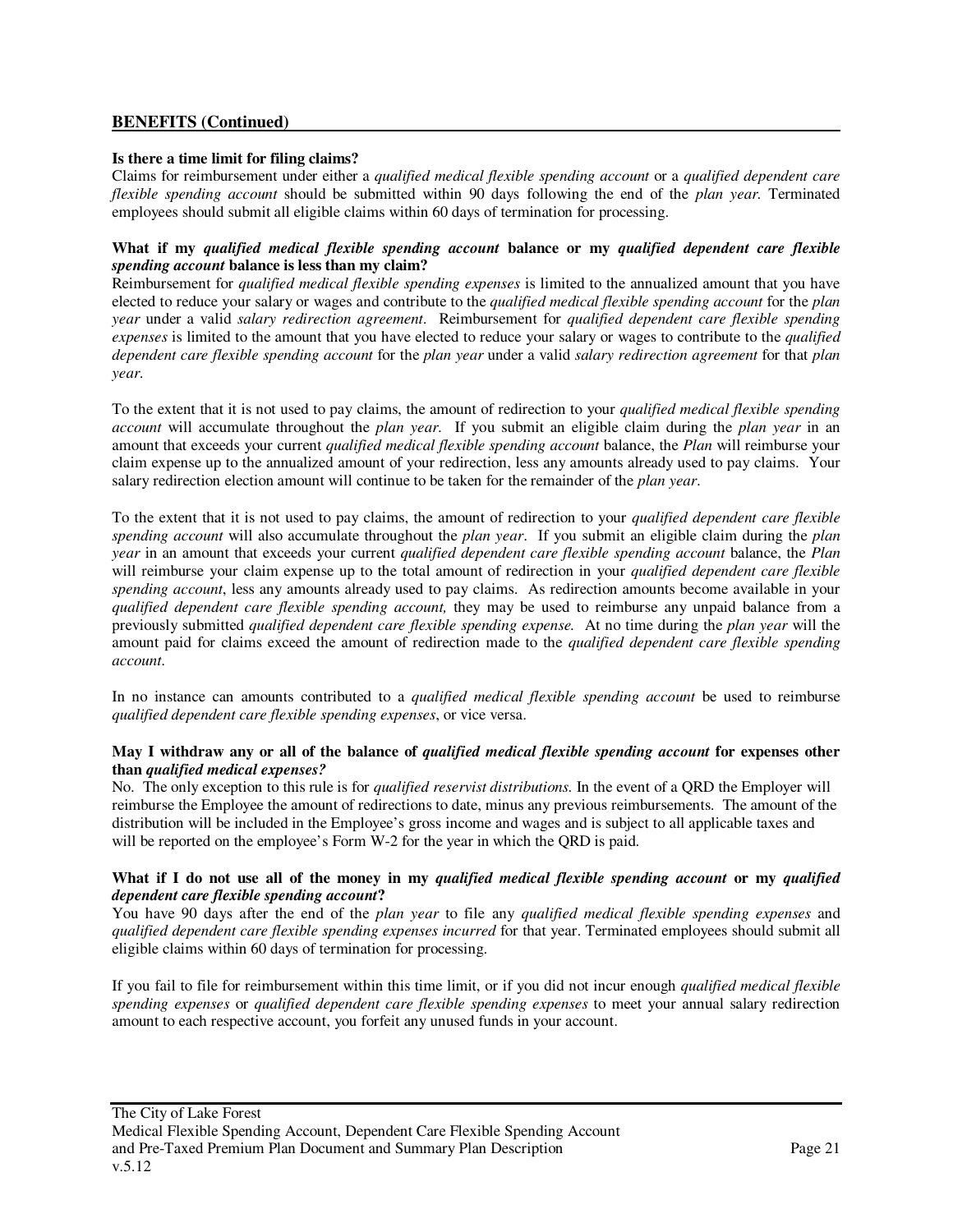### **FUNDING**

#### **How is a** *qualified medical flexible spending account* **funded?**

Your *qualified medical flexible spending account* is funded by the amounts that you elect to contribute to the account by executing a valid *salary redirection agreement. Qualified medical flexible spending expenses* will be reimbursed to you to the extent of the amount you have elected to reduce your salary or wages for the *plan year* under a valid *salary redirection agreement.* 

 Your annual salary or wage may be reduced in an amount not to exceed the amount established by the *Plan Sponsor* for each *plan year*. The salary redirection amount elected will be funded pro rata over the number of consecutive pay periods in the *plan year*.

The *Plan Administrator* will establish an individual *qualified medical flexible spending account* for each *participant*, and will credit to each *participant's* account the salary redirection amounts elected.

The *Plan* will reimburse you for *qualified medical flexible spending expenses* as described in the "Benefits" section.

#### **How is a** *qualified dependent care flexible spending account* **funded?**

*Qualified dependent care flexible spending expenses* will be reimbursed to you to the extent of the amount you have elected to reduce your salary or wages for the *plan year* under a valid *salary redirection agreement,* not to exceed the amount in your account at the time reimbursement is requested.

Your salary or wage may be reduced in an amount you elected under the *salary redirection agreement*. The salary redirection amount elected will be funded pro rata over the number of consecutive pay periods in the *plan year*.

The *Plan Administrator* will establish an individual *qualified dependent care flexible spending account* for you and will credit to your account the amounts taken out of your pay for each pay period.

The *Plan* will reimburse you for *qualified dependent care flexible spending expenses* as described in the "Benefits" section.

#### **How much can I elect to contribute to my** *qualified dependent care flexible spending account***?**

If you are not married you may contribute up to \$5,000 to a *qualified dependent care flexible spending account*; however, in the event that your *earned income* is less than \$5,000, you may contribute an amount not to exceed your *earned income* for the taxable year. If you begin participation in the middle of the *plan year* you may contribute up to \$5,000 less any amounts that you have contributed to any other *qualified dependent care flexible spending account* during the *plan year*.

If you are married, you may contribute an amount up to the lesser of the *earned income* of you or your *spouse*, not to exceed \$5,000. If you and your *spouse* file separate tax returns, you may elect to contribute an amount up to \$2,500 to the *Plan*. If you begin participation in the middle of the *plan year* you may contribute up to \$5,000 or \$2,500 if you and your spouse file separately, less any amounts that you have contributed to any other *qualified dependent care flexible spending account* during the *plan year*.

If your *spouse* is a full-time *student,* for each month in which he is a full-time *student*, for the purpose of determining how much you can contribute under this plan, he will be considered to be gainfully employed, and to have *earned income* of not less than \$250 per month if there is one *qualifying individual* with respect to the taxpayer for the taxable year and not less than \$500 per month if there are two or more *qualifying individual*s with respect to the taxpayer for the taxable year.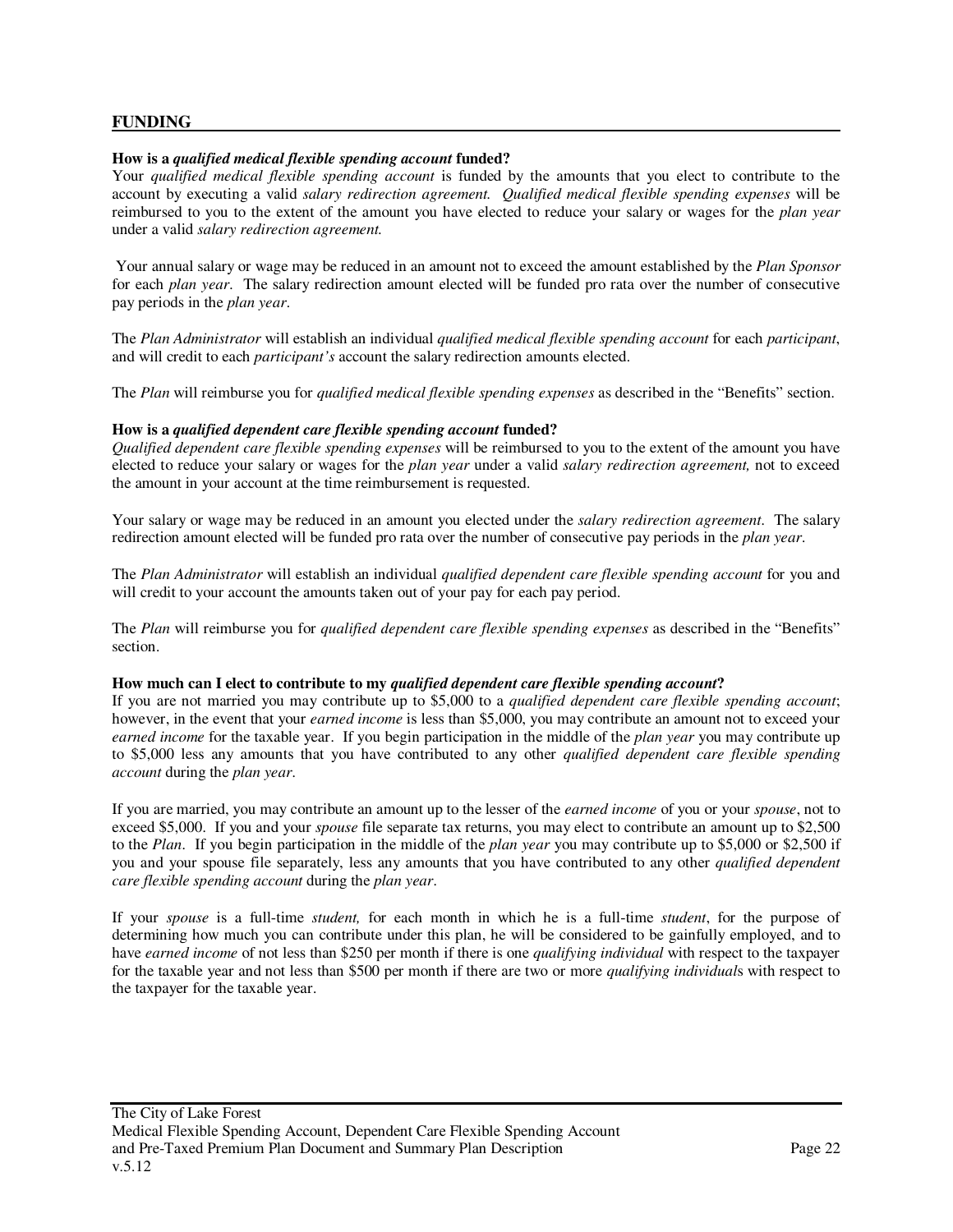## **FUNDING (Continued)**

If your spouse is a *qualifying individual*, for the purpose of determining how much you can contribute under this plan, he will be considered to be gainfully employed, and to have *earned income* of not less than \$250 per month if there is one *qualifying individual* with respect to the taxpayer for the taxable year and not less than \$500 per month if there are two or more *qualifying individual*s with respect to the taxpayer for the taxable year.

#### **Minimum Election Amounts**

There is no minimum amount you must elect to contribute to your *qualified medical flexible spending account* each year.

There is no minimum amount you must elect to contribute to your *qualified dependent care flexible spending account* each year.

#### **Maximum Election Amounts**

The maximum amount you may elect to contribute to your *qualified medical flexible spending account* is the maximum allowed under the law for the election period.

The maximum amount you may elect to contribute to your *qualified dependent care flexible spending account* is the maximum allowed under the law for the election period.

#### **How is a** *Pre-Taxed Premium Plan* **funded?**

The *Pre-Taxed Premium Plan* is funded by your redirections under a *salary redirection agreement* with the *participating employer*. The redirection amounts paid under the *salary redirection agreement* will be adjusted automatically during a *plan year* to reflect changes in the *benefit cost*.

#### **Order of funding**

The total salary redirection amount for this *Plan* for any one time period may not exceed the amount of your salary or wages for that period. In the event that the total elected amount exceeds your salary or wages for a period, amounts available shall be used to fund the accounts in the following order: the *Pre-Taxed Premium Plan,* the *qualified medical flexible spending account,* then the *qualified dependent care flexible spending account.* The total salary redirection amount will be reduced by the amount it exceeds your salary or wages for that period; however, future redirections will be adjusted to compensate for such reduction.

#### **Accounting**

The *Plan Administrator* will maintain complete records of all amounts to be credited as a redirection or debited as a reimbursement of *qualified medical flexible spending expenses* or *qualified dependent care flexible spending expenses* on behalf of each *participant*. All redirections will be held as part of the general assets of the *participating employer*. No trust fund will be established and no other segregation or investment of assets will be made to maintain accounts of redirections under this *Plan*. Any benefit check that remains unclaimed or uncashed shall be forfeited back to the employer if it remains unclaimed or uncashed for more than 180 days.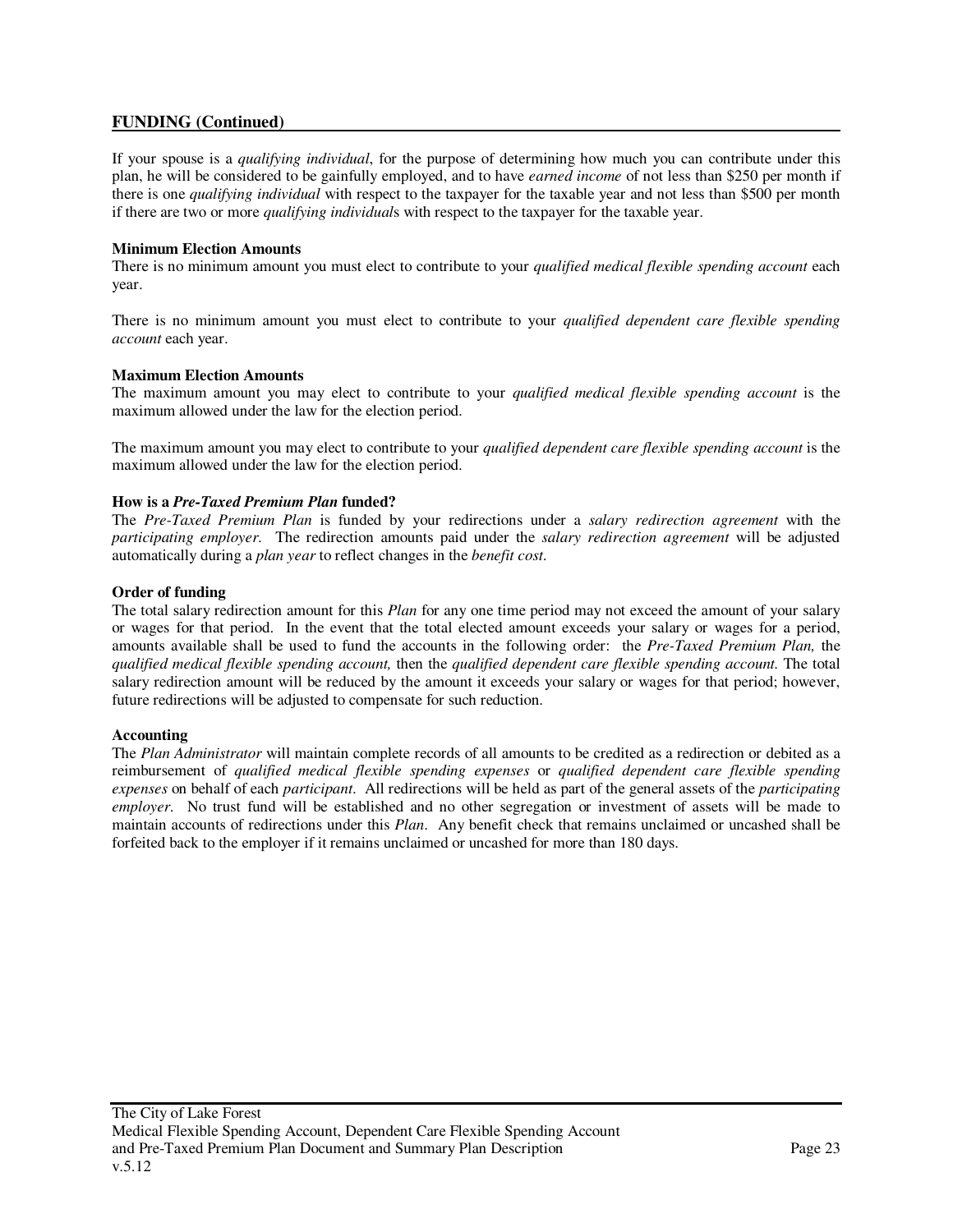## **SALARY REDIRECTION AND DISCRIMINATION**

#### **Election period for salary redirection**

In order to fund a *qualified medical flexible spending account, qualified dependent care flexible spending account,*  or the *benefit costs* for a *Pre-Taxed Premium Plan* for a *plan year*, you must complete and file with the *Plan Administrator* an appropriate *salary redirection agreement* election form as described in the section, "Eligibility for Participation." You should consider carefully the amount of salary redirection you elect for each account because you will forfeit any unused amount at the end of the *plan year.*

#### **Termination, revocation, or amendment of salary redirection elections**

Your *salary redirection agreement* election for a *plan year* will terminate at the end of the *plan year*. You must make an affirmative election for a new salary redirection for each *plan year*. However, with regard to the *Pre-Taxed Premium Plan*, once you have elected to participate in a *Pre-Taxed Premium Plan,* your participation will continue from *plan year* to *plan year* unless you affirmatively elect to cancel or change that participation by completing the appropriate *salary redirection agreement*.

Termination, revocation, or amendment of salary redirection elections may only be made by you in accordance with the section, "Eligibility for Participation," "May I make mid-year changes?".

#### **Forfeiture of salary redirection amounts**

If you fail to claim any amounts in the *qualified medical flexible spending account, qualified dependent care flexible spending account,* or *Pre-Taxed Premium Plan* within the time limits specified in the section, "Benefits," "Is There a Time Limit for Filing Claims?," such amounts will be forfeited by you to the *Plan Sponsor*.

#### **Reduction of salary redirection elections to prevent discrimination in favor of prohibited group(s)**

The *Plan* is intended not to discriminate in favor of highly compensated individuals as to eligibility to participate, redirections and benefits and is intended to comply in this respect with the requirements of the *Code*. If, in the judgment of the *Plan Administrator*, the operation of the *Plan* in any *plan year* would result in such discrimination, then the *Plan Administrator* shall select and exclude from coverage under the *Plan* such highly compensated individuals who are *participants*, and/or reduce redirections under the *Plan* by highly compensated individuals who are *participants*, to the extent necessary to assure that, in the judgment of the *Plan Administrator*, the *Plan* does not discriminate.

The *Plan Administrator* will have the full authority to reduce the salary redirection elections of *participants* who are members of the prohibited group(s) under *Code* §§ 105(h) or 125, to the extent necessary to prevent the *Plan* from discriminating in favor of such prohibited group(s).

#### **Determination of noncompliance**

In the event that a determination is made that all or any part of the redirections to the *Plan* do not qualify as non-taxable redirections to a "cafeteria plan" under *Code* § 125, the affected redirections made by any *participant* will be treated as salary, and any unpaid balance in the *qualified medical flexible spending expense account,* the *qualified dependent care flexible spending account* and/or the *Pre-Taxed Premium Plan* will be returned to the *participant*. The *participant* must pay:

- Any state or federal income taxes due with respect to such amount, together with any interest or penalties imposed;
- The *participant's* share (as determined in good faith by the *participating employer*) of any applicable FICA or FUTA redirections which would have been withheld from such amounts by the *participating employer* had such amounts been treated as salary and not as *qualified medical flexible spending expenses, qualified dependent care flexible spending expenses,* or *benefit costs*; and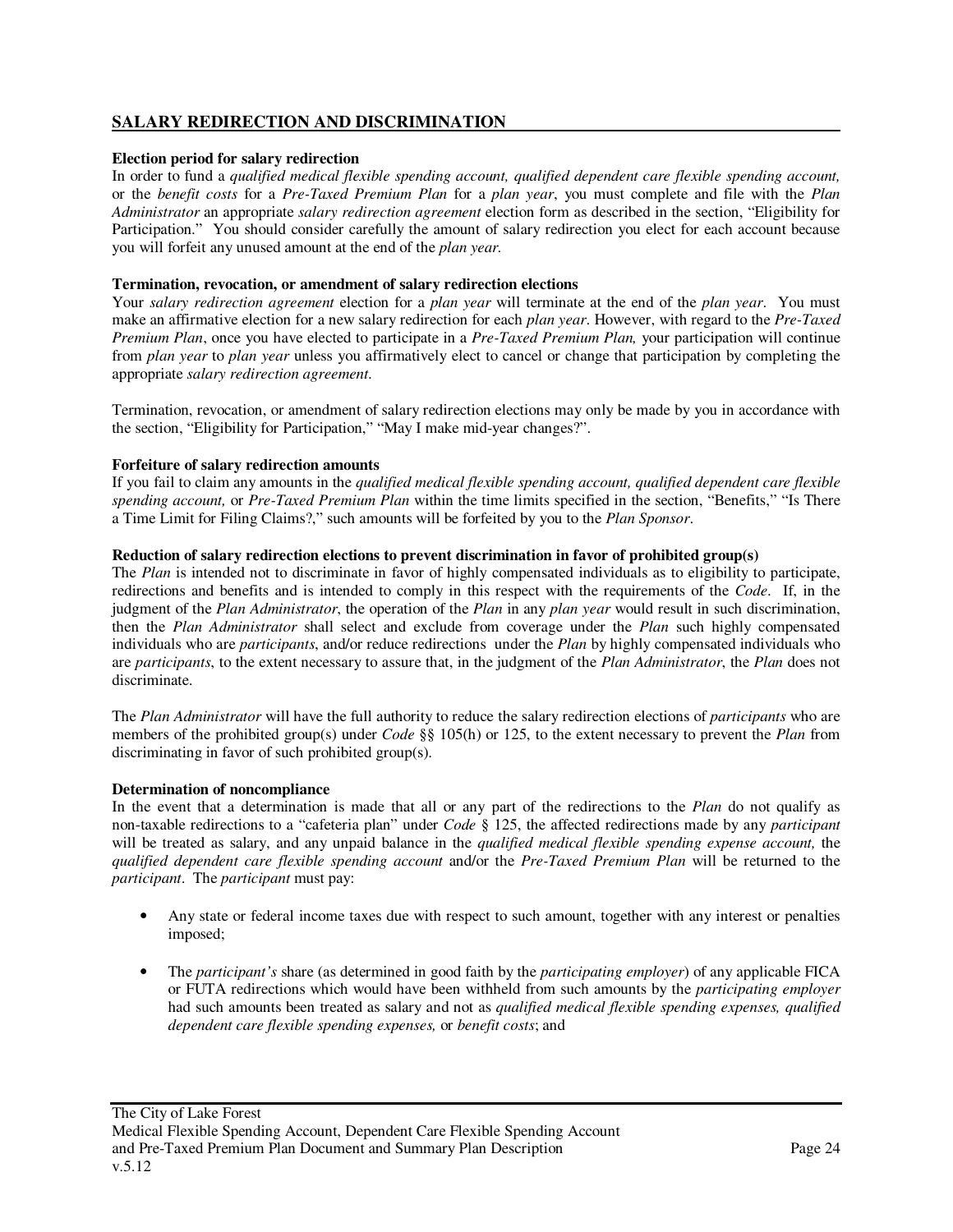## **SALARY REDIRECTION AND DISCRIMINATION (Continued)**

• An amount (as determined in good faith by the *participating employer*) equal to the portion of any applicable penalties and interest payable by the *participating employer* as the result of the failure to withhold and pay such amounts to the appropriate payee allocable to the *participant*.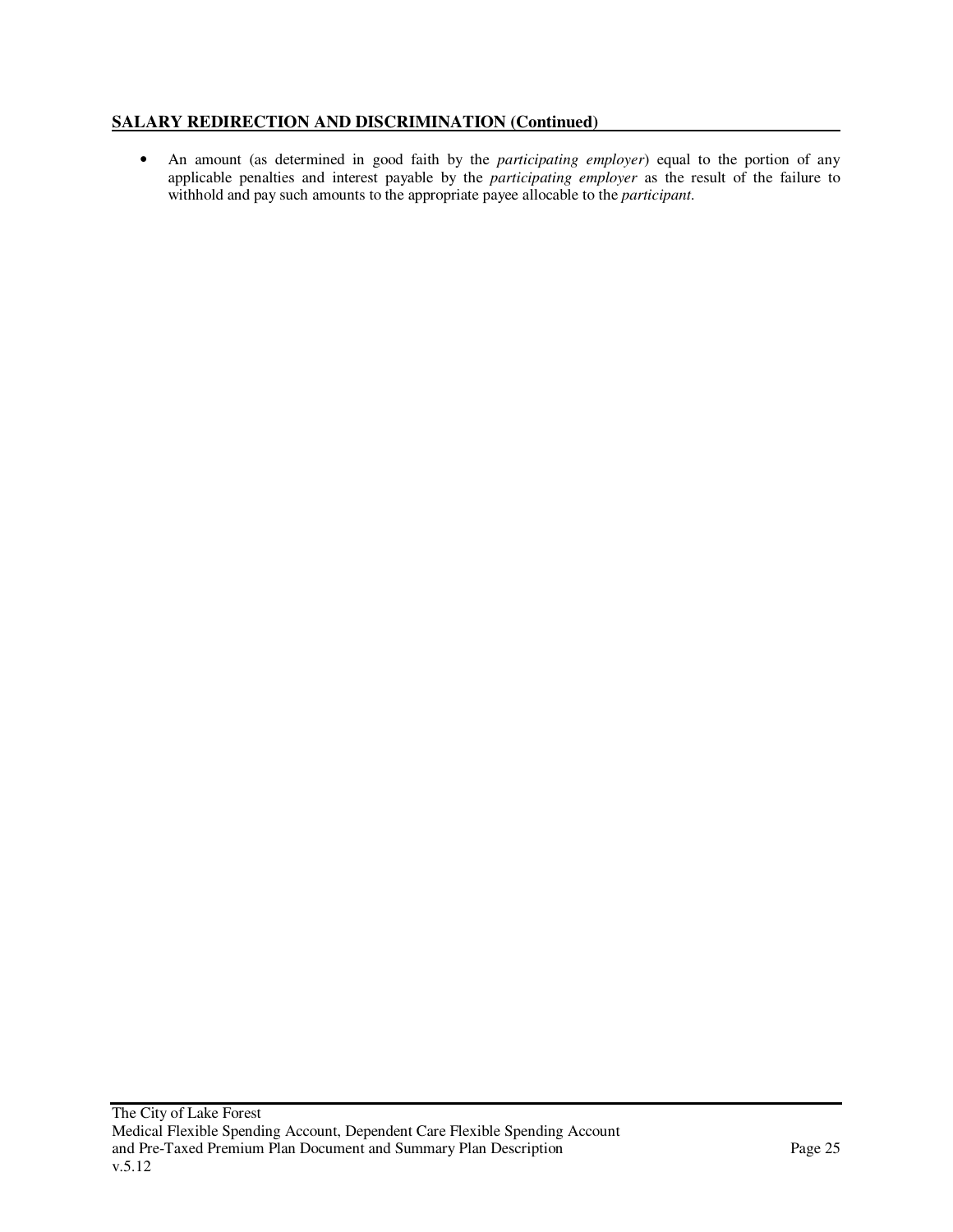## **PLAN ADMINISTRATION**

#### **Who has the authority to make decisions in connection with the** *Plan***?**

The *Plan Administrator* has retained the services of the *third party administrator* to provide certain claims processing and other ministerial services. An individual or entity may be appointed by the *Plan Sponsor* to be *Plan Administrator* and serve at the convenience of the *Plan Sponsor*. If the *Plan Administrator* resigns, dies, is otherwise unable to perform, is dissolved, or is removed from the position, the *Plan Sponsor* will appoint a new *Plan Administrator* as soon as reasonably possible.

The *Plan Administrator* will administer this *Plan* in accordance with its terms and establish its policies, interpretations, practices, and procedures. It is the express intent of this *Plan* that the *Plan Administrator* will have maximum legal discretionary authority to construe and interpret the terms and provisions of the *Plan*, to make determinations regarding issues which relate to eligibility for benefits (including the determination of what services, supplies, care and treatments are not *qualified medical flexible spending expenses, qualified dependent care flexible spending expenses,* or *benefit costs*), to decide disputes which may arise relative to a *participant's* rights, and to decide questions of *Plan* interpretation and those of fact relating to the *Plan*. The decisions of the *Plan Administrator* as to the facts related to any claim for benefits and the meaning and intent of any provision of the *Plan*, or its application to any claim, shall receive the maximum deference provided by law and will be final and binding on all interested parties. Benefits under this *Plan* will be paid only if the *Plan Administrator* decides, in its discretion, that the *participant* is entitled to them.

The duties of the *Plan Administrator* include the following:

- To administer the *Plan* in accordance with its terms;
- To determine all questions of eligibility, status and coverage under the *Plan*;
- To interpret the *Plan*, including the authority to construe possible ambiguities, inconsistencies, omissions and disputed terms;
- To make factual findings;
- To decide disputes which may arise relative to a *participant's* rights;
- To prescribe procedures for filing a claim for benefits, to review claim denials and appeals relating to them and to uphold or reverse such denials;
- To keep and maintain the *Plan* documents and all other records pertaining to the *Plan*;
- To appoint and supervise a *third party administrator* to pay claims;
- To establish and communicate procedures to determine whether *MCSOs and NMSNs* are *QMCSOs*;
- To delegate to any person or entity such powers, duties and responsibilities as it deems appropriate; and
- To perform each and every function necessary for or related to the *Plan*'s administration.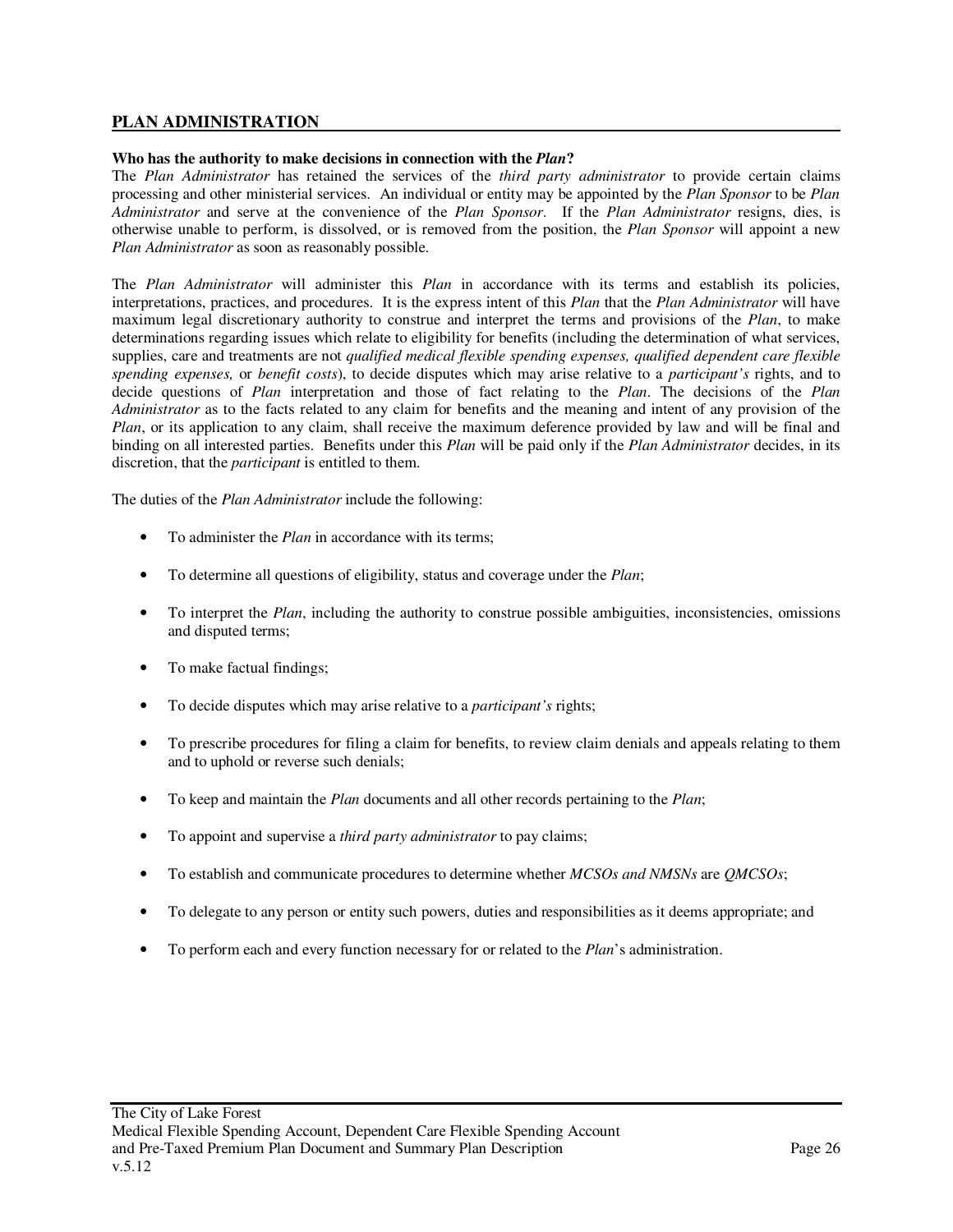#### **PLAN ADMINISTRATION (Continued)**

#### **May changes be made to the** *Plan***?**

The *Plan Sponsor* expects to maintain this *Plan* indefinitely; however, the *Plan Sponsor* may, in its sole discretion, at any time, amend, suspend or terminate the *Plan* in whole or in part. This includes amending the benefits under the *Plan*.

Any such amendment, suspension or termination shall be enacted, if the *Plan Sponsor* is a corporation, by resolution of the *Plan Sponsor's* directors and officers, which shall be acted upon as provided in the *Plan Sponsor's* articles of incorporation or bylaws, as applicable, and in accordance with applicable federal and state law. Notice shall be provided. In the event that the *Plan Sponsor* is a different type of entity, then such amendment, suspension or termination shall be taken and enacted in accordance with applicable federal and state law and any applicable governing documents. In the event that the *Plan Sponsor* is a sole proprietorship, then such action shall be taken by the sole proprietor, in his own discretion.

If the *Plan* is terminated, the rights of *participants* are limited to expenses *incurred* before termination. All amendments to this *Plan* shall become effective as of a date established by the *Plan Sponsor*.

#### **Additional operating rules**

A *participant's* salary redirection amount will not be subject to federal income tax withholding or to applicable Social Security (FICA or FUTA) tax withholding. Salary redirection amounts will not be subject to any state income tax withholding unless otherwise prohibited by applicable state law.

Salary redirection amounts under this *Plan* shall not reduce salary or wage for purposes of any other employer sponsored employee benefit programs unless the provisions of those programs otherwise provide.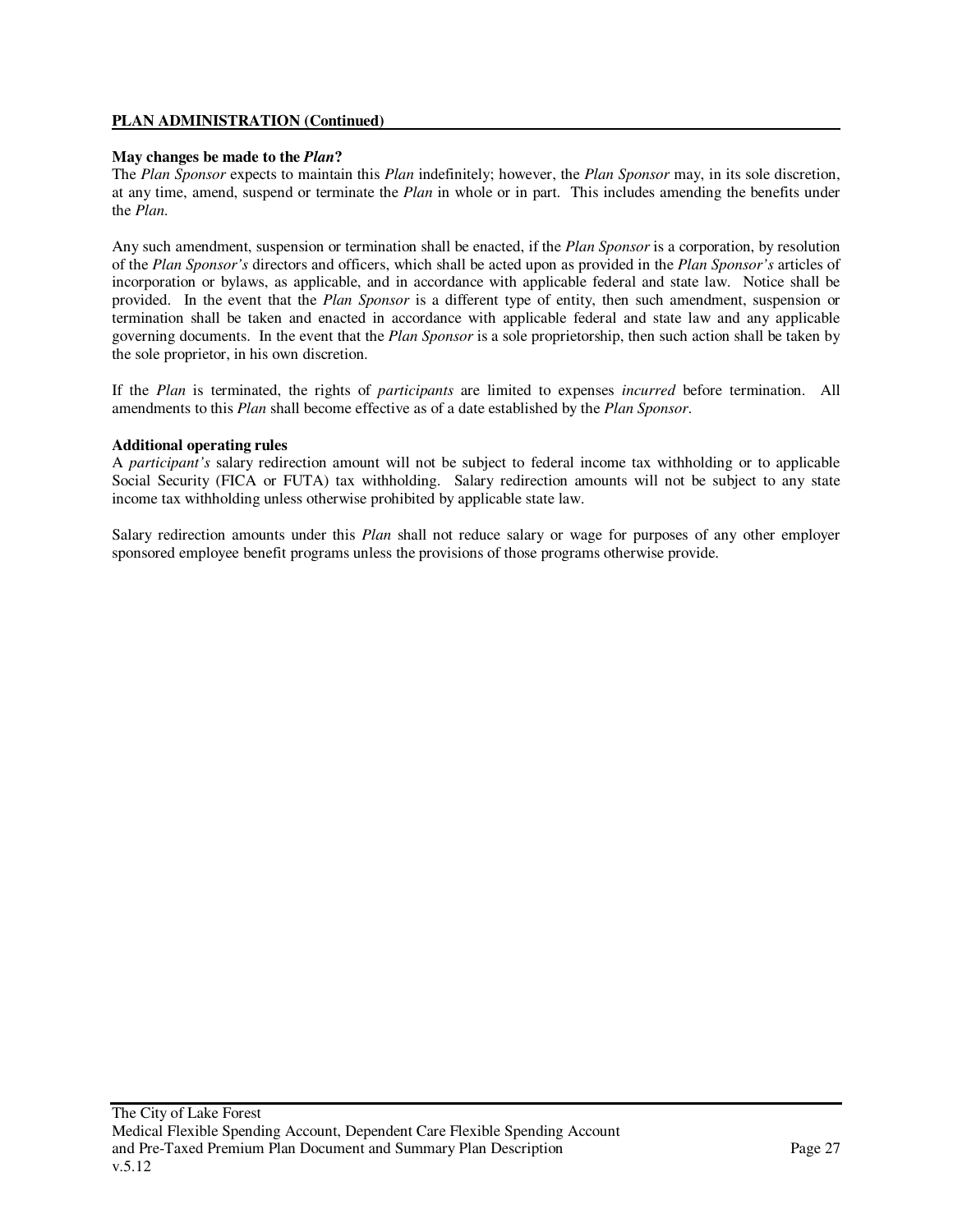### **MISCELLANEOUS INFORMATION**

#### **Will the** *Plan* **release my information to anyone?**

For the purpose of determining the applicability of and implementing the terms of these benefits, the *Plan Administrator* may, without the consent of or notice to any person, release or obtain any information necessary to determine the acceptability of any applicant or *participant* for benefits under this *Plan*. In so acting, the *Plan Administrator* shall be free from any liability that may arise with regard to such action; however, the *Plan Administrator* at all times will comply with the *privacy standards*. Any *participant* claiming benefits under this *Plan* shall furnish to the *Plan Administrator* such information as may be necessary to implement this provision.

#### **What if the** *Plan* **makes an error?**

Clerical errors made on the records of the *Plan* and delays in making entries on such records shall not invalidate participation nor cause participation to be in force or to continue in force. Rather, the effective dates of participation shall be determined solely in accordance with the provisions of this *Plan* regardless of whether any redirections with respect to *participants* have been made or have failed to be made because of such errors or delays. Upon discovery of any such error or delay, an equitable adjustment of any such redirections will be made.

In the event that it has determined that the *Plan Administrator* has mistakenly reimbursed an expense which did not qualify under the terms of the *Plan*, the *Plan Administrator* may adjust your pay and appropriately credit the *qualified medical flexible spending account, qualified dependent care flexible spending account* or *Pre-Taxed Premium Plan.*

#### **Will the** *Plan* **conform with applicable laws?**

This *Plan* shall be deemed automatically to be amended to conform as required by any applicable law, regulation or the order or judgment of a court of competent jurisdiction governing provisions of this *Plan*, including, but not limited to, stated maximums, exclusions or limitations. In the event that any law, regulation or the order or judgment of a court of competent jurisdiction causes the *Plan Administrator* to pay claims that are otherwise limited or excluded under this *Plan*, such payments will be considered as being in accordance with the terms of this *Plan Document/Summary Plan Description*.

#### **When must legal actions be filed?**

Any action with respect to a fiduciary's breach of any responsibility, duty or obligation hereunder must be brought within one year after the *benefit costs, qualified medical flexible spending expenses* or *qualified dependent care flexible spending expenses* are *incurred* or are alleged to have been *incurred*. Any limitation on actions regarding claims for benefits shall be as provided in the section entitled "Claims Review Procedures."

#### **What constitutes a fraudulent claim?**

The following actions by you, or your knowledge of such actions being taken by another, constitute fraud and will result in immediate termination of participation under this *Plan*:

- Attempting to submit a claim for benefits (which includes attempting to fill a prescription) for a person other than you, your *spouse* or your *dependent* according to the *Plan*;
- Attempting to file a claim for services that were not rendered or drugs or other items that were not provided;
- Providing false or misleading information in connection with enrollment in the *Plan*; or
- Providing any false or misleading information to the *Plan*.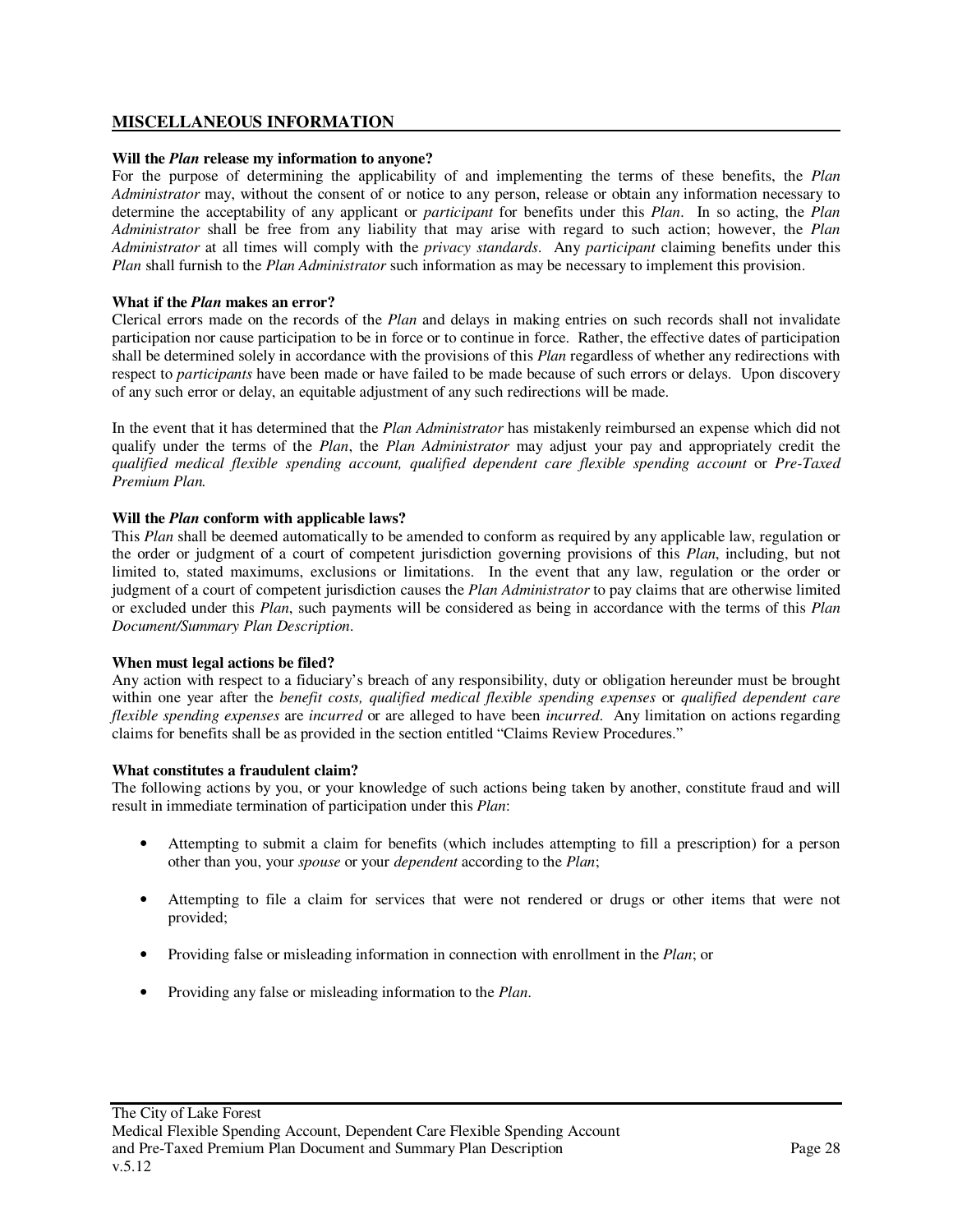## **MISCELLANEOUS INFORMATION (Continued)**

### **How will this document be interpreted?**

The use of masculine pronouns in this *Plan Document/Summary Plan Description* shall apply to persons of both sexes unless the context clearly indicates otherwise. The headings used in this *Plan Document/Summary Plan Description* are used for convenience of reference only. *Participants* are advised not to rely on any provision because of the heading.

The use of the words, "you" and "your" throughout this *Plan Document/Summary Plan Description* applies to *participants*.

### **How may a** *Plan* **provision be waived?**

No term, condition or provision of this *Plan* shall be deemed to have been waived, and there shall be no estoppel against the enforcement of any provision of this *Plan*, except by written instrument of the party charged with such waiver or estoppel. No such written waiver shall be deemed a continuing waiver unless specifically stated therein, and each such waiver shall operate only as to the specific term or condition waived and shall not constitute a waiver of such term or condition for the future or as to any act other than the one specifically waived.

#### **Is this** *Plan Document/Summary Plan Description* **a contract between the employer and** *participants***?**

This *Plan Document/Summary Plan Description* and any amendments constitute the terms and provisions of coverage under this *Plan*. The *Plan Document/Summary Plan Description* shall not be deemed to constitute a contract of any type between the *participating employer* and any *participant* or to be consideration for, or an inducement or condition of, the employment of any *employee*. Nothing in this *Plan Document/Summary Plan Description* shall be deemed to give any *employee* the right to be retained in the service of the *participating employer* or to interfere with the right of the *participating employer* to discharge any *employee* at any time.

### **May I appoint an authorized representative?**

A *participant* is permitted to appoint an authorized representative to act on his behalf with respect to a benefit claim or appeal of a denial. To appoint such a representative, the *participant* must complete a form which can be obtained from the *Plan Administrator* or the *third party administrator.* In the event a *participant* designates an authorized representative, all future communications from the *Plan* will be with the representative, rather than the *participant,* unless the *participant* directs the *Plan Administrator,* in writing, to the contrary.

#### **How will the** *Plan* **pay benefits?**

All benefits under this *Plan* are payable, in U.S. Dollars, to the *participant* or, if appropriate, the *alternate recipient*. In the event of the death or incapacity of a *participant* and in the absence of written evidence to this *Plan* of the qualification of a guardian for his estate, the *Plan Administrator* may, in its sole discretion, make any and all payments due under the *plan* to the individual or institution which, in the opinion of the *Plan Administrator,* is or was providing the care and support of such *participant*.

#### **What if my claim is for non-U.S. Providers?**

*Qualified medical flexible spending expenses* and *qualified dependent care flexible spending expenses* for care, supplies or services which are rendered by a provider whose principal place of business or address for payment is located outside the United States (a *"non-U.S. provider"*) may be reimbursed under the following conditions:

- The *participant* is responsible for making all payments to *non-U.S. providers,* and submitting receipts to the *Plan* for reimbursement;
- Benefit payments will be determined by the *Plan* based upon the exchange rate in effect on the *incurred* date;
- The *non-U.S. provider* shall be subject to, and in compliance with, all requirements under *Code* § 105; and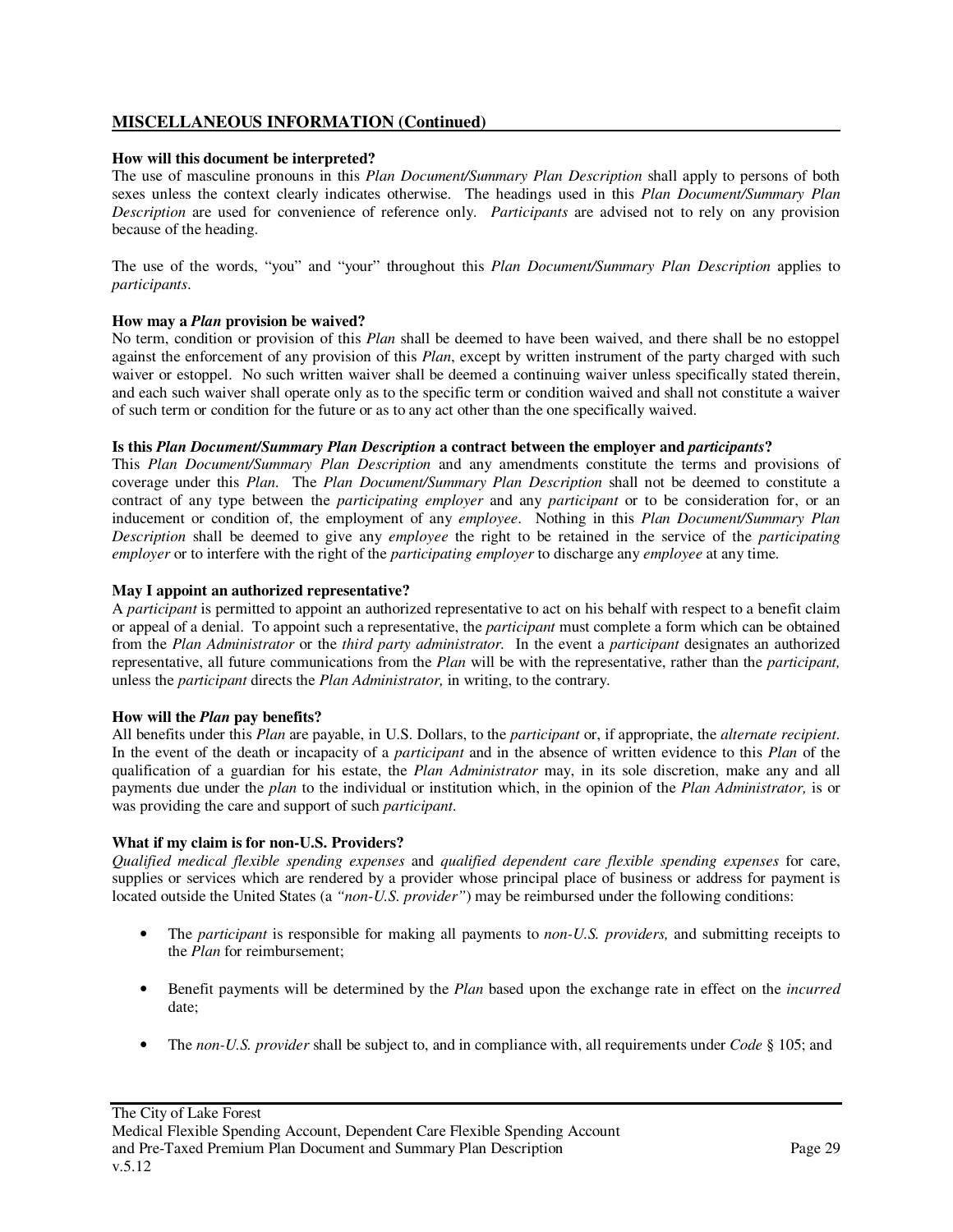## **MISCELLANEOUS INFORMATION (Continued)**

• Claims for benefits must be submitted to the *Plan* in English.

### **How will the** *Plan* **recover payments made in error?**

Whenever the *Plan* pays benefits exceeding the amount of benefits payable under the terms of the *Plan*, the *Plan Administrator* has the right to recover any such erroneous payment directly from the person or entity who received such payment and/or from the *participant* on whose behalf such payment was made.

A *participant, spouse*, *dependent,* provider, another benefit plan, insurer, or any other person or entity who receives a payment made in error under the terms of the *Plan,* shall return the amount of such erroneous payment to the *Plan* within 30 days of discovery or demand. The *Plan Administrator* shall have no obligation to secure payment for the expense for which the erroneous payment was made or to which it was applied.

The person or entity receiving an erroneous payment may not apply such payment to another expense. The *Plan Administrator* shall have the sole discretion to choose who will repay the *Plan* for an erroneous payment and whether such payment shall be reimbursed in a lump sum or other arrangement, as agreed.

*Participants* accepting payment from the *Plan*, in consideration of such payments, agree to be bound by the terms of this *Plan* and agree to submit claims for reimbursement in strict accordance with the requirements of this *Plan*. Any payments made on claims for reimbursement not in accordance with the above provisions shall be repaid to the *Plan* within 30 days of discovery or demand or incur prejudgment interest of 1.5% per month. If court action is necessary to recover any erroneous payment, the *Plan* shall be entitled to recover its litigation costs and actual attorneys' fees *incurred*.

### **How will the** *Plan* **handle** *medical child support order***s?**

The *Plan Administrator* shall adhere to the terms of any *medical child support order* that satisfies the requirements of this section. The *Plan Administrator* shall enroll for immediate coverage under this *Plan* any *alternate recipient* who is the subject of a *medical child support order* that is a *qualified medical support order* if such an individual is not already covered by the *Plan* as a *dependent*.

The *Plan Administrator* shall promptly notify the *participant* and each *alternate recipient* of:

- The receipt of a *medical child support order* by the *Plan*; and
- The *Plan's* procedures for determining the qualified status of *medical child support orders*.

Within a reasonable period after receipt of a *medical child support order*, the *Plan Administrator* shall determine whether such order is a *qualified medical child support order* and shall notify the *participant* and each *alternate recipient* of such determination. If the *participant* or any affected *alternate recipient* disagrees with the determinations of the *Plan Administrator*, the disagreeing party shall be treated as a claimant and the claims procedure provided in the section, "Claims Review Procedures," of the *Plan* shall be followed. The *Plan Administrator* may bring an action for a declaratory judgment in a court of competent jurisdiction to determine the proper recipient of the benefits to be paid by the *Plan*.

Upon receiving a *national medical support notice*, the *Plan Administrator* shall:

- Notify the state agency issuing the notice with respect to the child whether coverage of the child is available under the *Plan*, and if so:
	- Whether the child is covered under the *Plan*; and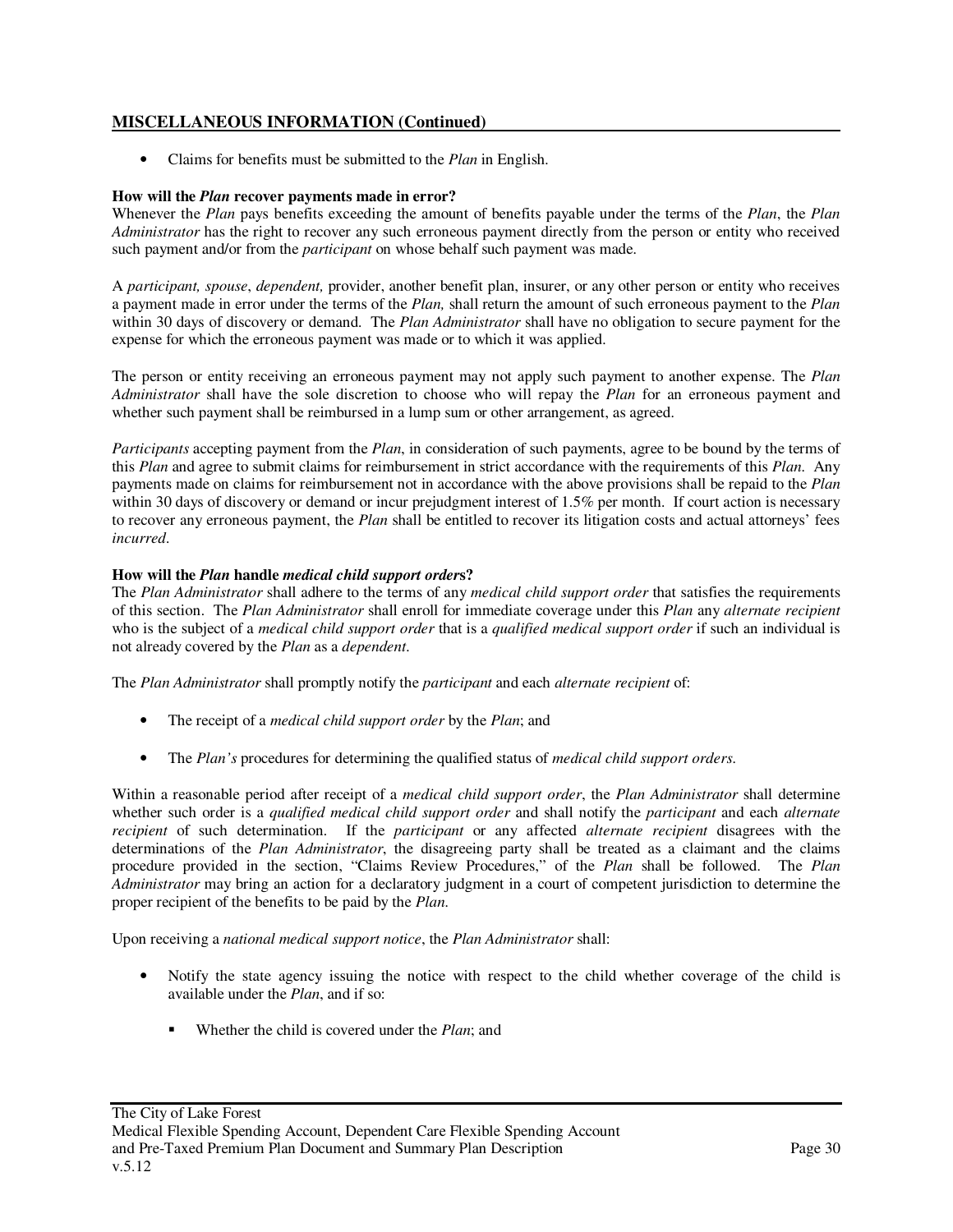## **MISCELLANEOUS INFORMATION (Continued)**

- Either the effective date of the coverage or, if necessary, any steps to be taken by the custodial parent or by the official of a state or political subdivision to effectuate the coverage; and
- Provide to the custodial parent (or any state official serving in a substitute capacity) a description of the coverage available and any forms or documents necessary to effectuate such coverage.
- To give effect to this requirement, the *Plan Administrator* shall:
	- Establish reasonable, written procedures for determining the qualified status of a *medical child support order* or a *national medical support notice*; and
	- Permit any *alternate recipient* to designate a representative for receipt of copies of the notices that are sent to the *alternate recipient* with respect to the order.

Payments made under this *Plan* pursuant to a *medical child support order* described in this section in reimbursement for expenses paid by the *alternate recipient* or the *alternate recipient*'s custodial parent or legal guardian shall be made to the *alternate recipient* or the *alternate recipient*'s custodial parent or legal guardian.

#### **What account information will I receive?**

- Each Flex Explanation of Benefits received by mail will contain the account balance information.
- Account information is also available on the website at www.pbaclaims.com.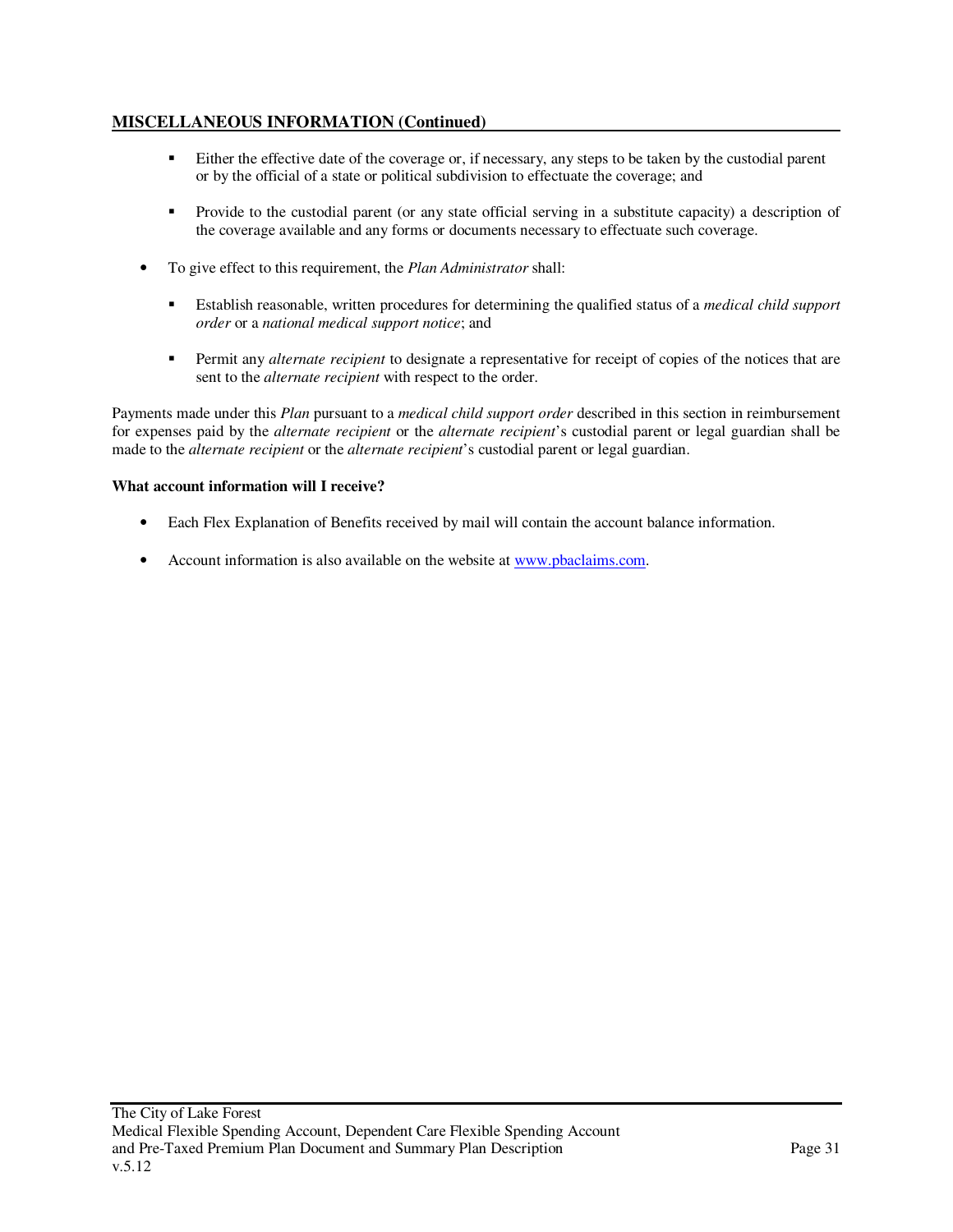## **CLAIMS REVIEW PROCEDURE**

Upon receipt of complete information, the claim will be deemed to be filed with the *Plan*. The *third party*  administrator will determine if enough information has been submitted to enable proper consideration of the claim. If not, more information may be requested as provided herein. This additional information must be received by the *third party* administrator within 45 days from receipt by the *participant* of the request for additional information. **Failure to do so may result in claims being declined or reduced.**

#### **Timing of claim decisions**

The *Plan Administrator* shall notify you*,* in accordance with the provisions set forth below, of any adverse benefit determination within the following timeframes:

• If you have provided all of the information needed to process the claim, in a reasonable period of time, but not later than 30 days after receipt of the claim, unless an extension has been requested, then prior to the end of the 15-day extension period.

If you have not provided all of the information needed to process the claim and additional information is requested during the initial processing period, then you will be notified of a determination of benefits prior to the end of the extension period, unless additional information is requested during the extension period, then you will be notified of the determination by a date agreed to by you and the *Plan Administrator.*

Extensions*.* This period may be extended by the *Plan* for up to 15 days, provided that the *Plan Administrator* both determines that such an extension is necessary due to matters beyond the control of the *Plan* and notifies you*,* prior to the expiration of the initial 30-day processing period, of the circumstances requiring the extension of time and the date by which the *Plan* expects to render a decision.

Calculating Time Periods. The period of time within which a benefit determination is required to be made shall begin at the time a claim is deemed to be filed in accordance with the procedures of the *Plan*.

#### **Notification of an adverse benefit determination**

The *Plan Administrator* shall provide you with a notice, either in writing or electronically, containing the following information:

- A reference to the specific portion(s) of the *Plan Document/Summary Plan Description* upon which a denial is based;
- Specific reason(s) for a denial;
- A description of any additional information necessary for you to perfect the claim and an explanation of why such information is necessary;
- A description of the *Plan's* review procedures and the time limits applicable to the procedures;
- A statement that you are entitled to receive, upon request and free of charge, reasonable access to, and copies of, all documents, records and other information relevant to your claim for benefits;
- The identity of any medical or vocational experts consulted in connection with a claim, even if the *Plan* did not rely upon their advice (or a statement that the identity of the expert will be provided, upon request);
- Any rule, guideline, protocol or similar criterion that was relied upon in making the determination (or a statement that it was relied upon and that a copy will be provided to the *participant,* free of charge, upon request); and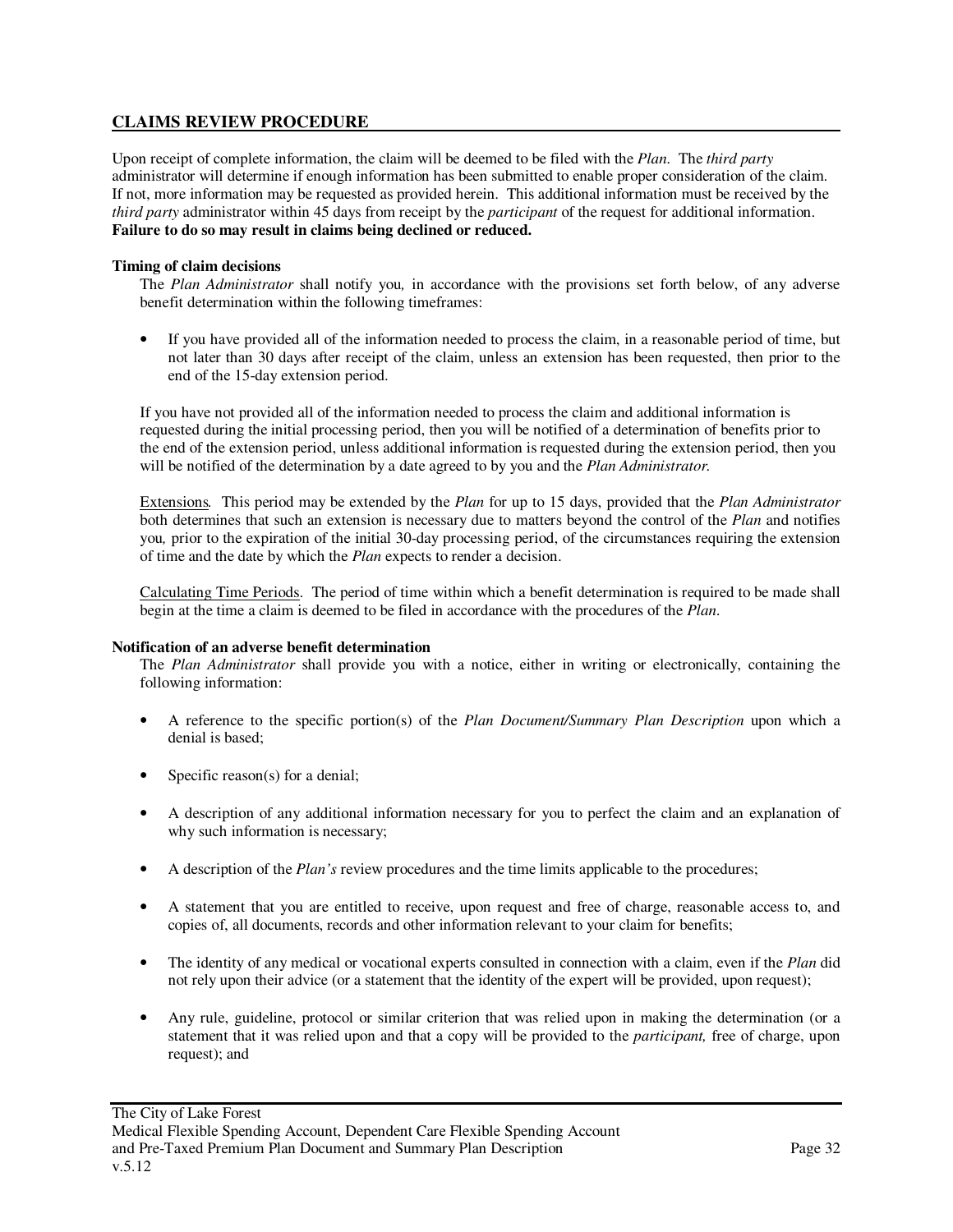• In the case of denials based upon a medical judgment (such as whether the treatment is *medically necessary* or experimental), either an explanation of the scientific or clinical judgment for the determination, applying the terms of the *Plan* to your medical circumstances, or a statement that such explanation will be provided to you*,* free of charge, upon request.

## Appeals of adverse benefit determinations

#### **Full and fair review of all claims**

In cases where a claim for benefits is denied, in whole or in part, and you believe the claim has been denied wrongly, you may appeal the denial and review pertinent documents. The claims procedures of this *Plan* provide you with a reasonable opportunity for a full and fair review of a claim and adverse benefit determination. More specifically, the *Plan* provides:

- *Participants* at least 180 days following receipt of a notification of an initial adverse benefit determination within which to appeal the determination and 60 days to appeal a second adverse benefit determination;
- *Participants* the opportunity to submit written comments, documents, records, and other information relating to the claim for benefits;
- For a review that does not afford deference to the previous adverse benefit determination and that is conducted by an appropriate named fiduciary of the *Plan*, who shall be neither the individual who made the adverse benefit determination that is the subject of the appeal, nor the subordinate of such individual;
- For a review that takes into account all comments, documents, records, and other information submitted by the *participant* relating to the claim, without regard to whether such information was submitted or considered in any prior benefit determination;
- That, in deciding an appeal of any adverse benefit determination that is based in whole or in part upon a medical judgment, the *Plan* fiduciary shall consult with a health care professional who has appropriate training and experience in the field of medicine involved in the medical judgment, who is neither an individual who was consulted in connection with the adverse benefit determination that is the subject of the appeal, nor the subordinate of any such individual;
- For the identification of medical or vocational experts whose advice was obtained on behalf of the *Plan* in connection with a claim, even if the Plan did not rely upon their advice; and
- That a *participant* will be provided, upon request and free of charge, reasonable access to, and copies of, all documents, records, and other information relevant to the *participant's* claim for benefits in possession of the *Plan Administrator* or the *third party administrator*; information regarding any voluntary appeals procedures offered by the *Plan*; any internal rule, guideline, protocol or other similar criterion relied upon in making the adverse determination; and an explanation of the scientific or clinical judgment for the determination, applying the terms of the *Plan* to the *participant's* medical circumstances.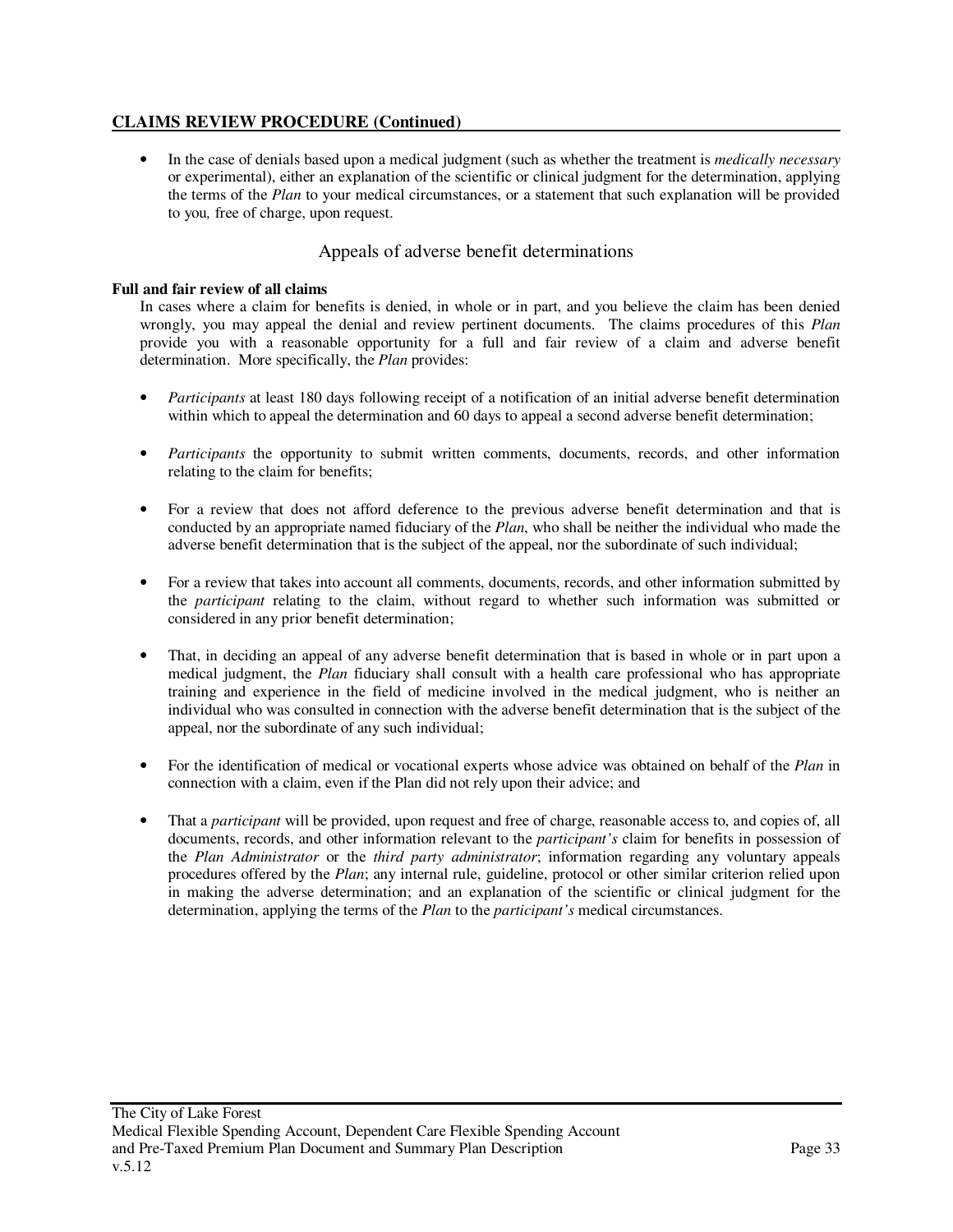## First appeal level

#### **Requirements for first appeal**

You must file the first appeal in writing within 180 days following receipt of the notice of an adverse benefit determination. To file an appeal in writing, your appeal must be addressed as follows and mailed or faxed as follows:

> Professional Benefit Administrators 900 Jorie Blvd., Suite 250 Oak Brook, IL 60523 630-655-3755

It shall be your responsibility to submit proof that the claim for benefits is covered and payable under the provisions of the *Plan*. Any appeal must include:

- The *participant's* name;
- The *participant's* social security number;
- The group name or identification number;
- All facts and theories supporting the claim for benefits. **Failure to include any theories or facts in the appeal will result in their being deemed waived. In other words, the** *participant* **will lose the right to raise factual arguments and theories which support this claim if the** *participant* **fails to include them in the appeal**;
- A statement in clear and concise terms of the reason or reasons for disagreement with the handling of the claim; and
- Any material or information that the *participant* has which indicates that the *participant* is entitled to benefits under the *Plan*.

If the *participant* provides all of the required information, it may be that the expenses will be eligible for payment under the *Plan*.

#### **Timing of notification of benefit determination on first appeal**

- The *Plan Administrator* shall notify the *participant* of the *Plan's* benefit determination on review within a reasonable period of time, but not later than 30 days after receipt of the appeal.
- Calculating Time Periods. The period of time within which the *Plan's* determination is required to be made shall begin at the time an appeal is filed in accordance with the procedures of this *Plan*, without regard to whether all information necessary to make the determination accompanies the filing.

#### **Manner and Content of Notification of Adverse Benefit Determination on First Appeal**

The *Plan Administrator* shall provide a *participant* with notification, in writing or electronically, of a *Plan's* adverse benefit determination on review, setting forth:

• The specific reason or reasons for the denial;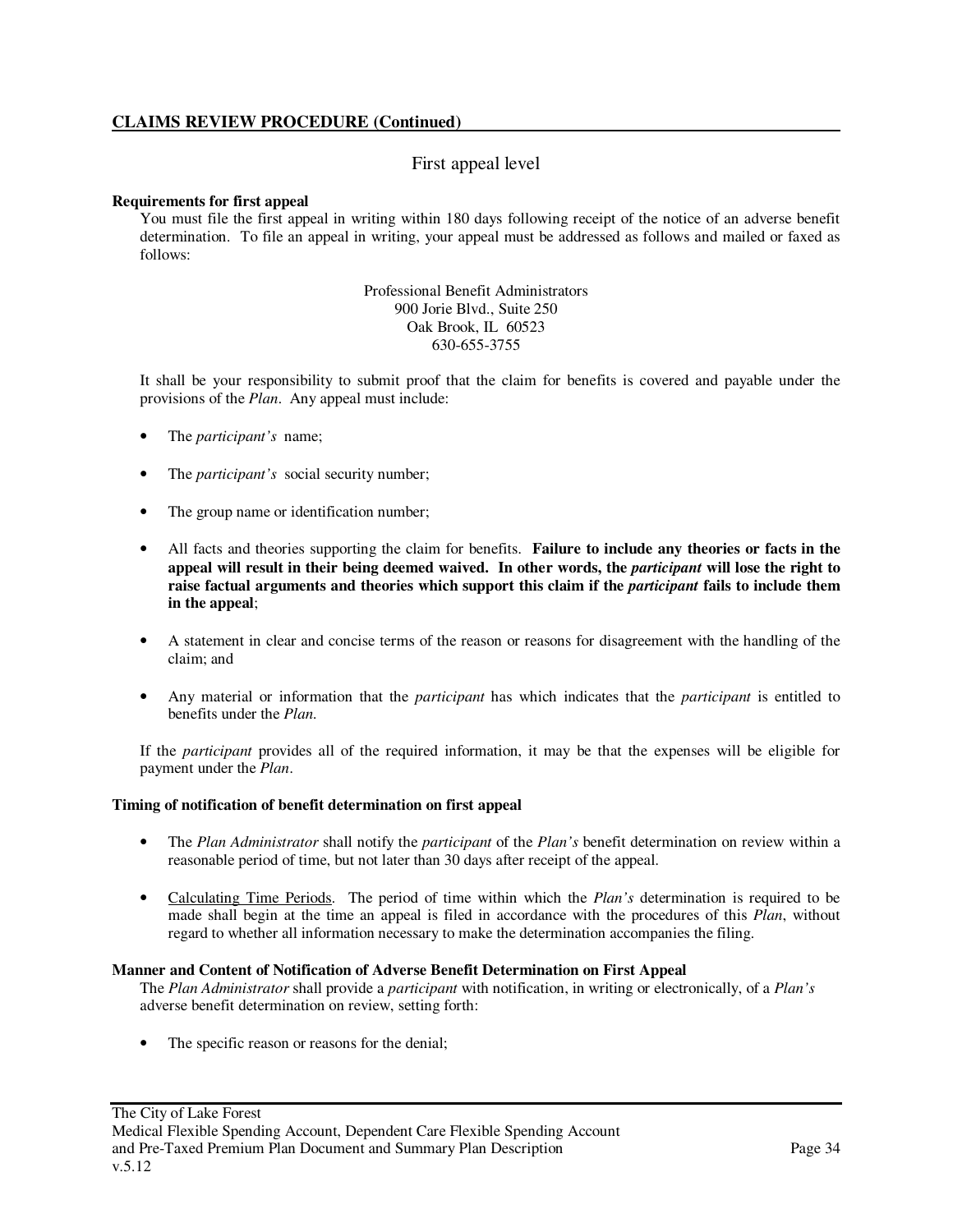- Reference to the specific portion(s) of the *Plan Document/Summary Plan Description* on which the denial is based;
- The identity of any medical or vocational experts consulted in connection with the claim, even if the *Plan* did not rely upon their advice;
- A statement that you are entitled to receive, upon request and free of charge, reasonable access to, and copies of, all documents, records, and other information relevant to your claim for benefits;
- If an internal rule, guideline, protocol, or other similar criterion was relied upon in making the adverse determination, a statement that such rule, guideline, protocol, or other similar criterion was relied upon in making the adverse determination and that a copy of the rule, guideline, protocol, or other similar criterion will be provided free of charge to you upon request;
- If the adverse benefit determination is based upon a medical judgment, a statement that an explanation of the scientific or clinical judgment for the determination, applying the terms of the *Plan* to your medical circumstances, will be provided free of charge upon request;
- A description of any additional information necessary for you to perfect the claim and an explanation of why such information is necessary;
- A description of the *Plan's* review procedures and the time limits applicable to the procedures;
- The following statement: "You and your *Plan* may have other voluntary alternative dispute resolution options, such as mediation. One way to find out what may be available is to contact your local U.S. Department of Labor Office and your state insurance regulatory agency."

#### **Furnishing Documents in the Event of an Adverse Determination**

In the case of an adverse benefit determination on review, the *Plan Administrator* shall provide such access to, and copies of, documents, records, and other information described in items 3 through 6 of the section relating to "Manner and Content of Notification of Adverse Benefit Determination on First Appeal" as appropriate.

## Second Appeal Level

### **Adverse Decision on First Appeal; Requirements for Second Appeal**

Upon receipt of notice of the *Plan's* adverse decision regarding the first appeal, you have 60 days to file a second appeal of the denial of benefits. You again are entitled to a "full and fair review" of any denial made at the first appeal, which means you have the same rights during the second appeal as you had during the first appeal. As with the first appeal, your second appeal must be in writing and must include all of the items set forth in the section entitled "Requirements for First Appeal."

#### **Timing of Notification of Benefit Determination on Second Appeal**

• The *Plan Administrator* shall notify you of the *Plan's* benefit determination on review within a reasonable period of time, but not later than 30 days after receipt of the second appeal.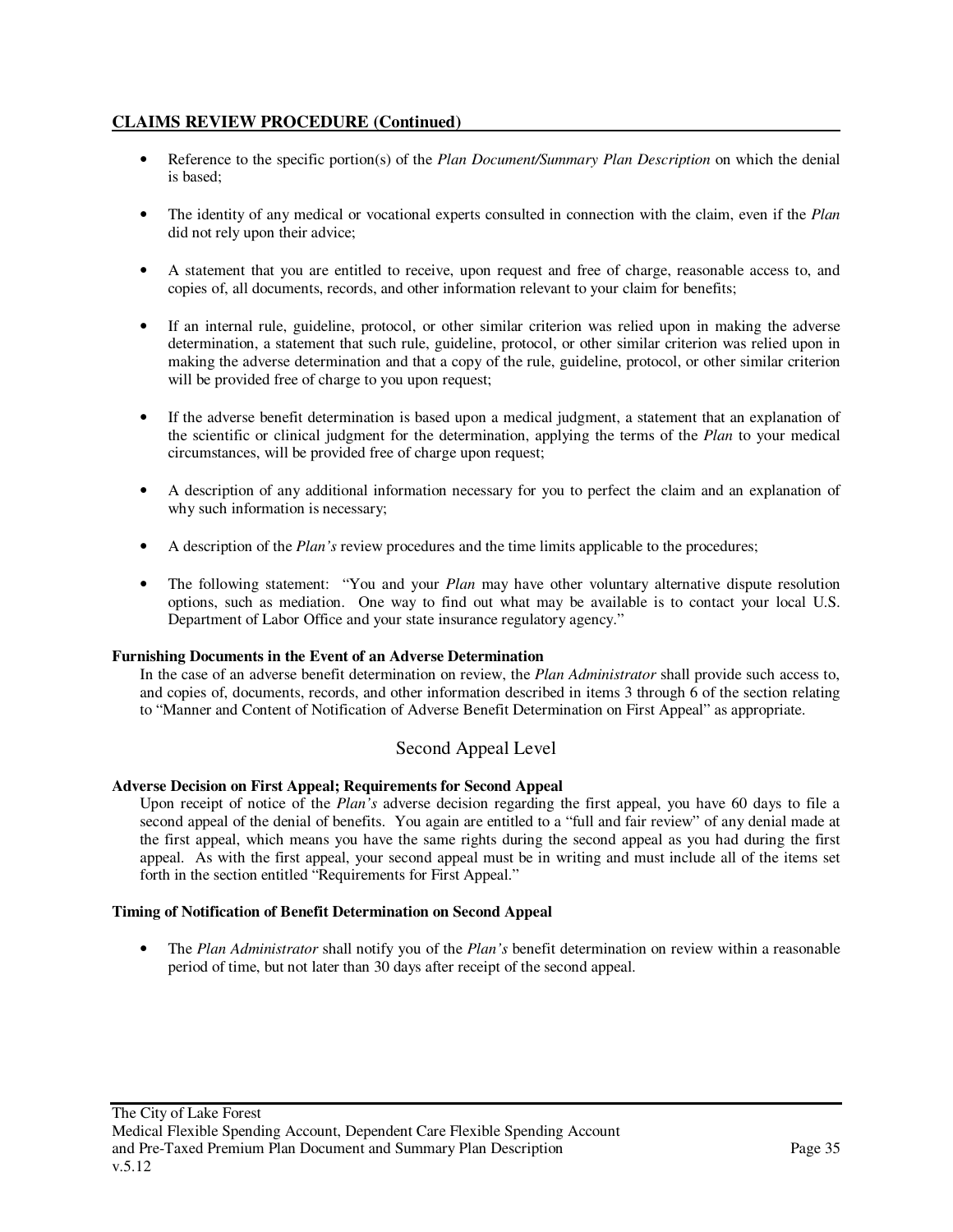• Calculating Time Periods. The period of time within which the *Plan's* determination is required to be made shall begin at the time the second appeal is filed in accordance with the procedures of this *Plan*, without regard to whether all information necessary to make the determination accompanies the filing.

#### **Manner and Content of Notification of Adverse Benefit Determination on Second Appeal**

The same information must be included in the *Plan's* response to a second appeal as a first appeal, except for:

- A description of any additional information necessary for you to perfect the claim and an explanation of why such information is needed; and
- A description of the *Plan's* review procedures and the time limits applicable to the procedures. See the section entitled "Manner and Content of Notification of Adverse Benefit Determination on First Appeal."

#### **Furnishing Documents in the Event of an Adverse Determination**

In the case of an adverse benefit determination on the second appeal, the *Plan Administrator* shall provide such access to, and copies of, documents, records, and other information described in items 3 through 6 of the section relating to "Manner and Content of Notification of Adverse Benefit Determination on First Appeal" as is appropriate.

#### **Decision on Second Appeal to be Final**

If, for any reason, you do not receive a written response to the appeal within the appropriate time period set forth above, the *participant* may assume that the appeal has been denied. The decision by the *Plan Administrator* or other appropriate named fiduciary of the *Plan* on review will be final, binding and conclusive and will be afforded the maximum deference permitted by law. **All claim review procedures provided for in the** *Plan* **must be exhausted before any legal action is brought. Any legal action for the recovery of any benefits must be commenced within 1 year after the** *Plan's* **claim review procedures have been exhausted.**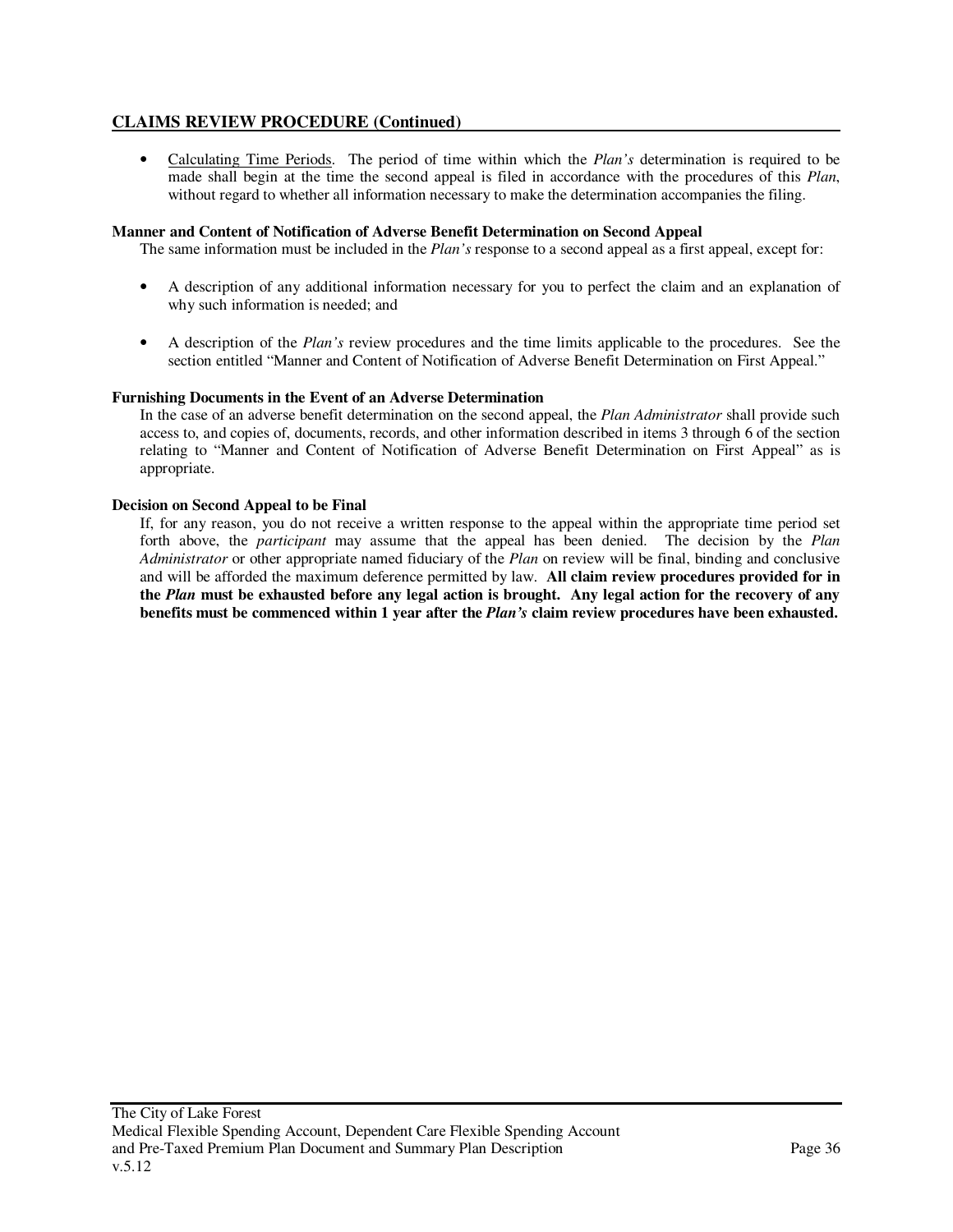## *HIPAA* **PRIVACY PRACTICES**

The following is a description of certain uses and disclosures that may be made by the *Plan* of your health information:

### **Disclosure of s***ummary health information* **to the** *Plan Sponsor*

In accordance with *HIPAA's* Standards for Privacy of Individually Identifiable Health Information (the *"privacy standards"*), the *Plan* may disclose *summary health information* to the *Plan Sponsor,* if the *Plan Sponsor* requests the *summary health information* for the purpose of:

- Obtaining premium bids from health plans for providing health insurance coverage under this *Plan;* or
- Modifying, amending or terminating the *Plan*.

*"Summary health information"* may be individually identifiable health information and it summarizes the claims history, claims expenses or the type of claims experienced by individuals in the *Plan,* but it excludes all identifiers that must be removed for the information to be de-identified, except that it may contain geographic information to the extent that it is aggregated by five-digit zip code.

#### **Disclosure of protected health information** *("PHI")* **to the** *Plan Sponsor* **for** *plan administration* **purposes**

In order that the *Plan Sponsor* may receive and use *PHI* for *plan administration* purposes, the *Plan Sponsor* agrees to:

- Not use or further disclose *PHI* other than as permitted or required by the *Plan* documents or as *required by law* (as defined in the *privacy standards*);
- Ensure that any agents, including a subcontractor, to whom the *Plan Sponsor* provides *PHI* received from the *Plan* agree to the same restrictions and conditions that apply to the *Plan Sponsor* with respect to such *PHI*;
- Not use or disclose *PHI* for employment-related actions and decisions or in connection with any other benefit or employee benefit plan of the *Plan Sponsor,* except pursuant to an authorization which meets the requirements of the *privacy standards;*
- Report to the *Plan* any *PHI* use or disclosure that is inconsistent with the uses or disclosures provided for of which the *Plan Sponsor* becomes aware;
- Make available *PHI* in accordance with section 164.524 of the *privacy standards* (45 CFR 164.524);
- Make available *PHI* for amendment and incorporate any amendments to *PHI* in accordance with section 164.526 of the *privacy standards* (45 CFR 164.526);
- Make available the information required to provide an accounting of disclosures in accordance with section 164.528 of the *privacy standards* (45 CFR 164.528);
- Make its internal practices, books and records relating to the use and disclosure of *PHI* received from the *Plan* available to the Secretary of the U.S. Department of Health and Human Services *("HHS"),* or any other officer or employee of *HHS* to whom the authority involved has been delegated, for purposes of determining compliance by the *Plan* with part 164, subpart E, of the *privacy standards* (45 CFR 164.500 *et seq*);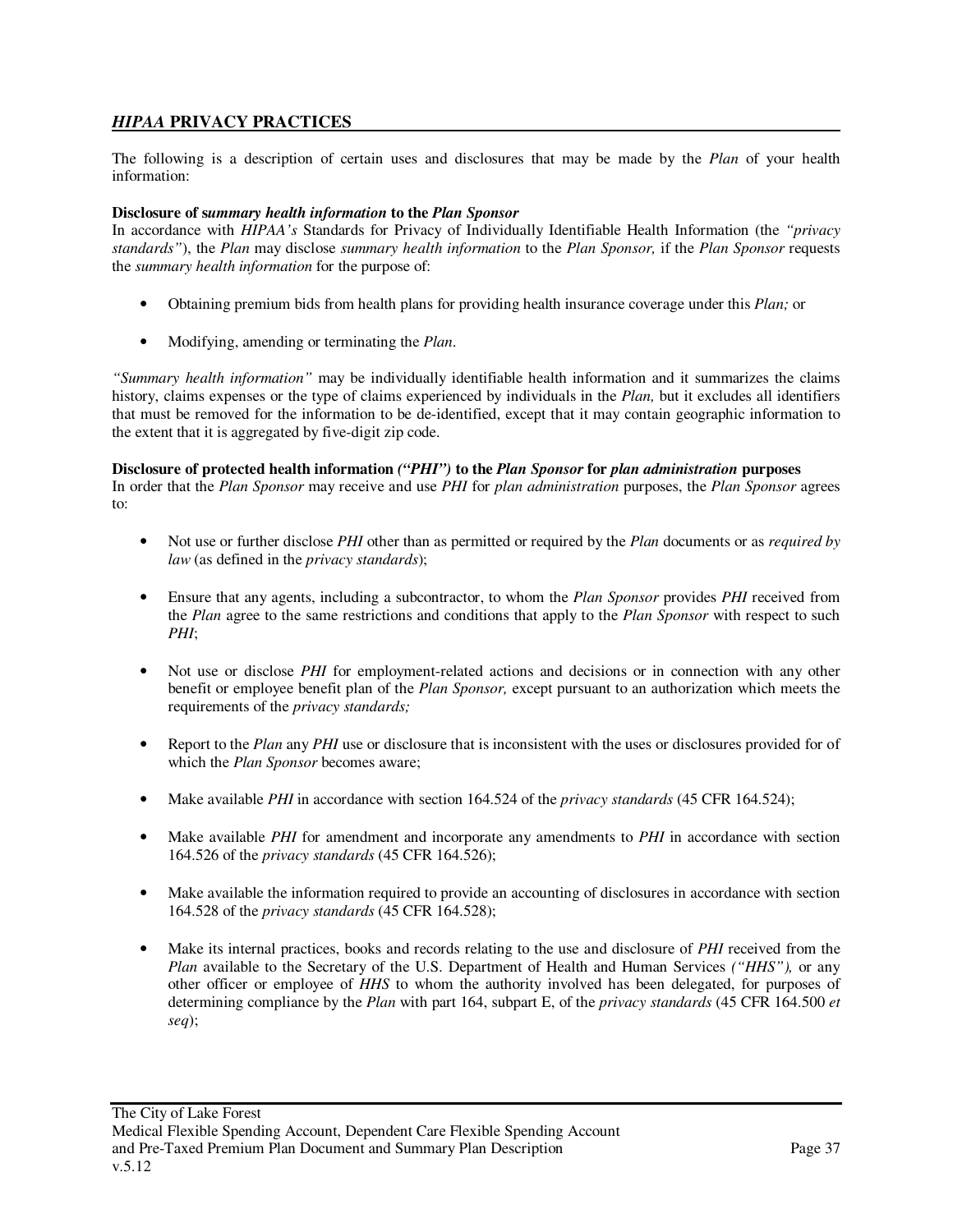## *HIPAA* **PRIVACY PRACTICES (Continued)**

- If feasible, return or destroy all *PHI* received from the *Plan* that the *Plan Sponsor* still maintains in any form and retain no copies of such *PHI* when no longer needed for the purpose for which disclosure was made, except that, if such return or destruction is not feasible, limit further uses and disclosures to those purposes that make the return or destruction of the *PHI* infeasible; and
- Ensure that adequate separation between the *Plan* and the *Plan Sponsor,* as required in section 164.504(f)(2)(iii) of the *privacy standards* (45 CFR 164.504(f)(2)(iii)), is established as follows:
	- The following employees, or classes of employees, or other persons under control of the *Plan Sponsor,*  shall be given access to the *PHI* to be disclosed: Human Resources Manager, Staff designated by Human Resources Manager, Chief Financial Officer, *Plan* Auditor or others as designated by the *Plan Administrator*.
	- The access to and use of *PHI* by the individuals described above shall be restricted to the *plan administration* functions that the *Plan Sponsor* performs for the *Plan*.
	- In the event any of the individuals described in above do not comply with the provisions of the *Plan* documents relating to use and disclosure of *PHI,* the *Plan Administrator* shall impose reasonable sanctions as necessary, in its discretion, to ensure that no further non-compliance occurs. Such sanctions shall be imposed progressively (for example, an oral warning, a written warning, time off without pay and termination), if appropriate, and shall be imposed so that they are commensurate with the severity of the violation.

*"Plan administration"* functions shall have the meaning ascribed to it in 45 CFR § 164.504(a),

The *Plan* shall disclose *PHI* to the *Plan Sponsor* only upon receipt of a certification by the *Plan Sponsor* that:

- The *Plan* documents have been amended to incorporate the above provisions; and
- The *Plan Sponsor* agrees to comply with such provisions.

#### **Disclosure of certain enrollment information to the** *Plan Sponsor*

Pursuant to section 164.504(f)(1)(iii) of the *privacy standards* (45 CFR 164.504(f)(1)(iii)), the *Plan* may disclose to the *Plan Sponsor* information on whether an individual is participating in the *Plan* or is enrolled in or has disenrolled from a health insurance issuer or health maintenance organization offered by the *Plan* to the *Plan Sponsor.*

#### **Other disclosures and uses of** *PHI*

With respect to all other uses and disclosures of *PHI*, the *Plan* shall comply with the *privacy standards.*